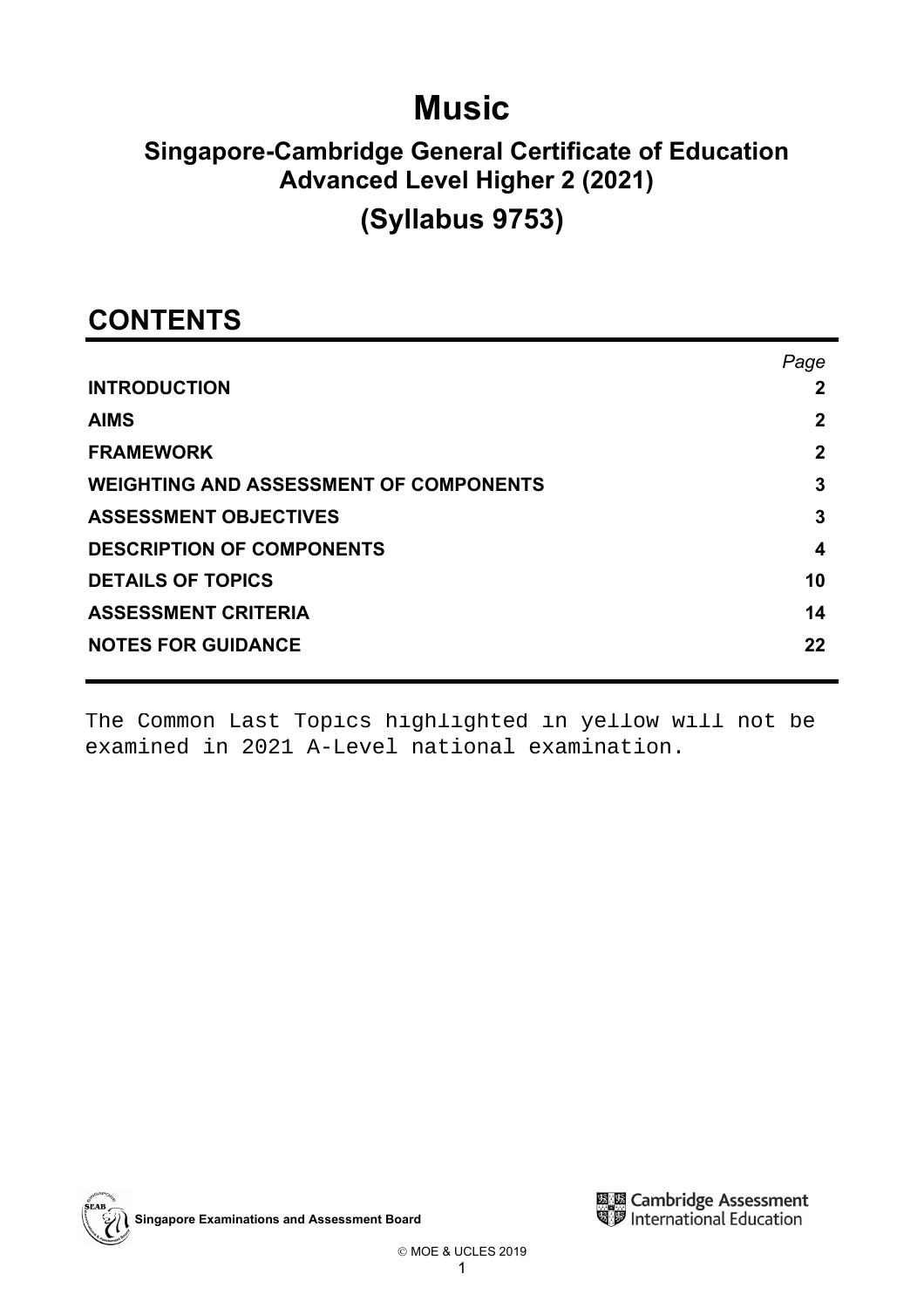# **INTRODUCTION**

This syllabus is designed to engage students in music listening, performing and composing, and recognises that each is an individual with his/her own musical inclinations. This syllabus is also underpinned by the understanding that an appreciation of the social, cultural and historical contexts of music is vital in giving meaning to its study, and developing an open and informed mind towards the multiplicities of musical practices. It aims to nurture students' thinking skills and musical creativity by providing opportunities to discuss music-related issues, transfer learning and to make music. It provides a foundation for further study in music while endeavouring to develop a life-long interest in music.

## **AIMS**

The aims of the syllabus are to:

- Develop critical thinking and musical creativity
- Develop advanced skills in communication, interpretation and perception in music
- Deepen understanding of different musical traditions in their social, cultural and historical contexts
- Provide the basis for an informed and life-long appreciation of music

## **FRAMEWORK**

This syllabus approaches the study of Music through *Music Studies* and *Music Making*. It is designed for the music student who has a background in musical performance and theory. *Music Studies* cover a range of works from the Western Music tradition as well as prescribed topics from the Asian Music tradition. The various works and topics are designed to give opportunities for critical thinking through music analysis and to encourage active listening experiences. *Music Making* provides the necessary breadth of musical skills while allowing candidates the choice of a major in either performing or music writing, according to their interests and abilities.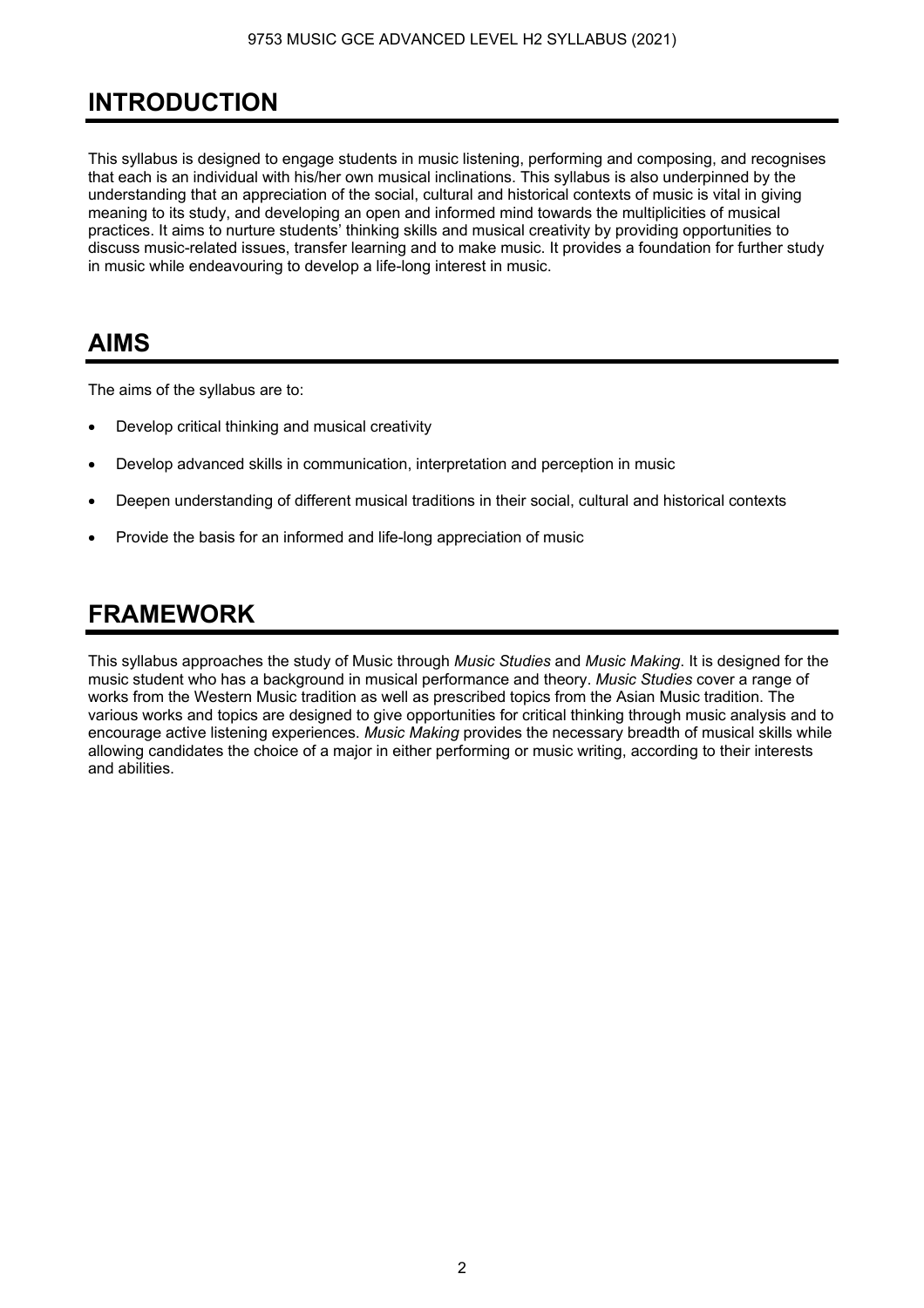## **WEIGHTING AND ASSESSMENT OF COMPONENTS**

The following table provides a summary of the weighting and assessment of the examination:

| Component    | Title                 | <b>Assessment</b><br><b>Format</b> | <b>Duration</b>       | Weighting  | <b>Marks</b> |
|--------------|-----------------------|------------------------------------|-----------------------|------------|--------------|
|              |                       | <b>Music Studies</b>               |                       |            |              |
| 1            | <b>Music Studies</b>  | Written<br>Examination             | 2 hours<br>30 minutes | 40%        | 100          |
|              |                       | <b>Music Making</b>                |                       |            |              |
| $\mathbf{2}$ | Performing            |                                    |                       |            |              |
| 21           | Performing (major)    | Recital                            | $20 - 25$<br>minutes  | 40%        | 100          |
| 22           | Performing (minor)    | Recital                            | $10 - 15$<br>minutes  | <b>20%</b> | 50           |
| 3            | <b>Music Writing</b>  |                                    |                       |            |              |
| 31           | Music Writing (major) | Coursework                         | N.A.                  | 40%        | 100          |
| 32           | Music Writing (minor) | Coursework                         | N.A.                  | <b>20%</b> | 50           |

All candidates are required to take one of the following combinations:

Either

• Components 1, 21 and 32

Or

• Components 1, 22 and 31

## **GRADING**

The subject grade awarded will be based on a candidate's performance in all three components.

## **ASSESSMENT OBJECTIVES**

The examination will reward candidates for positive achievement in:

## Component 1: Music Studies

- Aural awareness, perception and discrimination in relation to Asian and Western music
- Analysis of music in the context of the genre/tradition/style
- Discussion of the music in relation to appropriate musical issues

## Component 21: Performing (major)

- Technical and musical competence on one instrument or voice
- Technical and musical competence **either** on a second instrument **or** in an ensemble setting (first/second instrument) **or** in accompaniment (first/second instrument)
- Interpretative understanding and stylistic awareness of the music performed

## Component 22: Performing (minor)

- Technical and musical competence on one instrument or voice
- Interpretative understanding and stylistic awareness of the music performed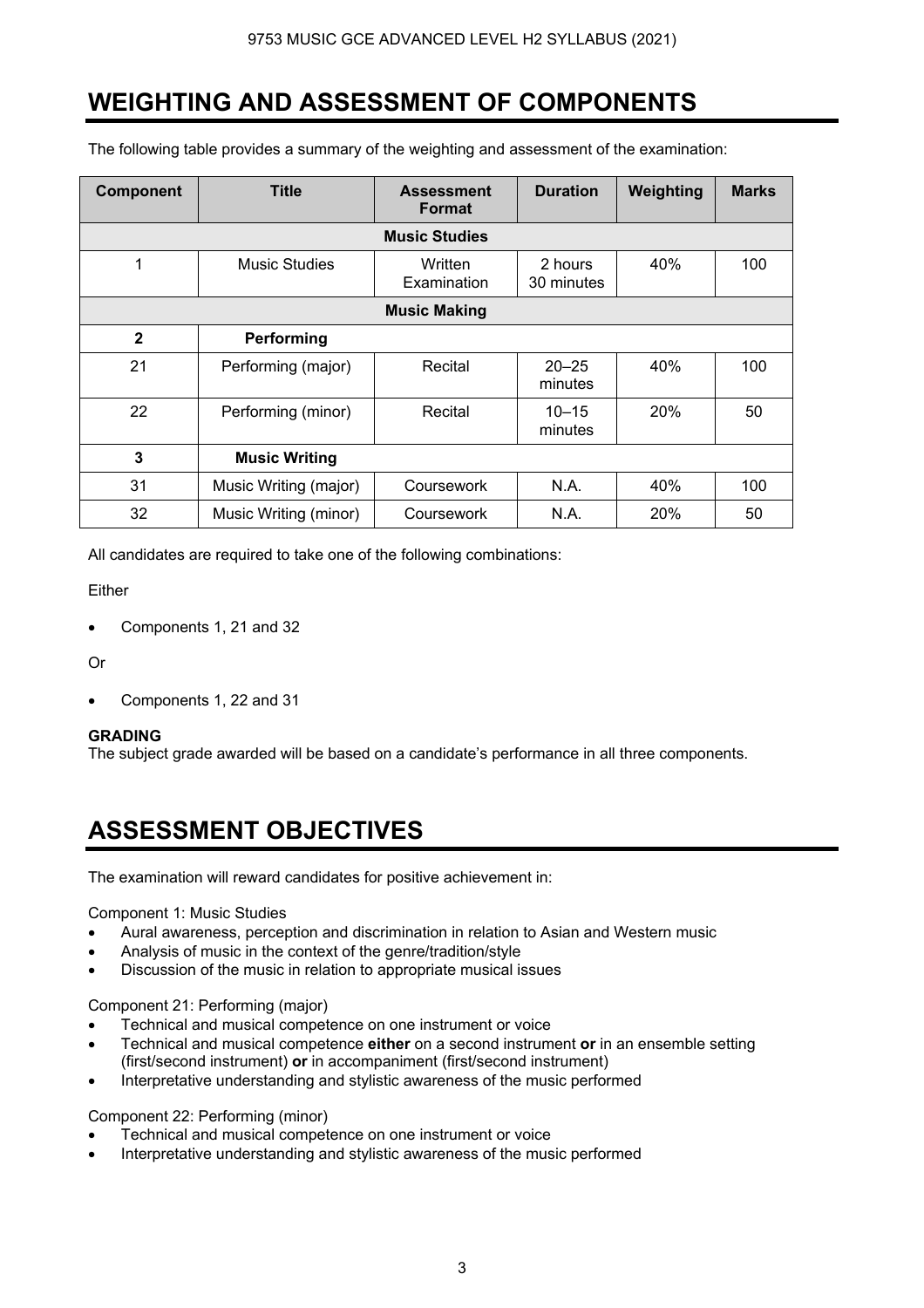Component 31: Music Writing (major)

- Musical competence in Stylistic Imitation and Composition Techniques
- Musical competence in the development and organisation of musical ideas in Composition
- Imagination in creative work

Component 32: Music Writing (minor)

- Musical competence in Stylistic Imitation or Composition Techniques
- Musical competence in the development and organisation of musical ideas in Composition
- Imagination in creative work

## **DESCRIPTION OF COMPONENTS**

**COMPONENT 1 MUSIC STUDIES**  Weighting: 40%

Assessment Format: Written Examination (2 hours 30 minutes) (100 marks)

#### **TOPICS**

This component is based on the study of three Asian topics (from which candidates will answer questions on any two) and two Western topics (from which candidates will answer questions on one). A selection of Focus Recordings is given for each of the Asian topics, and a selection of Focus Works is given for each of the Western topics as a starting-point for this exploration.

The Asian topics are taken from each of the following traditions: Music from the Malay Archipelago, Chinese Music and Indian Music. The Western topics are drawn from Western 'art' or 'popular' music. One Western topic is based on the study of different musical genres and/or styles in a given period. The other Western topic requires the study of a musical concept or genre across the various historical periods of the Western music tradition. Further details of the topics are available below.

The study of all topics should include an exploration of relevant repertoire by composers contemporary with the composers of the Focus Works. In addition, all topics require candidates to understand the historical and/or social contexts of the music.

There are three parts to this component. Part 1 of this component will test candidates' aural perception skills and their general awareness of music and related issues in the chosen Asian topics. Part 2 will test candidates' ability to write a commentary on an unprepared extract, including a comparison of its musical features with the Focus Work(s) of the chosen Western topic. Candidates must also be able to follow a full or reduced score. Part 3 will assess candidates' knowledge and understanding of the Focus Works and their socio-cultural contexts.

#### **OUTLINE**

| Part | <b>Description</b>    | <b>Question</b>                            | <b>Marks</b> |
|------|-----------------------|--------------------------------------------|--------------|
| 1    | Listening             | Choose $2$ :                               | 40           |
|      |                       | Extracts 1, 2, 3 (2 out of 3 Asian topics) |              |
| 2    | Commentary            | Choose 1:                                  | 30           |
|      |                       | Extract 4 or 5                             |              |
|      |                       | (1 out of 2 Western topics)                |              |
| 3    | History and           | Choose 1:                                  | 30           |
|      | <b>Musical Styles</b> | Question 6 or 7 or 8                       |              |
|      |                       | 9 or 10 or 11                              |              |
|      |                       | (1 out of 2 Western topics)                |              |
|      |                       | <b>TOTAL</b>                               | 100          |

Candidates will be permitted to use clean, unmarked scores in the examination room; all prefatory material must be effectively obscured.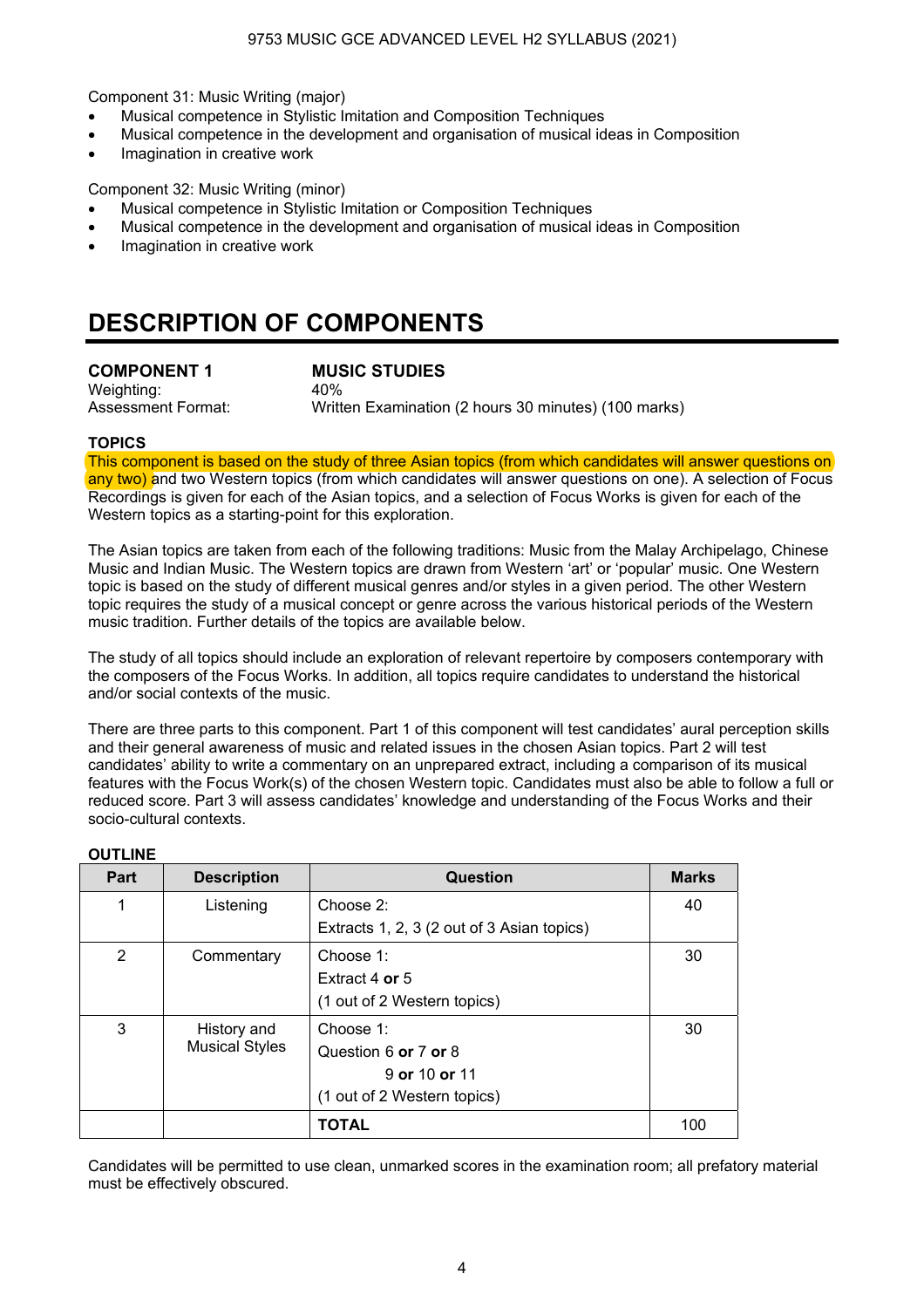An audio compact disc containing the extracts will be provided for each candidate. Centres must ensure that playback facilities with headphones are available for each candidate. There will be no restriction on the number of times a candidate may play the recording.

## **Part 1 Listening (40 marks)**

Three Asian extracts will be recorded on the audio compact disc. Extracts 1–3 will be taken from Topics 1 to 3 respectively.

Candidates are required to choose two extracts and answer the corresponding structured questions. The extracts may or may not be accompanied by transcriptions (cipher/stave notation). The questions will require candidates to:

- Identify salient musical features and instrument(s) using the appropriate terminology of the tradition
- Describe music processes, making references to musical practices of the tradition where appropriate
- Briefly discuss music issues (e.g. musical changes and socio-cultural context)

## **Part 2 Commentary (30 marks)**

Two Western extracts will be recorded on the audio compact disc. Extracts 4 and 5 will be taken from Topics 4 and 5 respectively, and will be accompanied by full or reduced scores. The extracts will be closely related in musical style and features to one or more Focus Works from the respective topics. A commentary question will be set on each extract. Candidates are required to write a commentary in response to **one** question only.

The question will require candidates to discuss the music and compare the musical features of the extract with any one or more of the Focus Works from the respective topic.

## **Part 3 History and Musical Styles (30 marks)**

Six questions will be set, with three from each of the Western topics. Candidates are expected to answer **one** question only. Questions will address the following:

- Musical styles and features of the Focus Works and relevant repertoire by composers contemporary with the composers of the Focus Works in relation to the topic
- Musical practices, contexts and social-cultural issues revolving around the Focus Works

Topics and Focus Works for **2021** are as follows:

## **Asian Topics**

**Topic 1**: Music of Traditional Malay Dance

**Topic 2**: Chinese Solo Instrumental Music

**Topic 3**: String Music from the Karnātak and Hindustāni traditions

## **Western Topics**

**Topic 4**: Music in America (c.1890–c.1960)

**Topic 5**: The Concerto (c.1770–c.1890)

Further details of the topics are available below.

**Candidates need only answer TWO questions from the highlighted Topics 1 to 3 under the section Asian Topics.**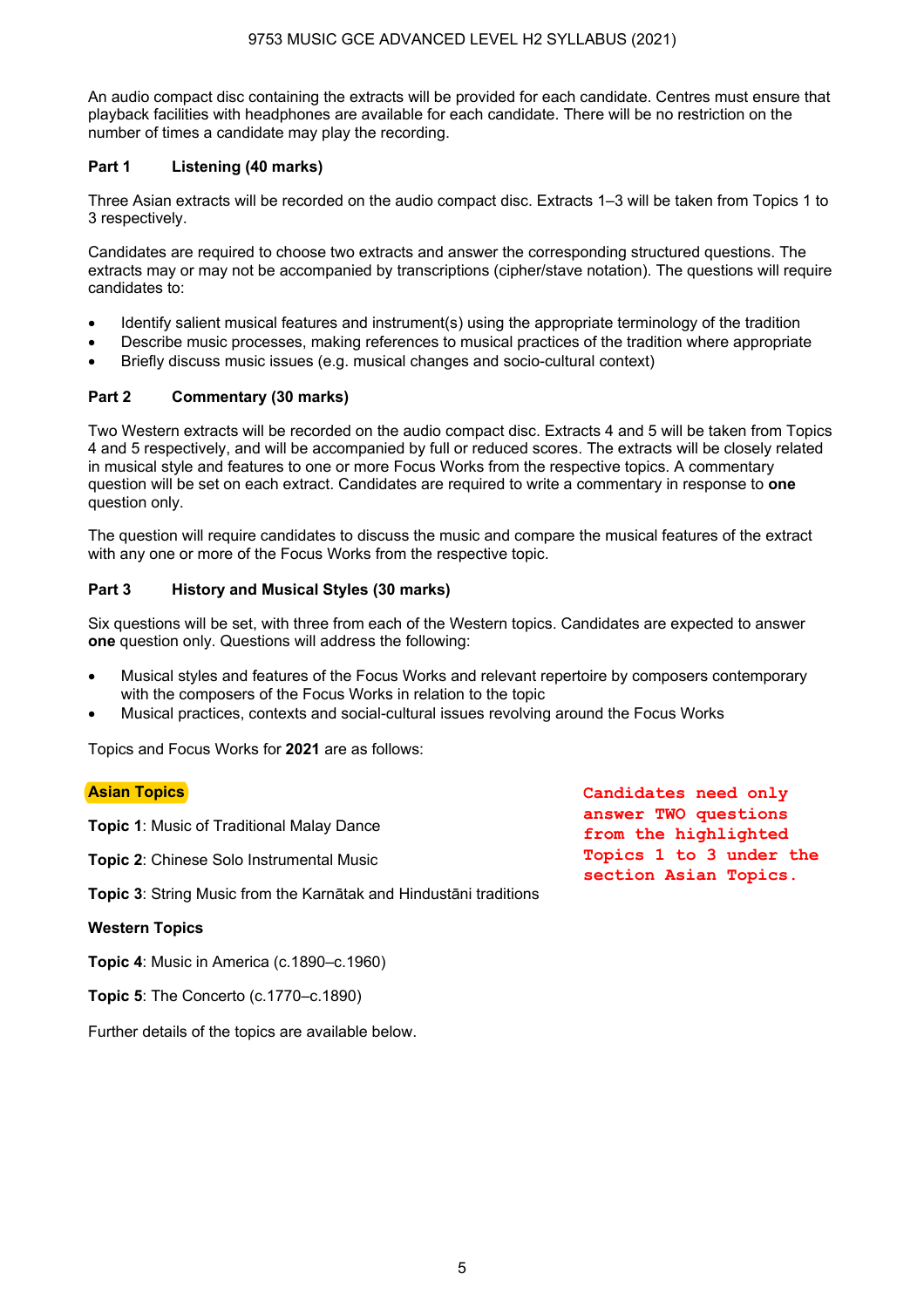**COMPONENT 2 PERFORMING**<br>COMPONENT 21 PERFORMING ( Weighting: 40% Assessment Format: Recital (20–25 minutes) (100 marks)

**PERFORMING (MAJOR)** 

Candidates are required to present a **mixed recital programme** from the Western and/or Asian tradition of 20–25 minutes' duration.

The mixed recital programme should involve a combination of solo performance *and* **one** of the following options:

- a. Ensemble (the candidate's part should not be doubled by any other players)
- b. Accompaniment
- c. Second instrument (including voice)

The recital programme should demonstrate aural attentiveness, technical competence and interpretative understanding through the presentation of suitably contrasted music. Performances should show awareness, where appropriate, of relevant performance practices. Candidates will be required where necessary to provide their own accompanists.

For Western instruments (including voice), the music should be of different styles and/or periods, and at least one work by a 20th or 21st century composer **must** be included. Singers will be expected to perform at least **one** item in a language other than English or their Mother Tongue.

A panel of local examiners will assess the live recital. Copies of the works performed must be made available to the examiners. DVD recordings of all examinations will be made for the purposes of moderation.

Assessment Criteria

- Scope and level of music presented
- Fluency and accuracy of pitch and rhythm and (where appropriate) co-ordination with other members of an ensemble or with a soloist
- Technical control across a range of techniques
- Realisation of performance markings and/or performing conventions
- Aural and stylistic awareness

| <b>COMPONENT 22</b> | <b>PERFORMING (MINOR)</b>          |
|---------------------|------------------------------------|
| Weighting:          | 20 <sub>%</sub>                    |
| Assessment Format:  | Recital (10–15 minutes) (50 marks) |

Candidates are required to present *either* **a solo** *or* **a mixed recital programme** from the Western and/or Asian tradition of 10–15 minutes' duration.

The mixed recital programme should involve a combination of solo performance *and* **one** of the following options:

- a. Ensemble (the candidate's part should not be doubled by any other players)
- b. Accompaniment
- c. Second instrument (including voice)

*[The rest of the details as in Component 21]*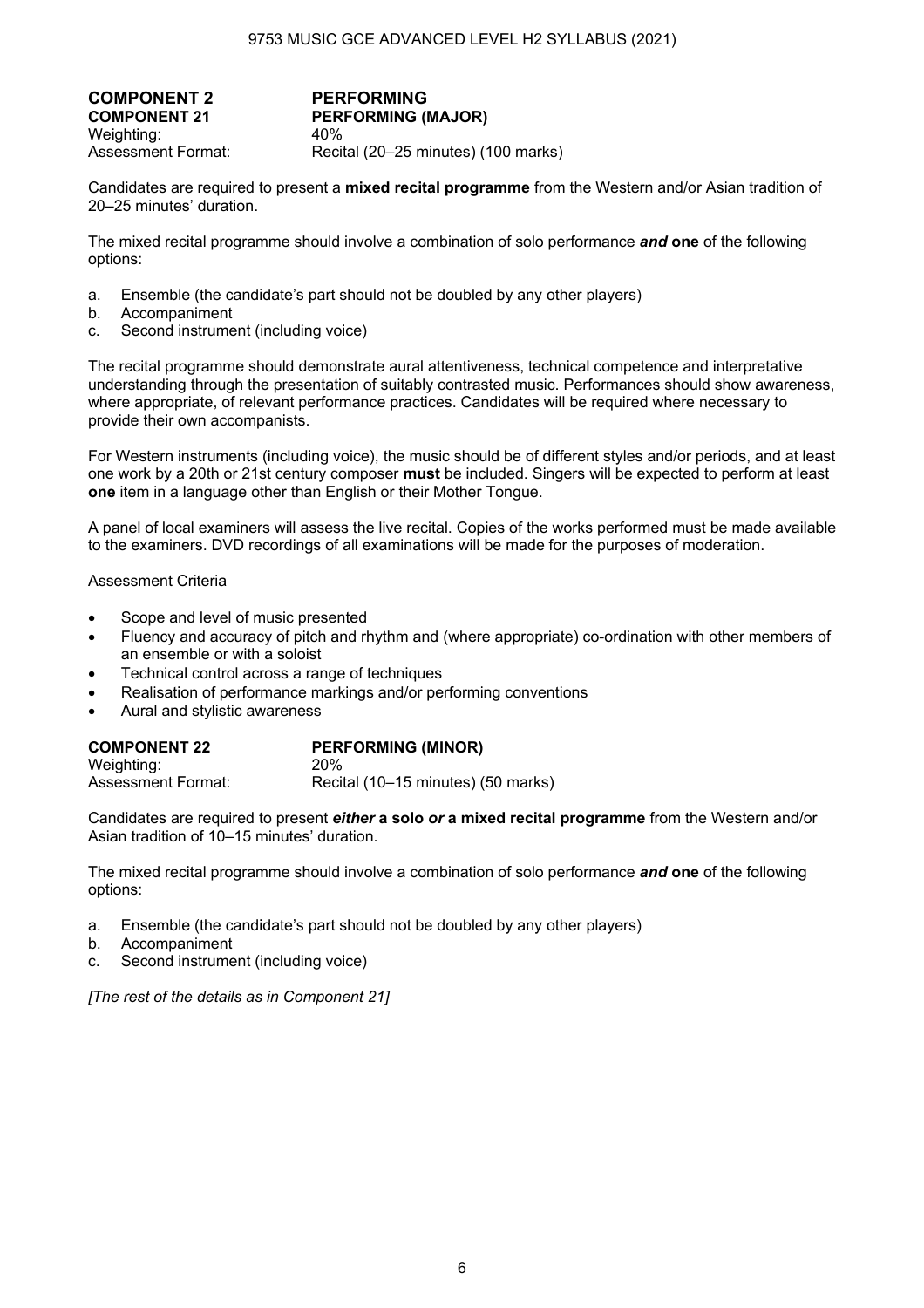## **COMPONENT 3 MUSIC WRITING**

This component gives candidates the opportunity to examine music from the composer's perspective through music writing. It aims to provide a context in which they can acquire a technical vocabulary and apply their musical knowledge and control of language. It also requires candidates to explore larger structures and to develop their creative and critical responses.

| <b>COMPONENT 31</b> | <b>MUSIC WRITING (MAJOR)</b> |
|---------------------|------------------------------|
| Weighting:          | 40%                          |
| Assessment Format:  | Coursework (100 marks)       |

Candidates are required to submit a folio comprising four sets of work. Work in **Part 1** must add up to a total of three sets. **Part 2** comprises the fourth set of work, and is a composition accompanied by its drafts.

#### **OUTLINE**

| <b>Part</b> | <b>Description</b>              | <b>Requirements</b>                                                                                                                                                                                                                                                                     | <b>Marks</b> |
|-------------|---------------------------------|-----------------------------------------------------------------------------------------------------------------------------------------------------------------------------------------------------------------------------------------------------------------------------------------|--------------|
| 1           | Styles and<br><b>Techniques</b> | <b>Either</b><br>2 sets of Stylistic Imitation exercises (with drafts), and 1<br>٠<br>set of Composition Techniques exercises (with drafts)<br>or<br>1 set of Stylistic Imitation exercises (with drafts), and 2<br>$\bullet$<br>sets of Composition Techniques exercises (with drafts) | 75           |
| 2           | Composition                     | 1 work (with drafts)                                                                                                                                                                                                                                                                    | 25           |
|             |                                 | TOTAL                                                                                                                                                                                                                                                                                   | 100          |

#### **Part 1 Styles and Techniques (75 marks)**

#### **Section A** Stylistic Imitation

Stylistic Imitation aims to develop music writing and tonal vocabulary in a given stylistic context. Each set should comprise three to four exercises in one of the genres given below. Each exercise should require an average of 8 bars to complete.

- (a) The completion of 2-part contrapuntal textures in Baroque keyboard style (e.g. by Bach, Purcell, Corelli)
- (b) The completion of extracts from string quartets of the Classical period (e.g. by Haydn, Mozart)
- (c) The completion of keyboard accompaniment to songs of the early Romantic period (e.g. by Schubert, Schumann)

#### Assessment Criteria:

- Harmonic recognition: awareness of the melodic, harmonic and rhythmic implications of the given material
- Vocabulary: the range of language appropriate to the style, and the effectiveness of its placement
- Technique: use of appropriate technique to connect language such as melody and bass line construction, voice-leading, counterpoint and imitation
- Fluency and stylistic coherence: fluency with which language and technique are combined to produce a stylistically accurate flow
- Technical knowledge of the chosen medium: understanding of the technical capabilities and limitations of the instruments

For each option, extracts or melodies should be taken from actual music by named composers. The names in the above list are given as examples to define the general style of music to be studied; extracts from works by other composers of the same period, who wrote in a similar style and used similar techniques, may also be used.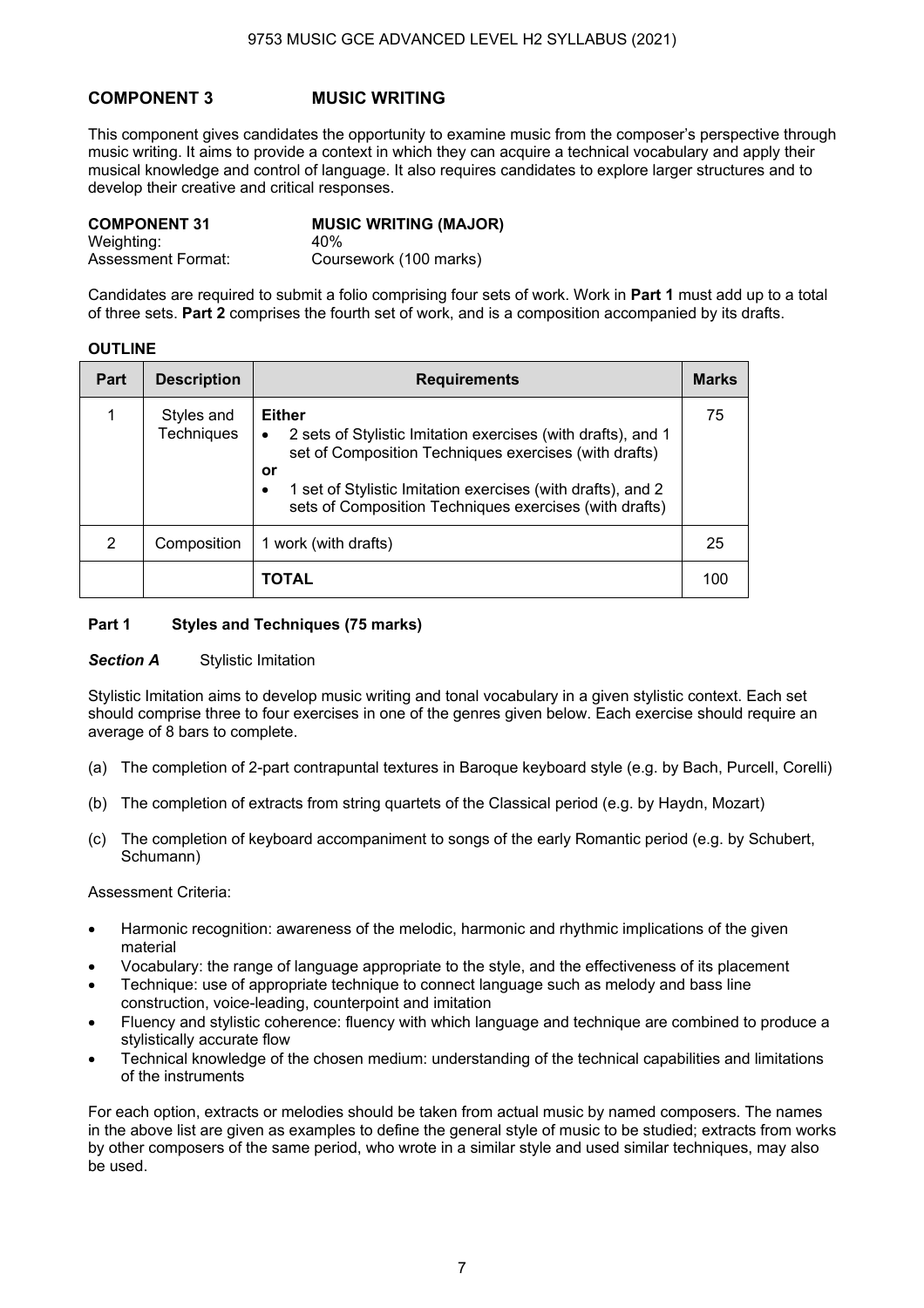Candidates should complete exercises in their chosen options regularly throughout the course. At the end of the course (with advice from their teachers), they must select the exercises which they wish to submit for assessment. These exercises must be chosen as representative examples of their best work. In order to authenticate candidates' work, all drafts showing their teacher's annotations, suggestions and corrections for each of the submitted exercises must be included with the final version. In all cases, the candidate's work must be clearly distinguishable from any part or section of an exercise that was given, or from any teacher's markings, corrections or comments.

## **Section B** Composition Techniques

The study of Composition Techniques aims to build a wider musical and technical vocabulary. The study is broadly classified into four areas of technique exercises. Each set of composition techniques should comprise three to four exercises in **one or more** of these areas. Each exercise should be at least 12 bars in length or equivalent. Candidates are not required to submit extensive or complete pieces.

The four areas of technique are:

- (a) Textures (e.g. counterpoint, polyphonic stratification of *Gamelan*, pointillistic techniques, micropolyphony)
- (b) Organisation of Tones (e.g. chromaticism, quartal harmonies, use of modes, synthetic scales, 12-tone techniques, non-Western scales)
- (c) Timbres (e.g. *Klangfarbenmelodie*, electro-acoustic timbres, multiphonics, extended vocal and instrumental techniques, percussion, Prepared Piano)
- (d) Rhythm and Metre (e.g. rhythmic counterpoint, metric modulation)

Each set should comprise the following:

• Notated scores

 Scores must be as accurate and comprehensive as possible, and using appropriate notation (e.g. stave, cipher or graphic notation). Staff or cipher notation should be used whenever that is the most sensible means of communicating the candidate's intentions. Graphic notations may be used only if the music cannot be expressed in standard notation, and must be accurately designed to show the duration of the sounds and other musical details, represented by whatever symbols are used.

- Written commentary The commentary should describe and explain the candidates' decisions in their music writing and relate these to their chosen area of technique.
- Recordings

 The recordings of the exercises should be on audio compact disc or DVD. Midi recordings are permitted but must be converted into audio CD format.

Candidates should complete exercises appropriate to their chosen area(s) of technique regularly throughout the course. At the end of the course (with advice from their teachers), they must select the exercises which they wish to submit for assessment. These exercises must be chosen as representative examples of the quality of work achieved. In order to authenticate candidates' work, all drafts showing the teacher's annotations, suggestions and corrections for each of the submitted exercises must be included with the final version. In cases where any part or section of an exercise was given, the candidate's work must be clearly distinguishable from any part or section of an exercise that was given. Candidates' work must also be distinguishable from any teacher's markings, corrections or comments.

## Assessment Criteria:

- Effectiveness of the application of compositional technique
- Coherent organisation of materials and musical ideas
- Communication of ideas through appropriate notation
- Range of techniques demonstrated
- Technical knowledge of the chosen medium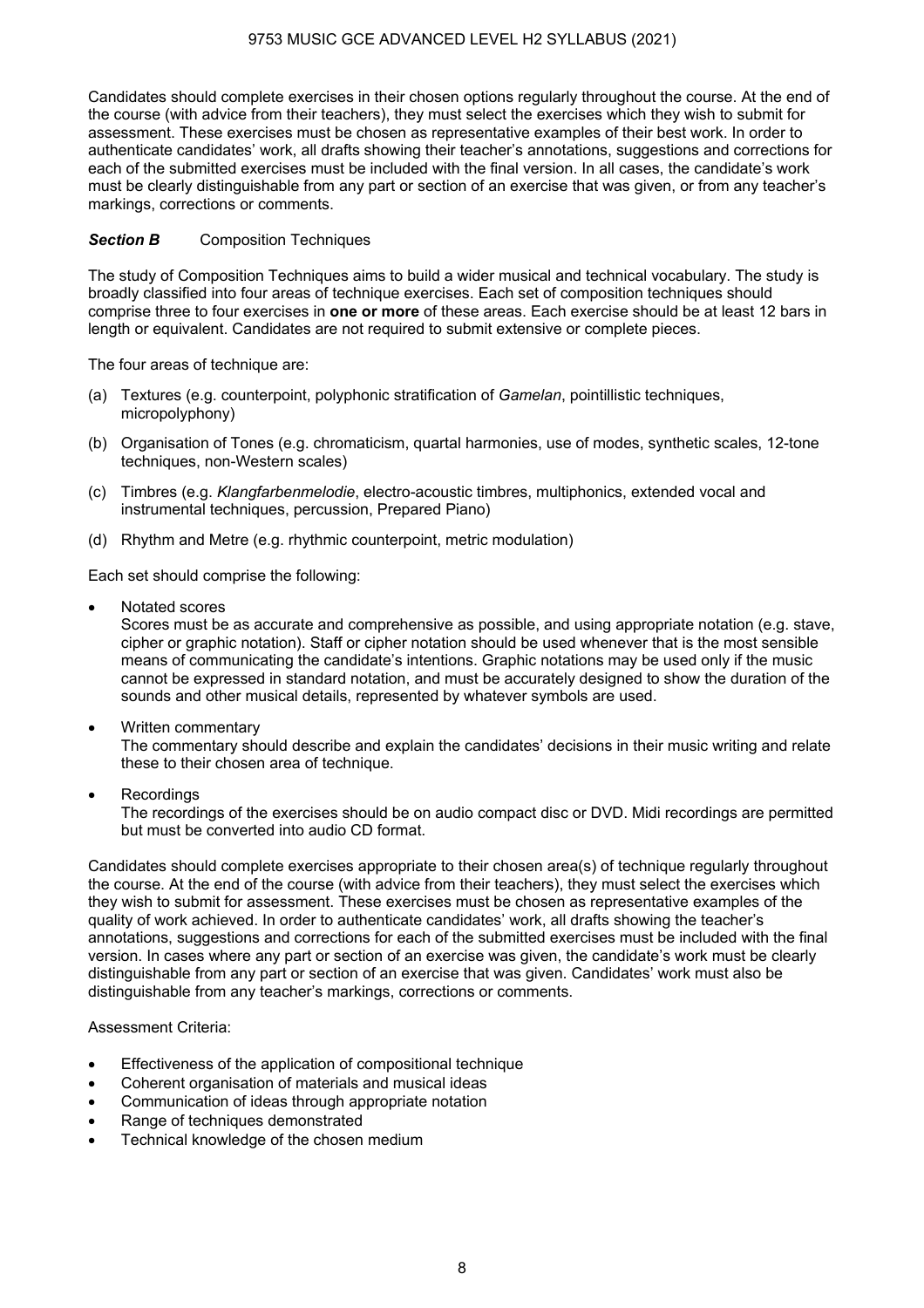## **Part 2 Composition (25 marks)**

This part aims to nurture the ability to develop and structure musical ideas.

Candidates must submit **one** composition, **either** (a) for solo instrument with or without accompaniment **or** (b) for a chamber ensemble of up to eight instruments. A set of parts is not required. The performing time of the composition should normally be of some 3 to 5 minutes, although the precise duration may be determined by the relative complexity of the music.

Compositions that involve the setting of words should express accurately the rhythm and stress of the words and show the verbal underlay clearly and unambiguously.

The submission should comprise the following:

• Notated score

 Scores must be as accurate and comprehensive as possible, and using appropriate notation (e.g. stave, cipher or graphic notation). Staff or cipher notation should be used whenever that is the most sensible means of communicating the candidate's intentions. Graphic notations may be used only if the music cannot be expressed in standard notation, and must be accurately designed to show the duration of the sounds and other musical details, represented by whatever symbols are used.

• Written commentary

 The commentary should briefly describe and explain the composition and the candidate's intentions that will highlight or clarify composition ideas.

**Recordings** 

 The recording of the composition should be on audio compact disc or DVD. Midi recordings are permitted but must be converted into audio CD format.

In order to authenticate candidates' work, all drafts showing the teacher's annotations, suggestions and corrections must be included with the final version. Candidates' work must also be distinguishable from any teacher's markings, corrections or comments.

Assessment Criteria:

- Materials: the inventive and effective shaping of the basic musical ideas
- Use of materials: the effectiveness, inventiveness and variety of the means used to combine, extend and connect the musical materials
- Awareness of structure: the control of contrast, continuity and timing to build effective structures on the small and large scale
- Texture and use of medium: the effectiveness, inventiveness and variety of texture and arrangement within the chosen medium
- Notation and presentation: the comprehensiveness, accuracy and legibility of the notation

## **Other Instructions**

Teachers will be asked to write a report on each candidate's work and progress, to be submitted with the folio. They will also be asked to provide a signed statement to the effect that the music writing is the individual work of the candidate concerned. Unattributed plagiarism in any part of the component can lead to disqualification from the examination. **Folios must be submitted to the Examining Authority by November in the year of the examination, and should show the name and number of the centre, the candidate's name and examination number, and the indication** *Higher 2 Music: Component 31: Music Writing (Major)*. The folio with the candidate's work for Parts 1 and 2 will be returned after results have been issued.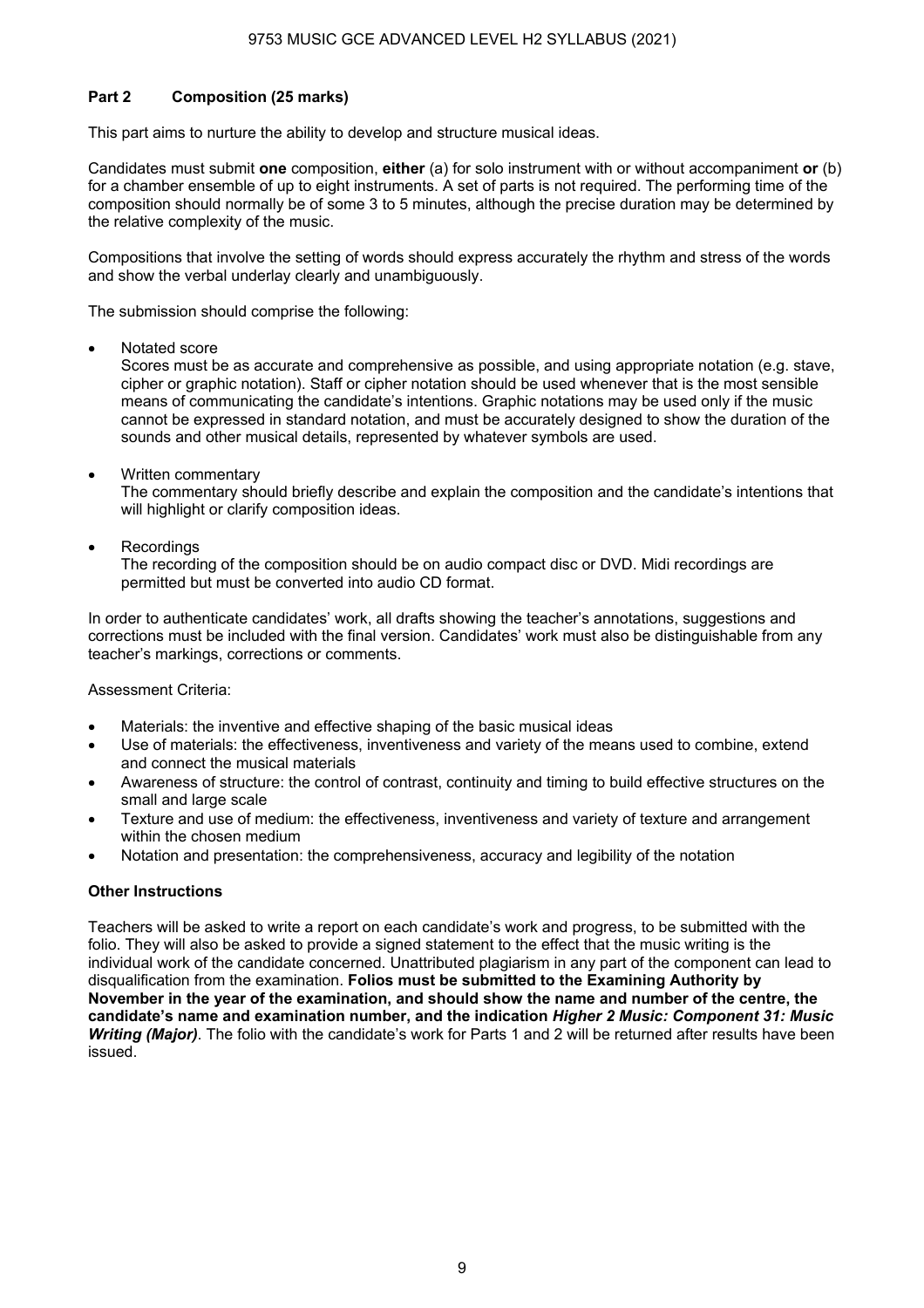Weighting: 20% Assessment Format: Coursework (50 marks)

**COMPONENT 32 MUSIC WRITING (MINOR)**

Candidates are required to submit a folio comprising two sets of work, one from each part respectively.

## **OUTLINE**

| <b>Part</b> | <b>Description</b>              | <b>Requirements</b>                                                                                                                            | <b>Marks</b> |
|-------------|---------------------------------|------------------------------------------------------------------------------------------------------------------------------------------------|--------------|
|             | Styles and<br><b>Techniques</b> | <b>Either</b><br>1 set of Stylistic Imitation exercises (with drafts)<br>٠<br>or<br>1 set of Composition Techniques exercises<br>(with drafts) | 25           |
| 2           | Composition                     | 1 work (with drafts)                                                                                                                           | 25           |
|             |                                 | <b>TOTAL</b>                                                                                                                                   | 50           |

## **Part 1 Styles and Techniques (25 marks)**

*[The rest of the details as in Component 31]* 

## **Part 2 Composition (25 marks)**

*[The rest of the details as in Component 31]* 

#### **Other Instructions**

Teachers will be asked to write a report on each candidate's work and progress, to be submitted with the folio. They will also be asked to provide a signed statement to the effect that the music writing is the individual work of the candidate concerned. Unattributed plagiarism in any part of the component can lead to disqualification from the examination. **Folios must be submitted to the Examining Authority by November in the year of the examination, and should show the name and number of the centre, the candidate's name and examination number, and the indication** *Higher 2 Music: Component 32: Music Writing (Minor)*. The folio with the candidate's work for Parts 1 and 2 will be returned after results have been issued.

## **DETAILS OF TOPICS**

Details of the topics (including Focus Recordings and Focus Works) **for examination in 2021** are found below.

## **Asian Topics**

The Focus Recordings and suggested readings that accompany each topic are intended to assist teachers in planning courses of study. They are not intended as prescribed materials and are not indicative of the areas within the topics that will be tested in the examination questions.

## **Topic 1: Music of Traditional Malay Dance**

This topic examines the music that accompanies the traditional dances of the Malay culture, specifically *asli, inang, joget and zapin*.

Candidates are expected to:

- Identify and describe the musical characteristics, including the tempo, rhythm and melody, of pieces accompanying the dances.
- Identify and briefly describe the common instruments (including gambus, accordion, violin, rebana, gong) and their functions in the ensemble accompanying the dances.
- Identify and describe musical structures (e.g. *taksim* and *wainab* of the zapin pieces) and show how the music supports the basic dance steps / gestures.
- Discuss the performance contexts (e.g. weddings, social functions, religious events) of the dances and the influences of other cultures on the dances.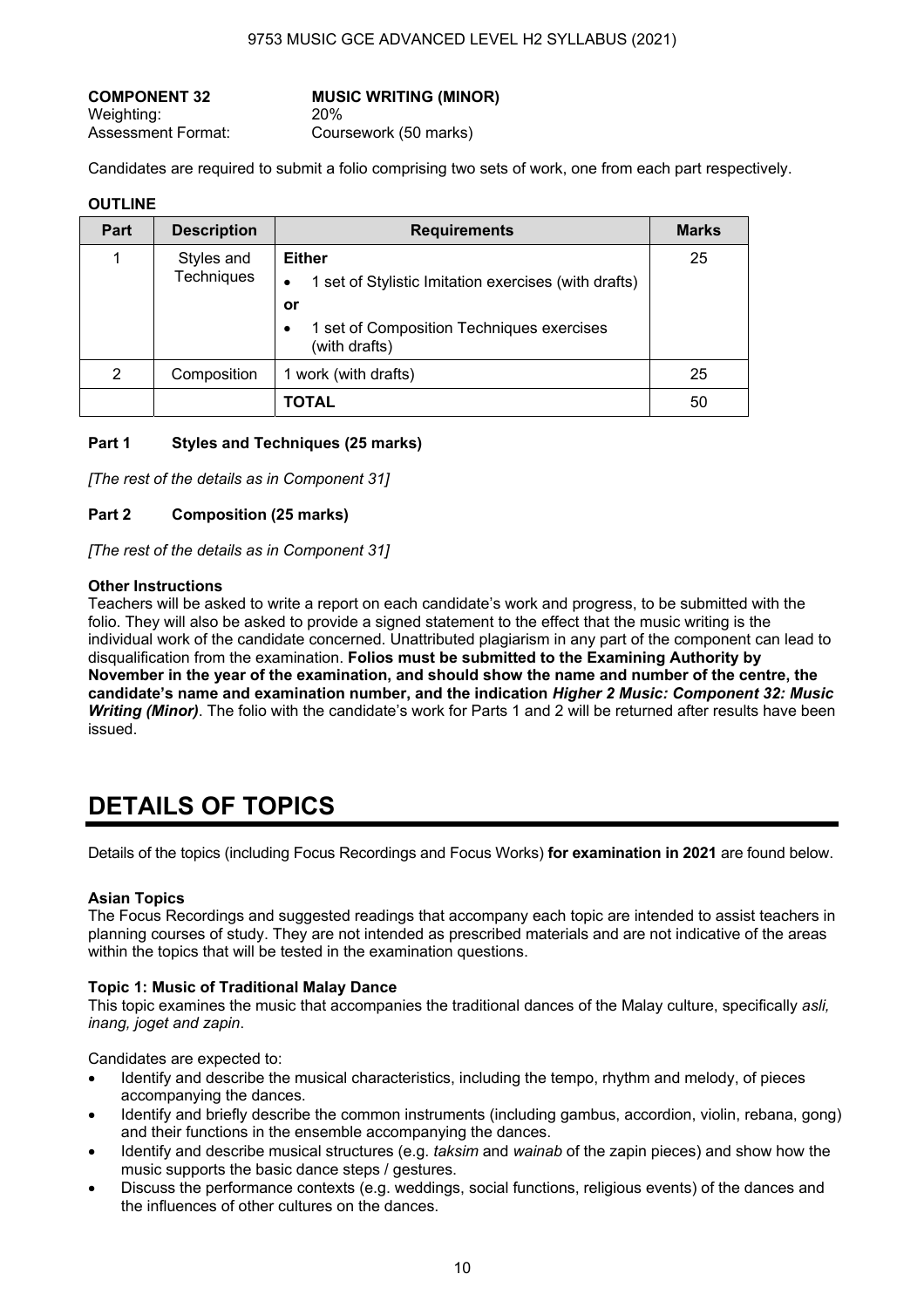*Focus Recordings:* 

- *"Gambus Mahligai"* from Zapin Cultural Dance Music of Malaysia (2007 Hup Hup Sdn. Bhd., Malaysia WCD 0157). Track 4.
- *"Serampang Laut* (Joget)*"* from Muzik Tarian Malaysia Kumpulan Asli Kuala Lumpur (1978 Warner Music (Malaysia) Sdn Bhd). Track 10.
- *"Inang Pulau Kampai"* from Inang Cultural Dance Music of Malaysia. (2007 Hup Hup Sdn. Bhd., Malaysia WCD 0155). Track 2.
- *"Makan Sireh (Asli)"* from Muzik Tarian Malaysia Kumpulan Asli Kuala Lumpur (1978 Warner Music (Malaysia) Sdn Bhd). Track 1.

## **Topic 2: Chinese Solo Instrumental Music**

This topic examines the musical features and performance practice of Chinese solo instrumental music. In this syllabus, the listening is focused on solo *zheng*, *pipa*, *dizi* and *erhu* repertoires.

Candidates are expected to:

- Identify and describe the modal system and the organisation of time
- Identify the solo instruments (*zheng*, *pipa*, *dizi* and *erhu*) and briefly describe the instrumental techniques employed
- Discuss the use of *paizi*/*qupai*, variation techniques and metrical structures (in the case of solo *erhu* repertoire which are relatively contemporary, candidates must know that in addition to adaptations from Chinese folk songs or traditional operas, melodies are often composed originally, with many composers frequently applying Western compositional techniques to their works)
- Identify, describe and discuss the musical structures (e.g. Chinese traditional musical structures such as *baban* and *taoqu*; others such as ABA, narrative structure)
- Follow a transcription of the main melody of an extract in cipher notation
- Discuss performance practice in the different genres

## *Focus Recordings*:

- *Gaoshanliushui* from *The Treasury of Zheng Music, vol 4.* Hugo Productions (HK) Ltd (HRP 734–2, 2000). Track 1 [or any other recording of the same title from the Shandong *zheng* tradition].
- *Sunny Spring and White Snow* [also known as *Yangchunbaixue* or *Yangchunguqu*] from *The Soul of Pipa, vol. 1: Traditional and Classical Pipa Music*. Philmultic. (PMPCD001–1, 2001). Track 5 [or any other recording of the same title for solo *pipa*].
- *Hanyaxishui*
	- − from *The Treasury of Zheng Music, vol 5.* Hugo Productions (HK) Ltd (HRP 735–2, 1990). Track 1 [or any other recording of the same title from the Chaozhou *zheng* tradition].
	- from Pipa Masterpieces performed by Pipa Masters 1. China Record Corporation, Shanghai (CCD-94/372, 1994). Track 6 [or any other recording of the same title from the Chaozhou *pipa* tradition].
- *Flying Partridges* from *The Art of the Dizi* by Lu Chunling (Naxos 8.225939). Track 1 [or any other *dizi* recording of the same title].
- *Three Variations of the Plum Blossom* from *Folk Classical Music, vol. 9 Collection of Dizi Music*. Guangzhou Audio & Video (ISBN 7880060413). Track 1 [or any other *dizi* recording of the same title].
- *March of Brightness and Birds Singing in the Deserted Mountains* from *Erhu Pieces of Liu Tian Hua* performed by George Gao. ROI productions. Track 1 [or any other erhu recording of the same title].
- *Galloping Warhorses* by Chen Yaosing from *Erhu Classics: Chen Jun*. Naxos World Music (ASIN: B00004YYWB). Track 10 [or any other erhu recording of the same title].

## **Topic 3: String Music from the Karnātak and Hindustāni traditions**

This topic examines contemporary classical string music of the Karnātak and Hindustāni traditions. For the Karnātak tradition, the listening is focused on the stringed instrumental kriti and ragam-tanam-pallavi. For the Hindustāni tradition, the listening is focused on the stringed instrumental vilambit (slow)/ vilambit-madhya (slow-medium) gat and madhya (medium)/ madhya-drut (medium-fast) gat.

Candidates are expected to:

- Identify and describe the rāga, tāla (metric cycle), drone and laya (tempo/rhythm) with respect to the Karnātak and Hindustāni styles
- Identify and briefly describe the instruments, their playing techniques and their role in the ensemble • Identify and describe structural and improvisatory features of the Karnātak instrumental kriti and the
- ragam-tanam-pallavi • Describe the musical development and improvisation in the Hindustāni ālāp and instrumental gats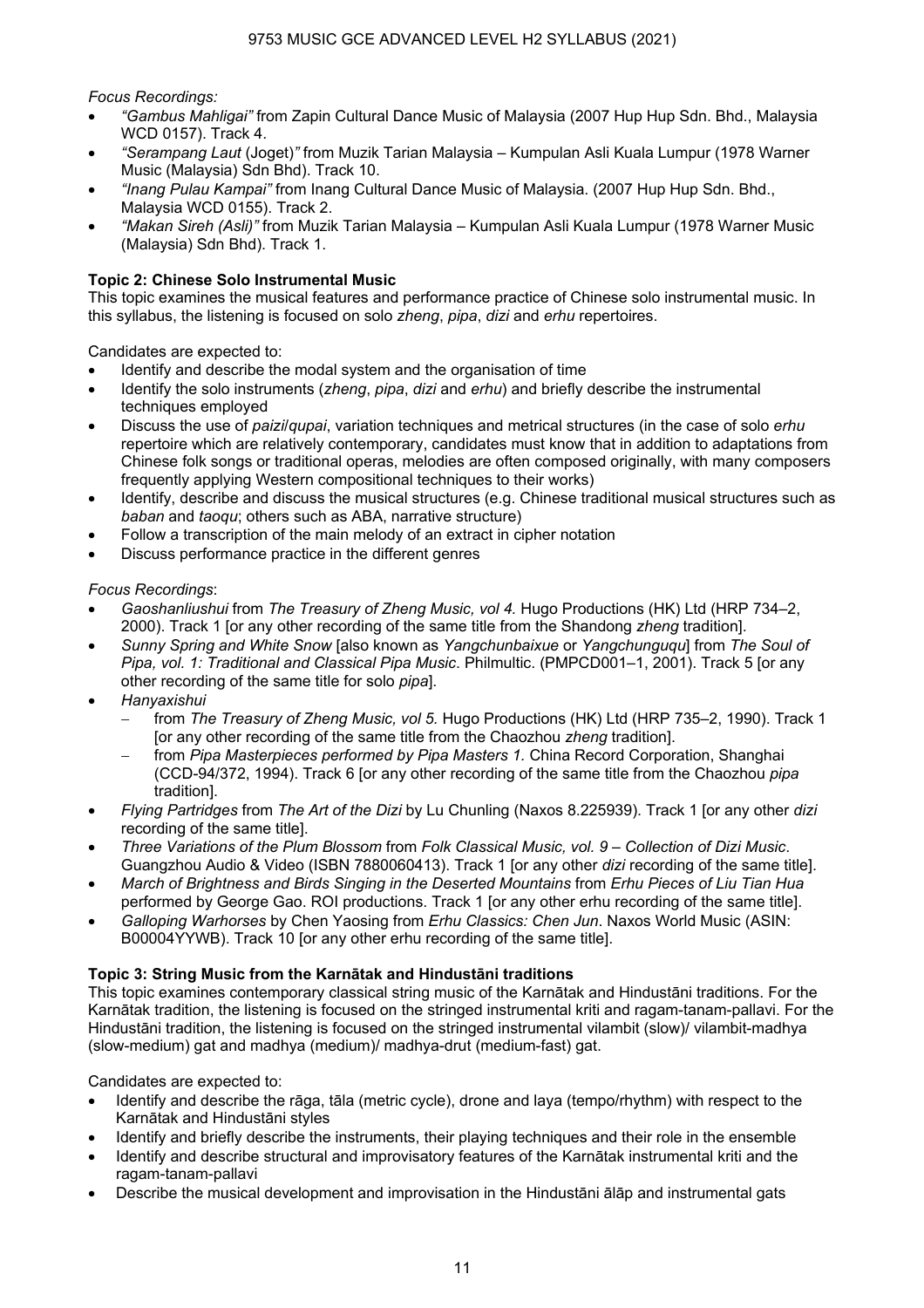- Follow a transcription of the melodic line in an extract in sargam notation
- Discuss the modern performance contexts and the effects of modernisation on the instrumental performance style

Focus Recordings:

- "Raga Kirvani: Ragam-Tanam-Pallavi" (Raga: Kirvani, Tala for Pallavi: khandachapu) in L.Subramaniam: Le Violon De L'Inde Du Sud. Ocora Radio France. (C 582029, 2001). Tracks 2–4.
- "Paraathpara" by Papanasam Sivam (Raga: Vachaspati, Tala: Aadi) in Veena Virtuosa: Geetha Ramanathan Bennett. Oriental Records Inc. (CD-236, 1996). Track 3.
- "Raga Jog: Alap Gat Vilambit Gat Drut" (Raga: Jog, Tala: Tintal) in Together: Pandit Kartick Kumar and Niladri Kumar. Magnasound Pvt. Ltd. (1989). Track 3.
- "Raga Madhuvanti: Alap Gat" (Raga: Madhuvanti, Tala of Gat: Rupak) in Anoushka Shankar Live at Carnegie Hall. Angel Records. (2001). Tracks 2–3.

## **Western Topics**

## **Topic 4: Music in America (c.1890–c.1960)**

This topic explores the different strands of musical style which developed concurrently in the USA during the first half of the twentieth century. A common thread that links all this music concerns the quest for a distinctively American voice, independent of the European roots that were shared by most composers. Candidates should understand the ways in which European traditions, forms and techniques were integrated into American music, combining with significant influences from folk music, jazz, popular music and Broadway shows, against a background of busy, urban sound. They should study the ways in which American composers explored a range of modernist approaches, including aleatory, extended instrumental techniques, electronic music and the general expansion of timbres and sounds. They should be familiar with the main genres which flourished in the USA during this period, including both modernist and more traditional genres. They should understand the impact of external events on American composers, including the two World Wars, the Great Depression and the Cold War.

## **Focus Works:**

- Edgard Varèse: *Amériques* (1922) ed. Chou Wen-Chung, Ricordi 138170
- Charles Ives: *Three Places in New England* (1929) Theodore Presser Company PR446410130
- Leonard Bernstein: *Prelude, Fugue and Riffs* (1955) Boosey & Hawkes: Bernstein Orchestral Anthology Vol. 2 M060107627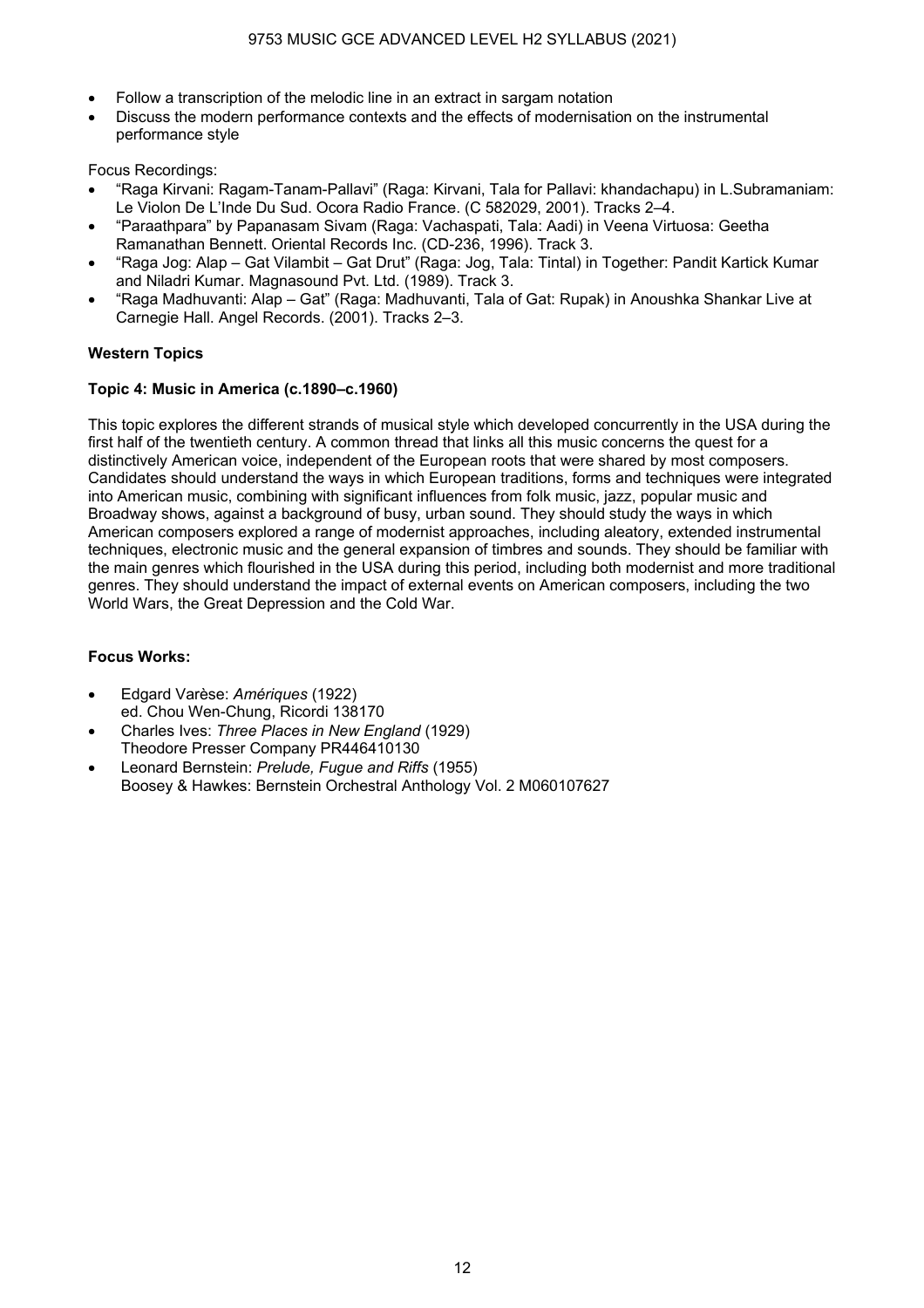## **Topic 5: The Concerto (c.1770–c.1890)**

This Topic traces the history of the solo concerto through the late Classical period and the nineteenth century.

Candidates should know how the Classical concerto grew out of the concertos of the Baroque period and should understand the line of development that went from Bach, through his sons (especially C P E Bach and J C Bach) to Mozart. They should understand the principal formal structures used in Classical concertos and how Mozart developed his approach to first movement form. In particular they should be aware of the two principal ways of understanding first movement form in Classical concertos, as either a modification of Baroque Ritornello Form or as a modification of symphonic Sonata Form. They should also understand the design of movements in modified Sonata Form, Ternary Form, Variations, Rondo and Sonata Rondo Forms. Candidates should study a representative selection of concertos by Mozart; only two of Haydn's concertos fall within the scope of this Topic.

Candidates should understand the ways in which Beethoven modified and expanded the genre in his six solo concertos and should consider the extent to which these works influenced the composition of concertos in the early nineteenth century. They should understand the impact of the Romantic Movement on the concerto genre and should consider the extent to which nineteenth-century concertos might or might not be considered Romantic works. They should know about the different approaches to the writing of concertos taken by nineteenth-century composers and about the innovations in form that came about during this period. They should understand the concept of virtuosity and consider the extent to which virtuosity is an essential ingredient in a concerto, whenever it was composed.

Candidates should study a representative selection of concertos by Beethoven and nineteenth-century composers, chosen with a view to understanding the main issues in the development of the genre up to c.1890. A few works written after this date come within the scope of the Topic: attention is drawn to these in the Notes for Guidance. Composers whose concertos were written mainly after 1890 are specifically excluded: these include figures such as Rachmaninov and Elgar, despite the fact that their concertos belong, in style if not in date, to the nineteenth century.

#### **Focus Works**

| Mozart           | Clarinet Concerto in A major, K 622 (1791)<br>(Suggested score: edited by Franz Giegling, study score: Baerenreiter TP254)            |
|------------------|---------------------------------------------------------------------------------------------------------------------------------------|
| <b>Beethoven</b> | Piano Concerto No. 4 in G major, Op. 58 (1805-1806)<br>(Suggested score: edited by Jonathan Del Mar, study score: Baerenreiter TP924) |
| <b>Brahms</b>    | Violin Concerto in D major, Op. 77 (1878)<br>(Suggested score: edited by Clive Brown, study score: Baerenreiter TP949)                |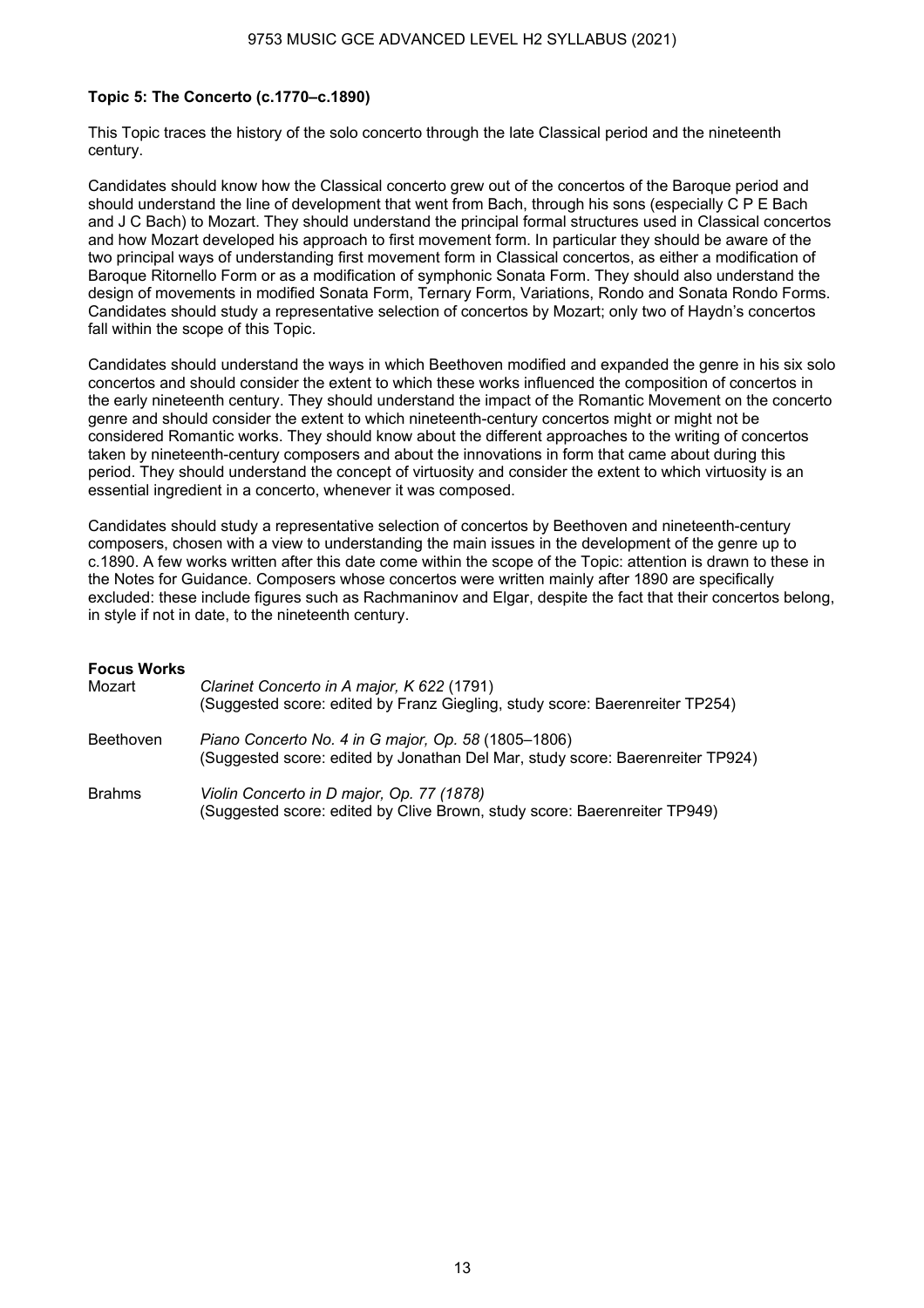# **ASSESSMENT CRITERIA**

## **COMPONENT 1 MUSIC STUDIES**

## **Part 2 Commentary**

| <b>Descriptors</b>                                                                                                                                                                                                                                                                                                                                               | <b>Marks</b> |
|------------------------------------------------------------------------------------------------------------------------------------------------------------------------------------------------------------------------------------------------------------------------------------------------------------------------------------------------------------------|--------------|
| An excellent, detailed commentary on the extract, demonstrating a thorough understanding of the<br>style of the music and the ability to draw attention to significant details, illustrated by accurate and<br>precise references to the score and making fully relevant points of similarity to or difference from<br>the Focus Work(s).                        | $25 - 30$    |
| A good, fairly detailed commentary on the extract, demonstrating a fairly thorough understanding<br>of the style of the music and the ability to draw attention to mainly significant details, illustrated by<br>mostly accurate and precise references to the score and making mainly relevant points of<br>similarity to or difference from the Focus Work(s). | $19 - 24$    |
| A moderately detailed commentary on the extract, demonstrating some understanding of the style<br>of the music and the ability to draw attention to some significant details, illustrated by some<br>accurate references to the score and making some relevant points of similarity to or difference<br>from the Focus Work(s).                                  | $13 - 18$    |
| A general commentary on the extract, demonstrating an inconsistent understanding of the style of<br>the music and some ability to draw attention to details, illustrated by a few references to the score<br>and making points of similarity to or difference from the Focus Work(s) that may be only partially<br>relevant.                                     | $7 - 12$     |
| A superficial commentary on the extract, demonstrating little understanding of the style of the<br>music and an ability to draw attention to details that may not be entirely significant, illustrated by<br>imprecise references to the score and making a few points of similarity to or difference from the<br>Focus Work(s) that may be largely irrelevant.  | $1 - 6$      |
| No creditable stylistic points or comparisons made.                                                                                                                                                                                                                                                                                                              | 0            |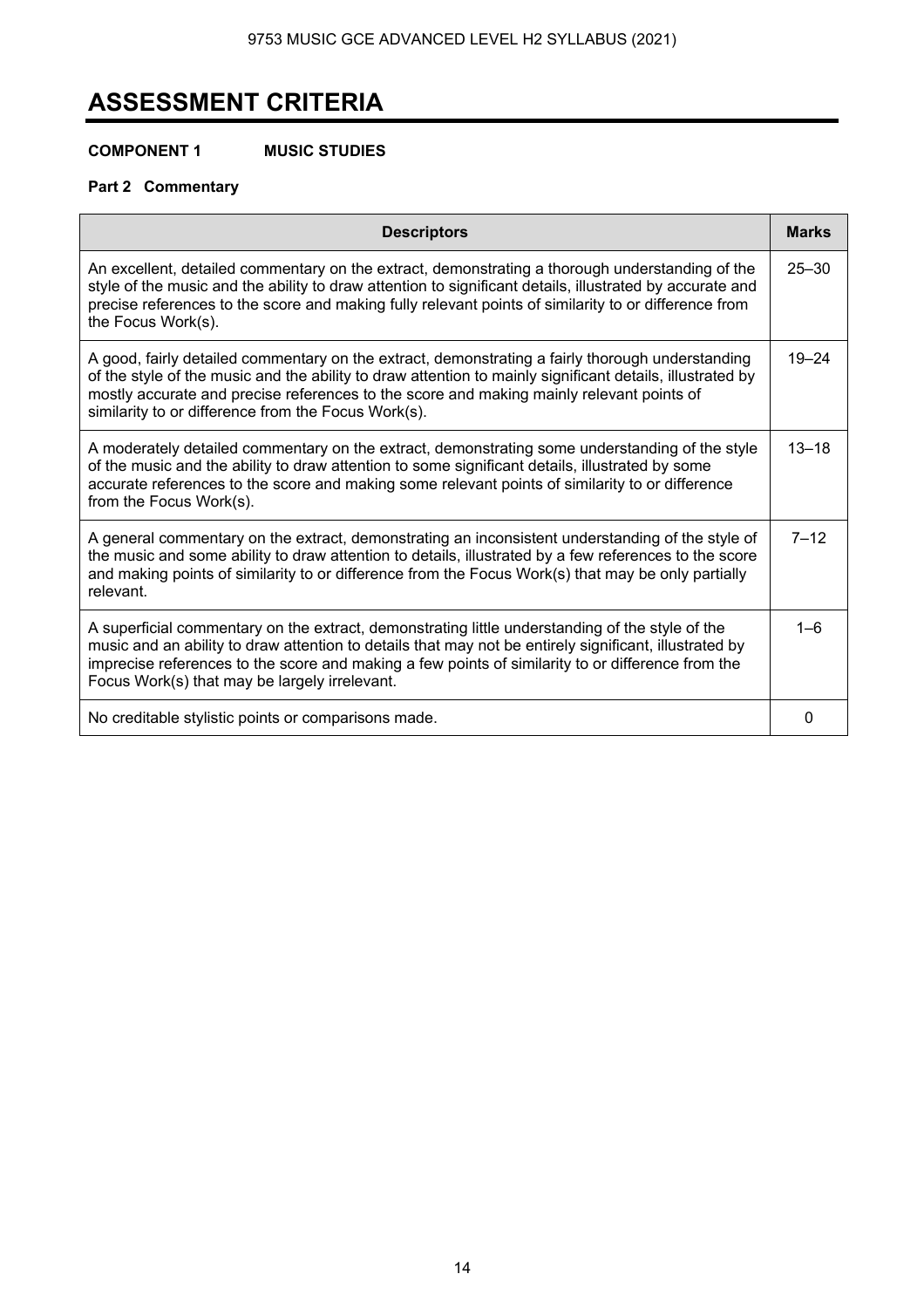## **Part 3 History and Musical Styles**

| <b>Descriptors</b>                                                                                                                                                                                                                                                                        | <b>Marks</b> |
|-------------------------------------------------------------------------------------------------------------------------------------------------------------------------------------------------------------------------------------------------------------------------------------------|--------------|
| An excellent, detailed essay, demonstrating a thorough understanding of the repertoire of the<br>topic and its historical/social context, illustrated by a wide range of accurate and precise<br>references to composers and works that show a broad familiarity with relevant music.     | $25 - 30$    |
| A good, fairly detailed essay, demonstrating a fairly thorough understanding of the repertoire of<br>the topic and its historical/social context, illustrated by a range of mainly accurate and precise<br>references to composers and works that show a familiarity with relevant music. | $19 - 24$    |
| A moderately detailed essay, demonstrating some understanding of the repertoire of the topic and<br>its historical/social context, illustrated by a small range of accurate references to composers and<br>works that show some familiarity with relevant music.                          | $13 - 18$    |
| A general essay, demonstrating an inconsistent understanding of the repertoire of the topic and its<br>historical/social context, illustrated by partially accurate references to composers and works that<br>show familiarity with a little relevant music.                              | $7 - 12$     |
| A superficial essay, demonstrating little understanding of the repertoire of the topic and its<br>historical/social context, illustrated by mainly inaccurate references to composers and works that<br>show little familiarity with relevant music.                                      | $1 - 6$      |
| No creditable points made, no references to relevant music.                                                                                                                                                                                                                               |              |

## **COMPONENT 2 PERFORMING**

Marks will be given under each of the following headings, applied to the performance as a whole:

## **(a) Scope and level of music presented**

Assessed under this heading:

- The observance of the requirements of the syllabus
- The level of demand made by the music (from both technical and interpretative points of view).

| <b>Descriptors</b>                                                                                                                                                                                           | <b>Marks</b> |
|--------------------------------------------------------------------------------------------------------------------------------------------------------------------------------------------------------------|--------------|
| The recital observes the full implications of the syllabus requirements through music which allows<br>a wide range of advanced performing skills and understanding to be demonstrated.                       | $17 - 20$    |
| The recital observes the syllabus requirements, without taking account of their full implications;<br>the music allows a range of fairly advanced performing skills and understanding to be<br>demonstrated. | $13 - 16$    |
| The recital observes most of the syllabus requirements through music which allows a range of<br>moderately advanced performing skills and understanding to be demonstrated.                                  | $9 - 12$     |
| The recital observes some of the syllabus requirements through music which allows a limited<br>range of modest performing skills and understanding to be demonstrated.                                       | 5–8          |
| The recital observes few of the syllabus requirements through music which allows a restricted<br>range of very modest performing skills and understanding to be demonstrated.                                |              |
| The recital takes no account of the requirements of the syllabus and the music presented allows<br>only very basic performing skills and understanding to be demonstrated.                                   |              |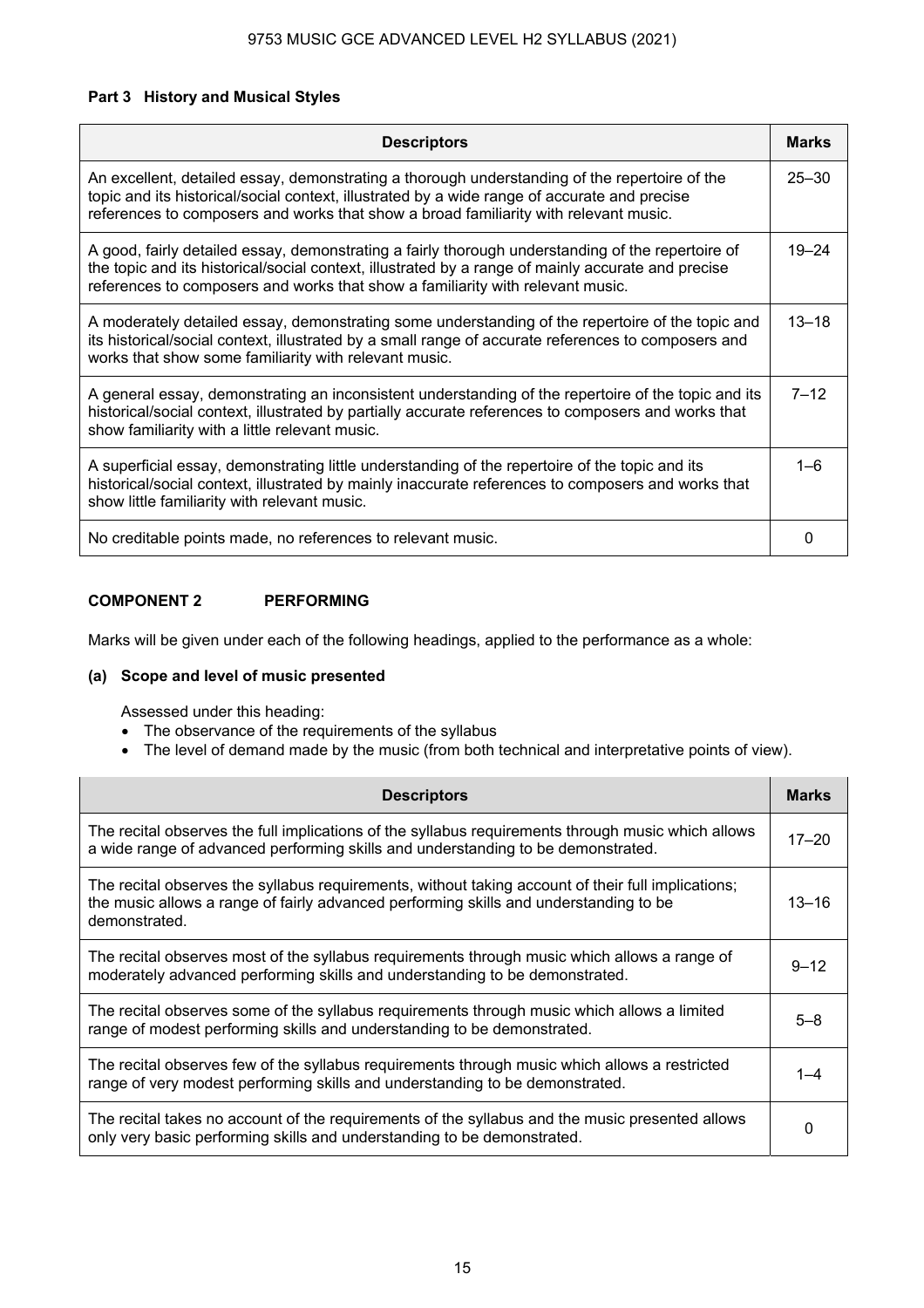## **(b) Fluency and accuracy of pitch and rhythm and (where appropriate) co-ordination with other members of an ensemble or with a soloist**

| <b>Descriptors</b>                                                                                                                                                                                                                                                                          | <b>Marks</b> |
|---------------------------------------------------------------------------------------------------------------------------------------------------------------------------------------------------------------------------------------------------------------------------------------------|--------------|
| Wholly accurate in notes and rhythm and completely fluent [this range may still be used if a few<br>insignificant slips do not impede fluency, but to achieve a mark of 20 the performance must have<br>no significant inaccuracies at all]. Excellent co-ordination with ensemble/soloist. | $17 - 20$    |
| Almost wholly accurate and mainly secure; some mistakes, but not enough to disturb the basic<br>fluency of the performance. Mainly good co-ordination with ensemble/soloist.                                                                                                                | $13 - 16$    |
| Accurate in most respects, but with a number of mistakes which disturb the fluency of some parts<br>of the performance. Moderate co-ordination with ensemble/soloist.                                                                                                                       | $9 - 12$     |
| Basically accurate but hesitant, sometimes serious enough to impair the fluency of more than one<br>item in the performance. Generally weak co-ordination with ensemble/soloist.                                                                                                            | $5 - 8$      |
| Accurate only in parts, with persistent hesitancy, showing little fluency throughout most of the<br>performance. Poor co-ordination with ensemble/soloist.                                                                                                                                  | $1 - 4$      |
| All items marred by inaccuracies and significant rhythmical hesitancy, with no sense of the fluency<br>required for a coherent performance. No sense of co-ordination with ensemble/soloist.                                                                                                | 0            |

## **(c) Technical control across a range of techniques**

Assessed under this heading:

- Quality, variety and evenness of tone
- Specific factors as they apply to the instrument concerned (e.g. co-ordination of RH/LH, bow/fingers, tongue/fingers; intonation; breath control; balance; diction; pedalling; registration)
- The range of technical skills displayed
- Understanding of the status of the individual part within an ensemble (where appropriate)
- Understanding of the need for support to a soloist (where appropriate).

| <b>Descriptors</b>                                                                                                                                                                                                                                                       | <b>Marks</b> |
|--------------------------------------------------------------------------------------------------------------------------------------------------------------------------------------------------------------------------------------------------------------------------|--------------|
| The candidate demonstrates very secure technical control in every respect, across a wide range<br>of advanced techniques. Clear understanding of the status of the individual part within the<br>ensemble, or excellent support to the soloist.                          | $17 - 20$    |
| The candidate demonstrates mainly secure technical control in all significant respects, across a<br>range of fairly advanced techniques. Good understanding of the status of the individual part within<br>the ensemble, or good support to the soloist.                 | $13 - 16$    |
| The candidate demonstrates moderate technical control, with problems in some areas, across a<br>limited range of moderately advanced techniques. Moderate understanding of the status of the<br>individual part within the ensemble, or moderate support to the soloist. | $9 - 12$     |
| The candidate demonstrates erratic technical control, with significant problems in some areas,<br>across a narrow range of techniques. A less clear understanding of the status of the individual<br>part within the ensemble, or a less clear support to the soloist.   | $5 - 8$      |
| The candidate demonstrates poor technical control, with significant problems in several areas,<br>across a limited range of techniques. Little understanding of the status of the individual part within<br>the ensemble, or of the need for support to the soloist.     |              |
| The candidate is not in technical control of the instrument and the range of techniques displayed<br>is very limited. Unaware of the status of the individual part within the ensemble, or of the need for<br>support to the soloist.                                    |              |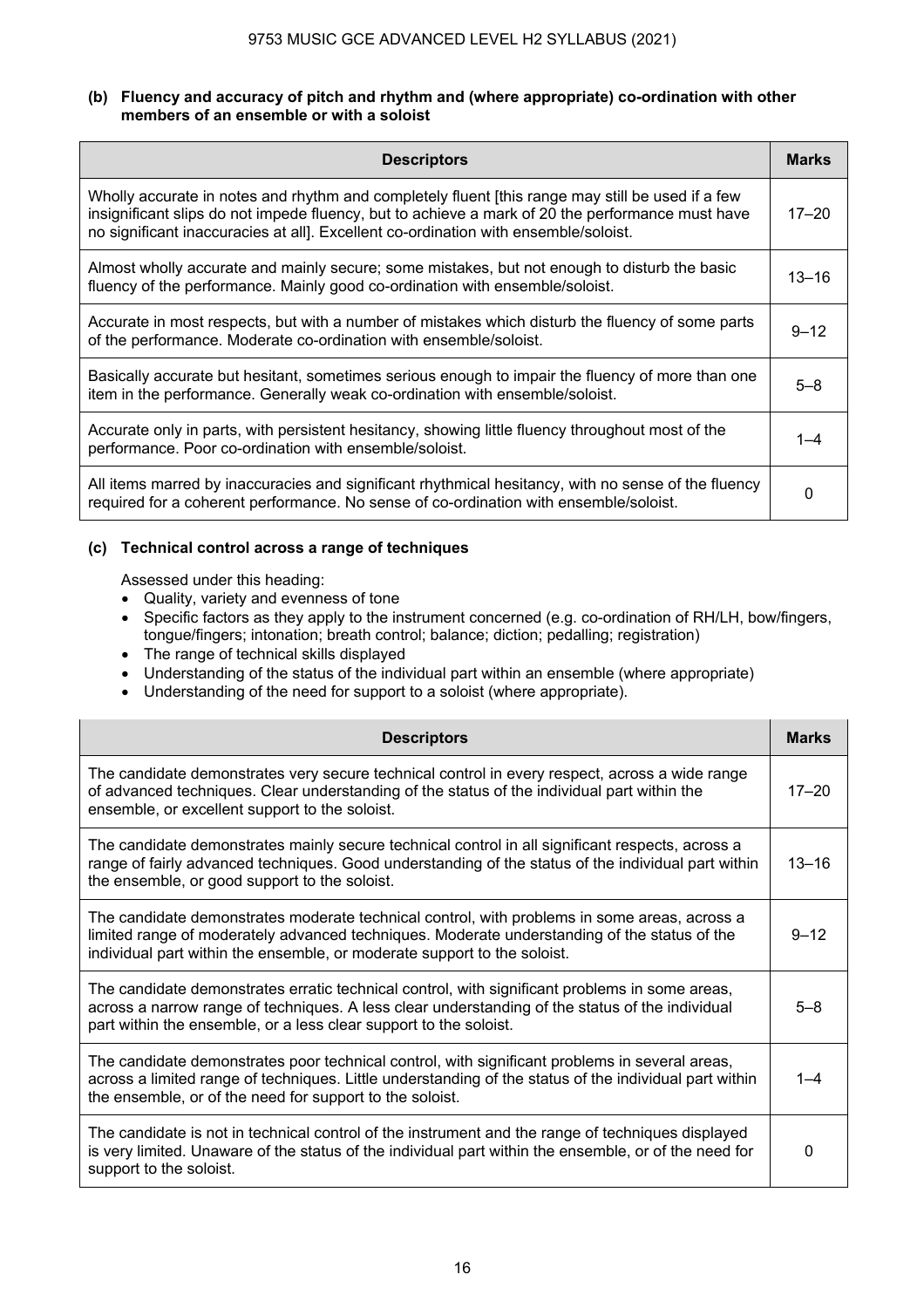## **(d) Realisation of performance markings and/or performing conventions**

Assessed under this heading:

- The realisation of markings written into the score by the composer and/or the observance of appropriate performance conventions (e.g. ornamentation; *notes inégales* and other baroque rhythmic alterations; swung quavers and other jazz conventions)
- Blend in an ensemble or balance with a soloist (where appropriate).

| <b>Descriptors</b>                                                                                                                                                                                                                                                                      | <b>Marks</b> |
|-----------------------------------------------------------------------------------------------------------------------------------------------------------------------------------------------------------------------------------------------------------------------------------------|--------------|
| Markings of tempo, expression, phrasing and articulation are convincingly realised throughout the<br>performance and/or appropriate performing conventions are effectively observed. Perfectly<br>blended with other members of an ensemble, or balanced with a soloist.                | $17 - 20$    |
| Markings of tempo, expression, articulation and phrasing are realised throughout most of the<br>performance and/or some appropriate performing conventions are observed. Effectively blended<br>with other members of an ensemble, or balanced with a soloist.                          | $13 - 16$    |
| Markings of tempo, expression, articulation and phrasing are realised in some passages in the<br>performance and/or some appropriate performing conventions are observed. Moderately well<br>blended with other members of an ensemble, or balanced with a soloist.                     | $9 - 12$     |
| Markings of tempo, expression, articulation and phrasing are inconsistently realised in few<br>passages in the performance and/or some appropriate performing conventions are erratically<br>observed. Less well blended with other members of an ensemble, or balanced with a soloist. | $5 - 8$      |
| Markings of tempo, dynamics, articulation and phrasing are seldom realised throughout most of<br>the performance and/or performing conventions are largely ignored. Little attempt to blend with<br>other members of an ensemble, or to balance with a soloist.                         |              |
| Markings of tempo, expression, articulation and phrasing are ignored throughout the performance<br>and/or no appropriate performing conventions are observed. No sense of the need to blend with<br>other members of an ensemble, or to balance with a soloist.                         | 0            |

## **(e) Aural and stylistic awareness**

| <b>Descriptors</b>                                                                                                                                                                                    | <b>Marks</b> |
|-------------------------------------------------------------------------------------------------------------------------------------------------------------------------------------------------------|--------------|
| The candidate demonstrates acute aural awareness and a well-developed sense of style,<br>throughout a performance which communicates a coherent understanding of all items presented.                 | $17 - 20$    |
| The candidate demonstrates good aural awareness and a fairly well-developed sense of style,<br>throughout a performance which communicates a mainly coherent understanding of all items<br>presented. | $13 - 16$    |
| The candidate demonstrates fairly good aural awareness and a moderate sense of style, through<br>most of a performance which communicates a general understanding of most items presented.            | $9 - 12$     |
| The candidate demonstrates some aural awareness and some sense of style, through part of a<br>performance which communicates a limited understanding of the items presented.                          | $5 - 8$      |
| The candidate demonstrates little aural awareness or sense of style, throughout a performance<br>which communicates very little understanding of the items presented.                                 |              |
| The candidate demonstrates no aural awareness, sense of style or understanding in any of the<br>items presented.                                                                                      | 0            |

The total mark for the Recital is achieved by adding the marks given under each heading. In cases where one or more individual descriptors may not be relevant, examiners must signal and explain the basis of their judgement on the Final Mark Sheet.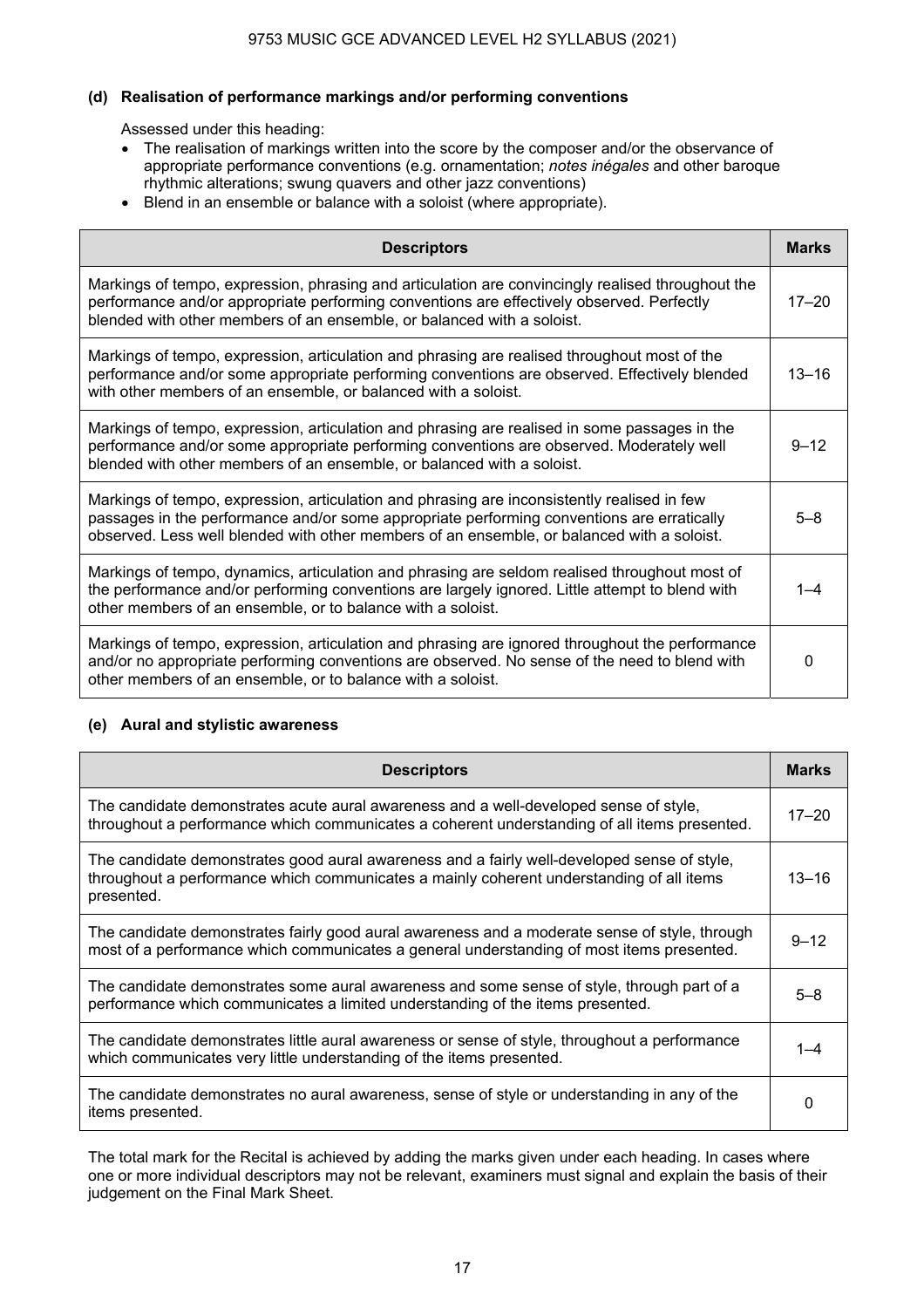The total mark for the Recital should be compatible with the following general mark bands and descriptors:

| <b>Descriptors</b>                                                                                                                                                                                                                                                                                                                                    | <b>Marks</b> |
|-------------------------------------------------------------------------------------------------------------------------------------------------------------------------------------------------------------------------------------------------------------------------------------------------------------------------------------------------------|--------------|
| Performances which are consistently excellent in musicianship and control of technique,<br>communicating a very high level of musical understanding across all the styles represented in<br>recitals which display a full range of highly developed performing skills.                                                                                | $90 - 100$   |
| Very good performances, impressive in musicianship and control of technique, communicating a<br>high level of musical understanding across a range of styles represented in recitals which display<br>well developed performing skills (but lacking the consistent excellence to be placed in the highest<br>category).                               | $80 - 89$    |
| Good performances in most respects, with good musicianship and a reasonably developed<br>technique, communicating a good general understanding of the styles represented in an<br>appropriate combination of pieces (but less even in quality than the higher categories or with<br>some limitations of technique or musicianship).                   | $70 - 79$    |
| Good performances in some respects, though more limited in musicianship and/or technique,<br>communicating a more restricted understanding of the styles represented in a selection of pieces<br>which may not be altogether appropriate to the candidate (or which may be rather narrow in the<br>range of styles or technical abilities displayed). | 60-69        |
| Performances in which limitations of technique or musicianship impede the communication of<br>musical understanding in some important respects, in a selection of pieces which offer only limited<br>opportunities to display technical and musical skills.                                                                                           | $50 - 59$    |
| Performances which display a number of more significant weaknesses in musicianship or<br>technique, and in which there may be relatively little evidence of musical understanding.                                                                                                                                                                    | $40 - 49$    |
| Performances which display serious limitations in both musicianship and technique.                                                                                                                                                                                                                                                                    | $30 - 39$    |
| Performances which display severe shortcomings in both musicianship and technique.                                                                                                                                                                                                                                                                    | $0 - 29$     |

The total mark is the mark awarded for Component 21. This will be halved for Component 22.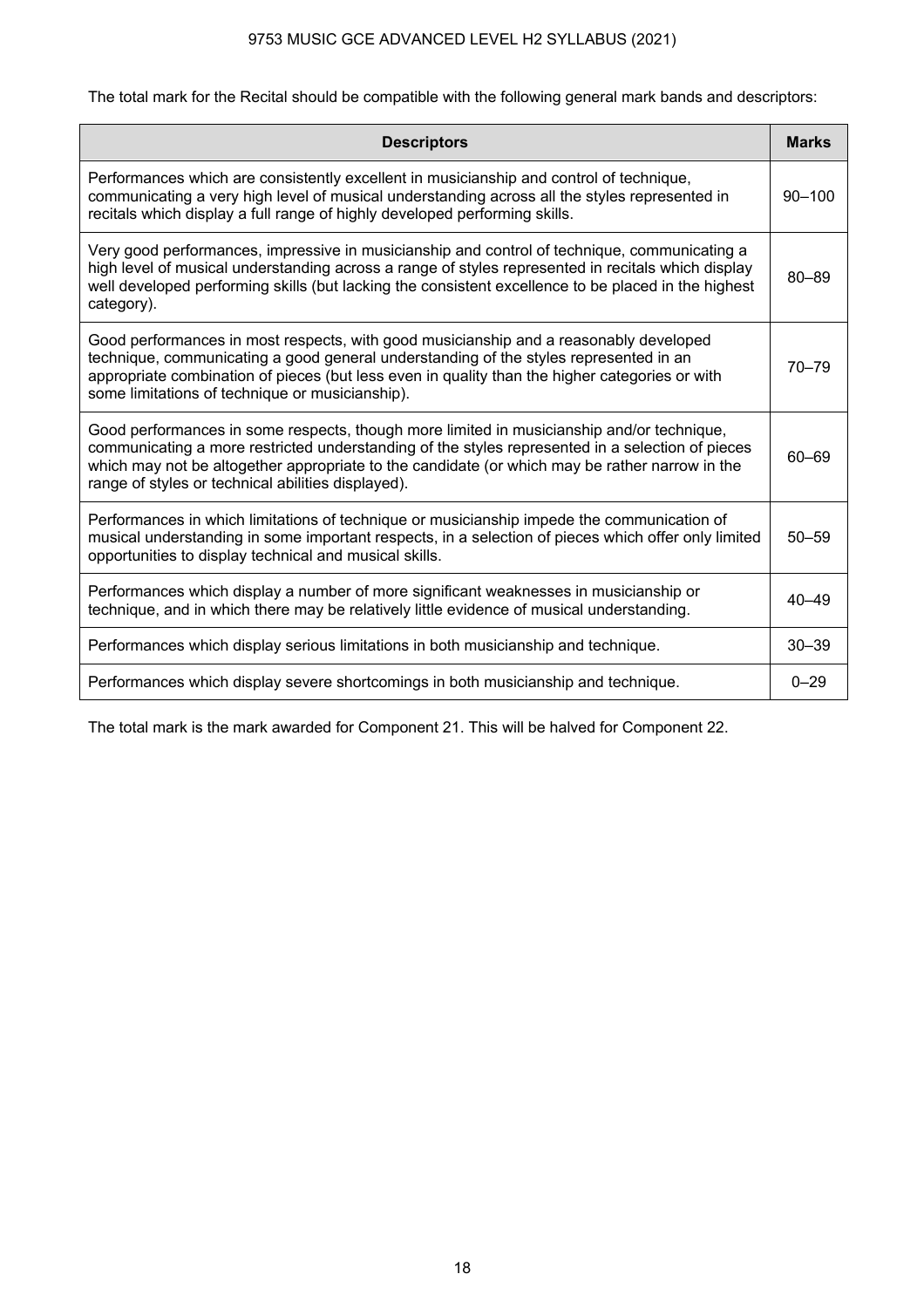## **COMPONENT 3 MUSIC WRITING**

## **Part 1 Styles and Techniques**

## **Section A** Stylistic Imitation

Notes on each genre are given below listing the relevant aspects of vocabulary and technique to be assessed; these lists are not intended to be comprehensive and other elements of language and style can be added as appropriate.

(a) The completion of 2-part contrapuntal textures in Baroque keyboard style (e.g. by Bach, Purcell, Corelli)

This genre includes imitative and non-imitative two-part writing. For example, the lower part could be a continuo bass supporting a more active upper line. Extracts may be taken from a variety of composers within the broad period of the Baroque – Bach, Handel, Purcell, Telemann, etc. – including not only works originally for keyboard but also movements from sonatas for solo instrument and continuo (which are often presented on two staves in good modern editions).

#### Aspects of vocabulary and technique

- Melodic construction: arpeggiated and stepwise movement, idiomatic keyboard figuration, rhythmic and melodic imitation, sequential patterns, cadential rhythms, variety and flow
- Voice leading: intervals on principal beats, cadential patterns, suspensions, etc.
- Harmonic coherence: directional progressions, use of sequence, awareness of harmonic rhythm Use of modulation
- Contrapuntal movement between parts and rhythmic momentum
- Stylistic fluency and invention.
- (b) The completion of extracts from string quartets of the Classical period (e.g. by Haydn, Mozart) Extracts may provide the first violin part throughout or adopt a skeleton score approach. Clarity of harmony and texture is of primary importance here.

#### Aspects of vocabulary/technique

- Harmonic vocabulary and coherence: voice leading, voicing, cadences, etc.
- Understanding of harmonic phrase and progression
- Understanding of modulation and key relationships
- Idiomatic instrumental writing: ranges, standard quartet textures
- Stylistic fluency and invention.
- (c) The completion of keyboard accompaniment to songs of the early Romantic period (e.g. by Schubert, Schumann)

This exercise requires candidates to compose accompaniments to given vocal or instrumental melodies of the early Romantic period. It does not require candidates to set texts in an appropriate pastiche style. The coherence of a candidate's own harmonisation of the given melody is important. It is not required of candidates to reproduce the original harmonisation. Further credit will be given to the candidate's ability to demonstrate appropriate variety and complexity of harmonic resources.

#### Aspects of vocabulary/technique

- Harmonic vocabulary and coherence: voice leading, voicing, cadences, etc.
- Understanding of harmonic phrase and progression
- Understanding of modulation and key relationships
- Continuation of accompanimental figuration and sensitivity to shape of the vocal line
- Awareness of structure
- Creation of preludal/interludal/postludal passages
- Stvlistic fluency and invention.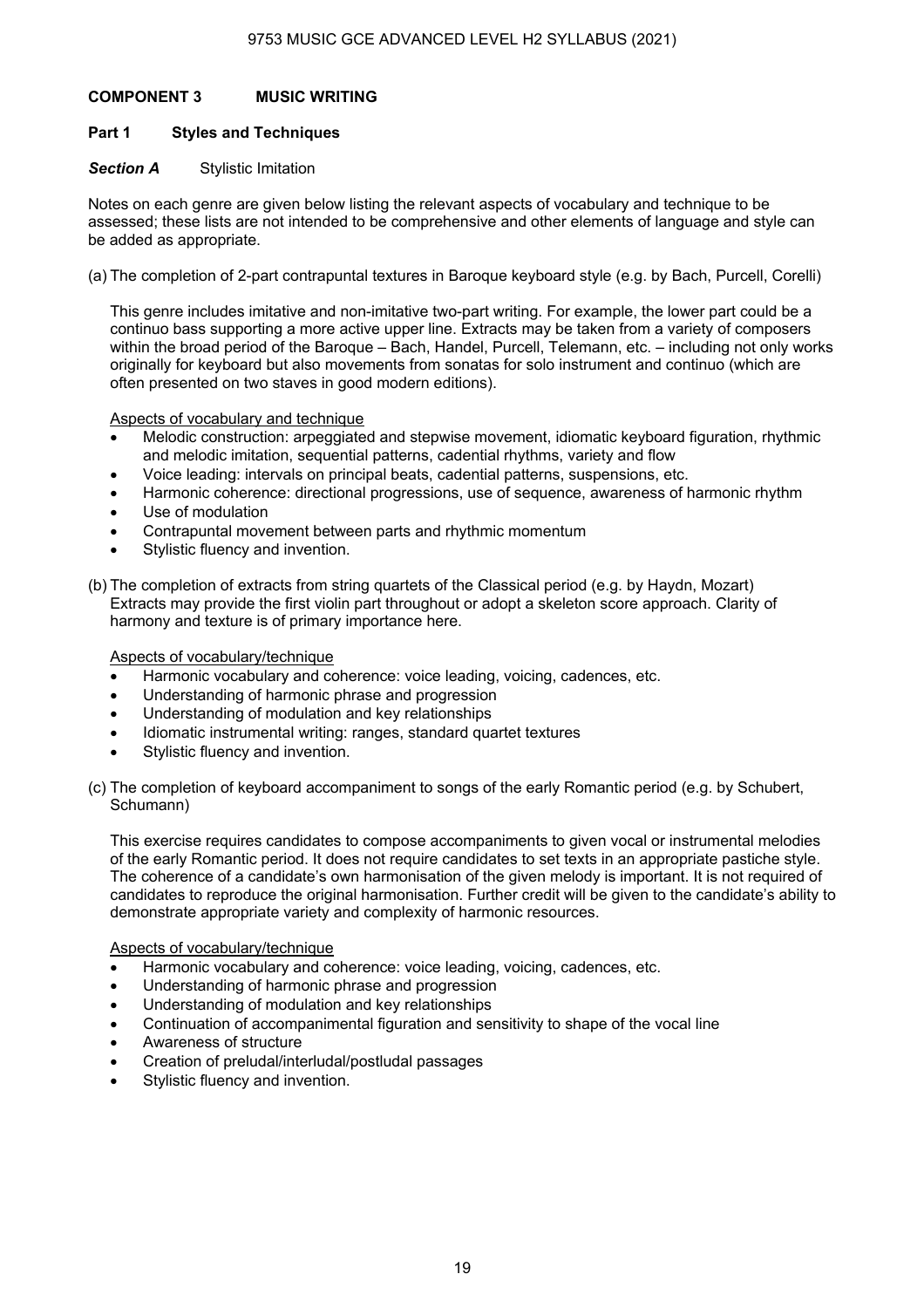The categories of assessment are:

| Harmonic recognition: awareness of the melodic, harmonic and rhythmic implications of the<br>given material                                         | 5 marks |
|-----------------------------------------------------------------------------------------------------------------------------------------------------|---------|
| Vocabulary: the range of language appropriate to the style, and the effectiveness of its<br>placement                                               | 5 marks |
| Technique: use of appropriate technique to connect language such as melody and bass line<br>construction, voice-leading, counterpoint and imitation | 5 marks |
| Fluency and stylistic coherence: fluency with which language and technique are combined to<br>produce a stylistically accurate flow                 | 5 marks |
| Technical knowledge of the chosen medium: understanding of the technical capabilities and<br>limitations of the instruments                         | 5 marks |

## **Section B** Composition Techniques

Candidates are required to select one or more of the areas of techniques to build their exercises on.

In the written commentary, candidates should provide a brief discussion of the specific textures/ organisation of tones/timbres/rhythm and metre that has been explored in each of the exercises. The commentary, although not assessed separately, could guide the assessment of the exercises.

Each set of composition techniques exercises will be assessed as a whole. The categories of assessment are:

| Effectiveness of the application of compositional technique | 5 marks |
|-------------------------------------------------------------|---------|
| Coherent organisation of materials and musical ideas        | 5 marks |
| Communication of ideas through appropriate notation         | 5 marks |
| Range of techniques demonstrated                            | 5 marks |
| Technical knowledge of the chosen medium                    | 5 marks |

*Effectiveness of the application of compositional technique* assesses the integration of musical ideas that demonstrate understanding of chosen techniques.

*Coherent organisation of materials and musical ideas* refers to the effectiveness of the overall structure within each exercise.

*Communication of ideas through appropriate notation* refers to the accuracy, detail and legibility of the scores.

*Range of techniques demonstrated* assesses the extent of imaginative and creative exploration of the chosen area(s).

*Technical knowledge of the chosen medium* refers to the understanding of the technical capabilities and limitations of the instruments.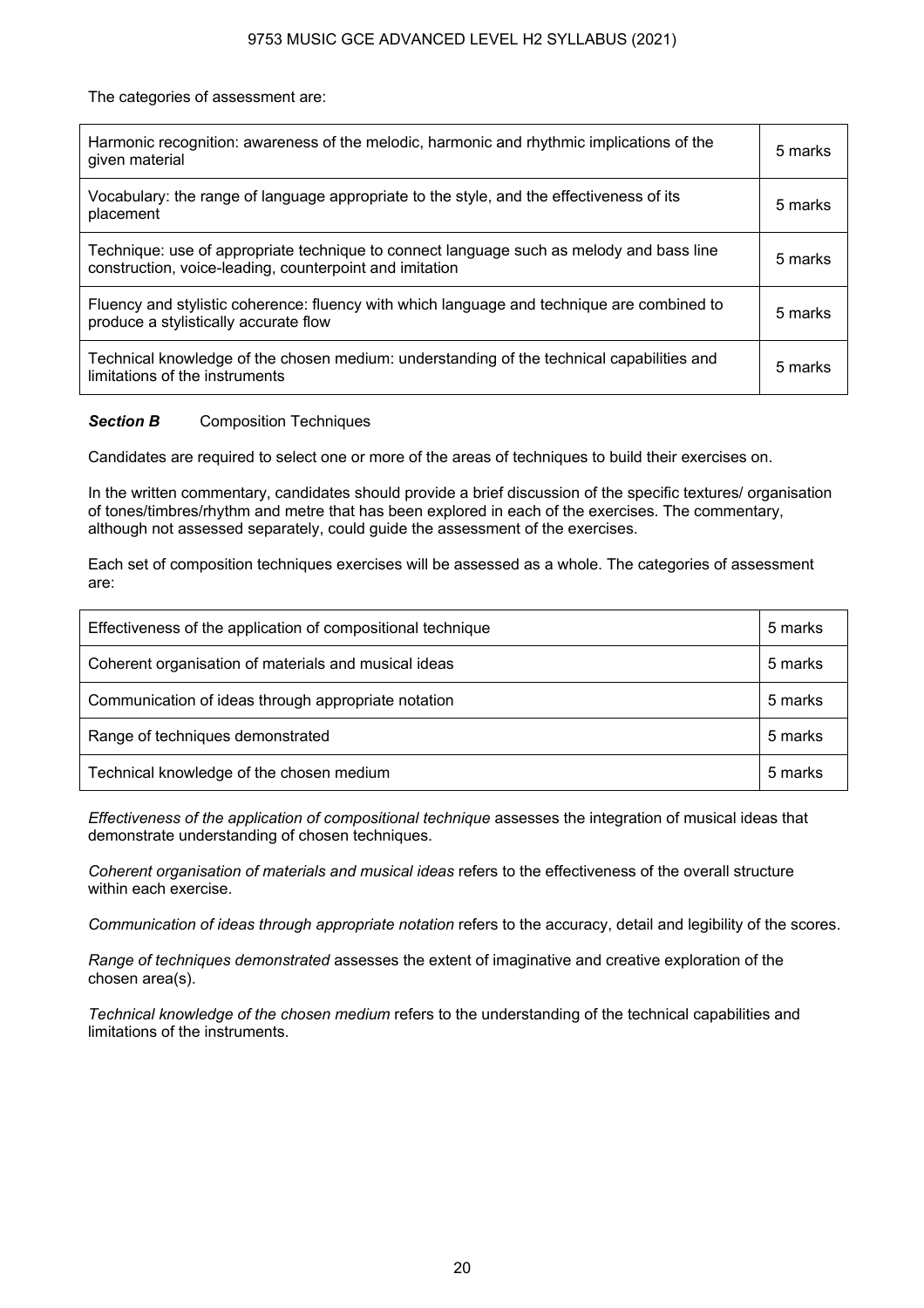## **Part 2 Composition**

The categories of assessment are:

| Materials: the inventive and effective shaping of the basic musical ideas                                                                | 5 marks |
|------------------------------------------------------------------------------------------------------------------------------------------|---------|
| Use of materials: the effectiveness, inventiveness and variety of the means used to combine,<br>extend and connect the musical materials | 5 marks |
| Awareness of structure: the control of contrast, continuity and timing to build effective structures<br>on the small and large scale     | 5 marks |
| Texture and use of medium: the effectiveness, inventiveness and variety of texture and<br>arrangement within the chosen medium           | 5 marks |
| Notation and presentation: the comprehensiveness, accuracy and legibility of the notation                                                | 5 marks |

*Materials* may be defined as the basic compositional units within a piece, which might be *melodic* – motifs, melody lines, themes; *harmonic* – progressions, turnarounds, types of chord or mode; or *rhythmic* – patterns, motifs, ostinati; or a mixture of the three elements. Accuracy in the shaping of materials may suggest close aural familiarity with a particular model or style.

*Use of materials* may be defined as the methods of (a) combining material, as in, for example, how melodic material and harmonic underlay/bass/accompanying texture might connect; (b) extending material, through perhaps simple methods of variation and derivation – repetition and transformation, transposition, reharmonisation, imitation, sequence; (c) connecting material, in the use of linking passages and sudden contrasts.

*Awareness of structure* refers not only to the effectiveness of overall structure (or of individual sections), but also to the awareness of structure made apparent through the timing of changes in texture, key, register, orchestration, or in material.

*Texture and use of medium* assesses the construction of effective textures to present the materials, the imagination and idiomatic understanding evident in the writing for the chosen medium, and the range of textures presented by the set of pieces as a whole.

*Notation and presentation* will assess the accuracy, detail and legibility of the scores.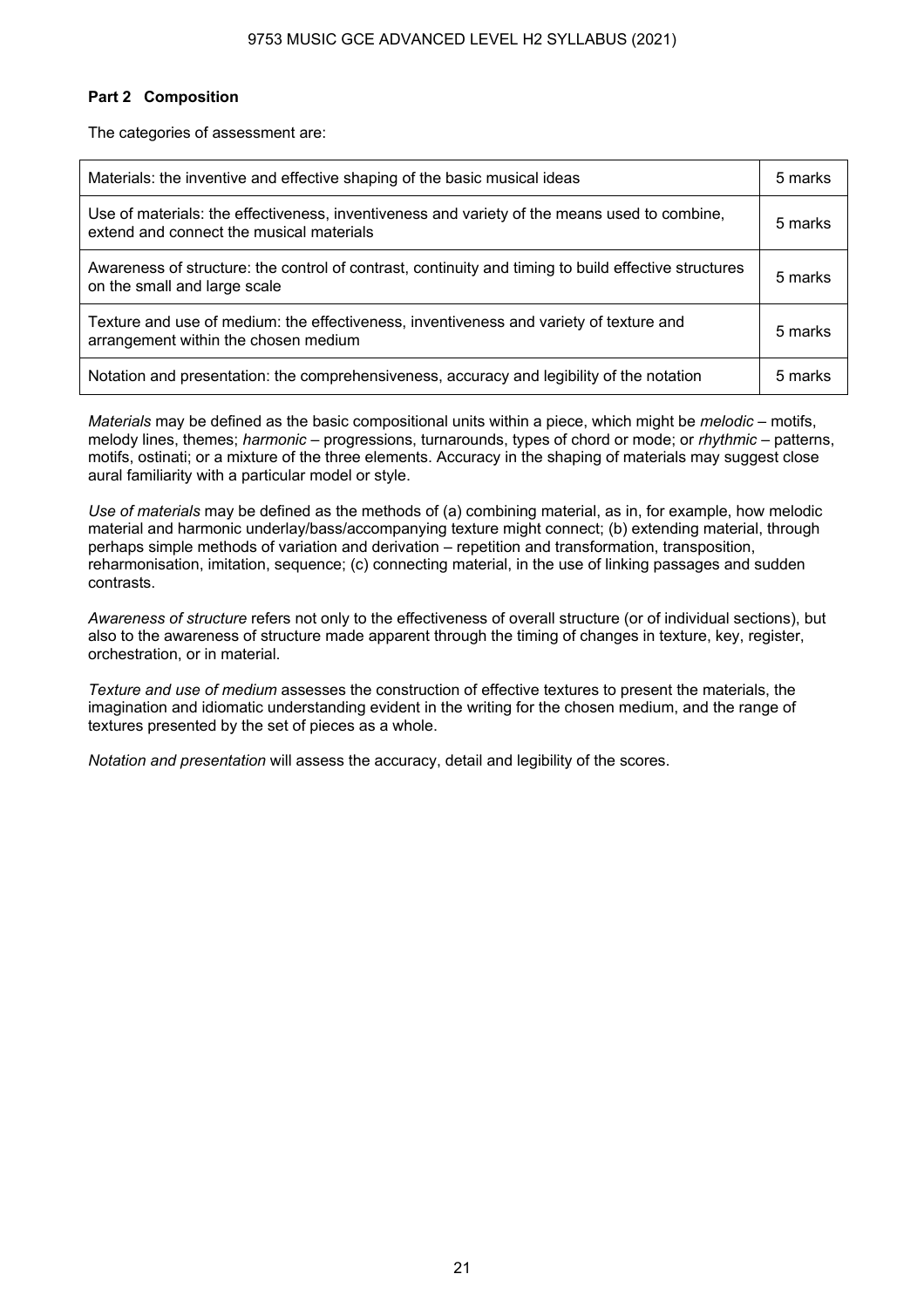# **NOTES FOR GUIDANCE**

## **COMPONENT 1 MUSIC STUDIES**

The following notes give a general indication of the broad areas which candidates should be able to draw on in their answers to questions in the examination. They do not give a fully comprehensive statement of content.

All topics, whether Asian or Western, require candidates to understand the historical and/or social contexts of the music. This understanding should flow from a consideration of the following:

## **1 The origins of the music:**

- When was it created?
- Where was it created?
- Who created it? (an individual or a group?)
- Why was it created (or what was the stimulus for its creation)?

## **2 The first performance of the music:**

- When was it first performed?
- Where was it first performed?
- Who performed it?
- Who was/were the audience?
- How was it received?
- Has its performance and reception changed since it was first heard?

## **3 The wider dissemination of the music:**

- Was it printed?
- Did MS copies circulate?
- Did it circulate by aural/oral tradition?
- Was it recorded or broadcast by radio?

## **4 The sources and influences of the music:**

- Who and/or what influenced the creator(s) of the music?
- What sources did the creator(s) draw on?
- What influence did this music have on others, both contemporary and later?

## **5 Technological matters:**

- What was the design of any instruments that were involved?
- How did that design affect the creation of the music?
- If the music was notated, what system of notation was used?
- If it was printed, what system of printing was used?
- Was it intended specifically for recording, radio broadcast, film/video?
- In all cases, how did the available technology affect the creation or performance of the music?

In addition, the study of all Western topics should include a wider exploration of relevant repertoire by composers contemporary with the composers of the Focus Works. The study of all Asian topics should include a wider exploration of music that is comparable in tradition, genre and/or culture with the Focus Recordings.

## *ASIAN MUSIC TOPICS*

Study of the Asian music topics should focus on the musical concepts and styles of the different cultural groups. The starting point should, in principle, be the contemporary musical situation, although it must be recognised that recorded extracts may represent both past and present performing practice. Knowledge of historical information and traditions is thus also very important.

Candidates should study the musical features, the musical processes and practices, and issues related to the socio-cultural contexts of the prescribed topics. They should understand that the music is an inseparable part of the culture to which it belongs, and this understanding should be based on a consideration of the points listed above.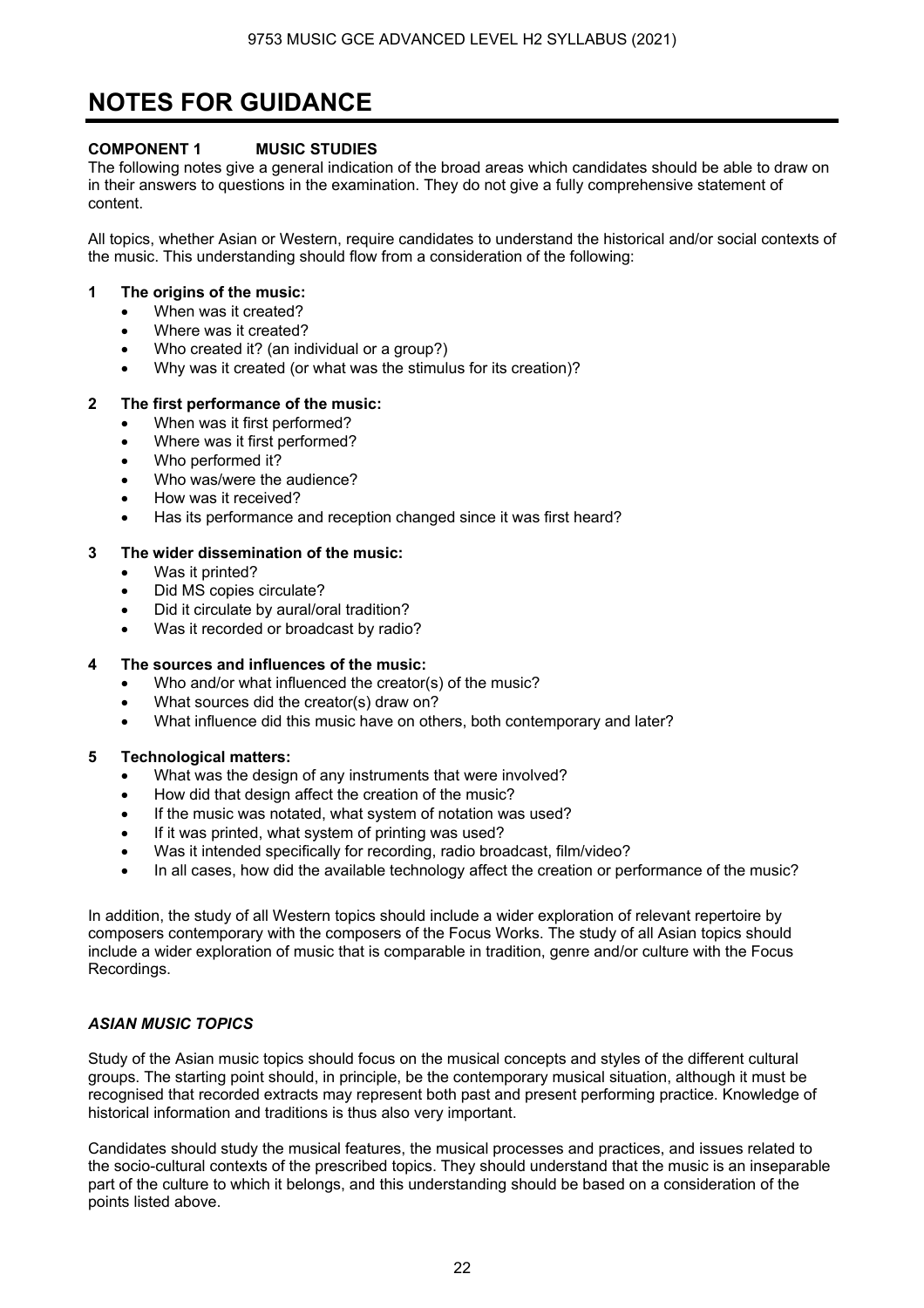In addition, the following points may be especially relevant to the Asian topics:

- What are the fundamental musical concepts of the particular tradition?
- How is the music conceptualised?
- What aesthetic ideas are characteristic of the particular tradition?
- How are these ideas expressed through the way the music is composed and performed?
- What is the nature of any interaction between performer(s) and listener(s)?
- What musical changes have occurred as a result of modernisation and globalisation?

Individual pieces of music from the prescribed traditions are often very long. For this reason it should be noted that extracts in the examination paper will be excerpts; on occasion these may consist of different excerpts from the same piece, separated by a short pause.

Candidates should be aware that the published literature contains subtle differences in perspectives, definitions and transliterations of terminology, especially in texts by authors within and outside the various traditions. For the purposes of the examination, candidates should normally use the transliterations that are given in the syllabus, in order to avoid any possible misunderstanding.

The following texts give a broad overview of the prescribed traditions:

- *The New Grove Dictionary of Music and Musicians*, Second Edition (2001). Grove, New York.
- *The Garland Encyclopedia of World Music* (1998–2002). Garland Publishing, New York.
- May, Elizabeth ed. (1980), *Musics of Many Cultures: An Introduction*. UCLA Press, California.
- Myers, Helen ed. (1993), *Ethnomusicology: Historical and Regional Studies.* Macmillan.
- Nettl, Bruno et al eds (1997), *Excursions in World Music*, Second Edition. Prentice Hall, Chicago.
- Wade, Bonnie C (2004), *Thinking Musically: Experiencing Music, Expressing Culture*. Oxford University Press.

#### **TOPIC 1: Music of Traditional Malay Dance**

Traditional Malay dance music includes music accompanying court and folk dances. For the scope of this study, the topic will only focus on the music of the four traditional (urban-based) Malay Dances namely *asli*, *inang*, *joget* and *zapin*. The music accompanying these dances is mainly syncretic having assimilated influences from other cultures.

#### *1 Musical features*

Candidates should be familiar with the musical features (particularly the rhythmic patterns and the improvisatory nature of the melody) of pieces accompanying the *asli*, *inang*, *joget* and *zapin* dances. They would be expected to identify the style and be able to describe the music accompanying the dances. Candidates should be familiar with the basic rhythmic patterns (including making reference to the basic drum beats) underlying the melodic textures. They should also be aware that it is a common practice for the drummers to improvise upon the rhythmic pattern during a performance. Candidates should be able to transcribe the rhythmic patterns of the dance styles.

The best way to distinguish these dances would be by their tempi, rhythmic patterns and the style of the music. *Asli* is characterised by its slow quadruple meter and highly improvised melodies while *inang* is a fast dance in quadruple meter. *Joget* is characterised by its fast pace, light-heartedness and characteristic dupleand triple-beat divisions, generating a two-against-three rhythmic feel. Most characteristic of the *zapin* would be its strong rhythmic beats and the use of *gambus* (plucked lute).

Due to the cultural influences from other countries, some of the melodies may highlight prominent intervals (e.g. augmented 2nd), chromatic tones and modal references. *Zapin*, with its Arabic influence, is often heard with a modal inflection, and one can sometimes find Chinese music influences from the pentatonic mode heard in *joget* music. Candidates should be able to discern these tonal features and comment on their qualities and effect on the music. They would be expected to describe the process of improvisation such as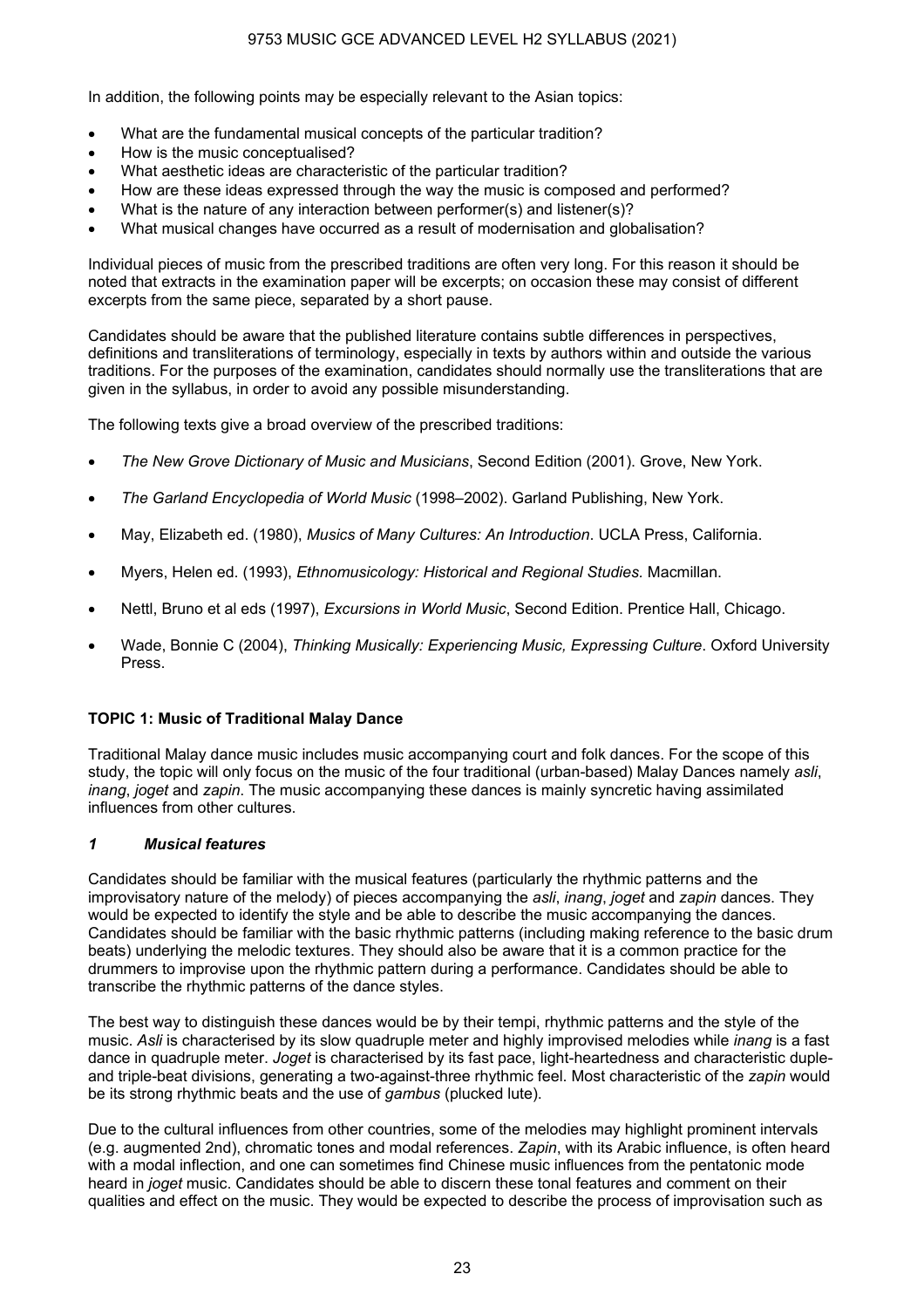identifying musical motifs, repeated phrases and embellishments (ornaments). For the *asli*, candidates would be expected to identify melodic patterns or cadences in the music. Candidates should be aware that chords heard in these dances often provide rhythmic and/or textural interest more than functional harmonic direction.

Similar instruments are used in the ensembles accompanying these dances. Common melodic instruments include violin, flute, harmonium (often replaced by accordion) and *gambus*. The melodic instruments often take turns to play the melody and when they play together, they provide a somewhat heterophonic texture, with each instrument playing a decorated version of the melody. The rhythmic patterns are usually played by the *rebana*, *gendang* and gong. Candidates should be familiar with the different timbres (higher-pitched *tak* and a lower-pitched *dung*) produced on the rebana. The rhythmic pattern is often repeated and it is a common practice to improvise upon the rhythmic patterns while the gong adds rhythmic structure to the music, emphasising the metrical unit. Candidates should be able to provide a brief description of the instruments and their instrumental techniques, and comment on their functions in the ensembles.

## *2 Musical processes and practices*

While a number of instruments are listed as common instruments, candidates should be aware that there is no fixed instrumentation for the ensembles. For example, in some *zapin* music, one may find the accordion replacing the *gambus* and the *marwas* and *dok* replaced by *rebana* and/or *gendang*. However, the characteristic free-improvisatory introduction (*taksim*) of the *zapin* pieces remains even when the *gambus* is replaced by the accordion. Similarly, the loud, interlocking drumming pattern (*kopak*) traditionally played by the *marwas* and *dok* can be heard between sections and also at the end of the music in the coda (*tahtim* or *wainab*) even when played by the *rebana*. The ensembles may have additional instruments added, such as the flute, tambourine and mandolin.

Candidates should be aware that the style of the music is often dictated by the rhythmic patterns, which are closely related to the dance steps. For example, the *taksim* of the *zapin* accompanies the dancers in a salutation dance phrase. It is also possible to find the same melody being accompanied by different dance rhythms. Some recordings may have two dance styles within the same song and one should be able to discern the change of styles in such a piece of music.

## *3 Issues related to socio-cultural contexts*

Candidates should have a general understanding of the influences on Malay dance and music. A broad understanding of the socio-historical influences on Malay culture would provide candidates with the context for learning about the development of Malay dance. For example, the music of *joget* reflects the Portuguese influences in its rhythm and instrumentation. The performing practice of the dances has also changed over the years. The earlier practice of having only male dancers in the *zapin* has been changed to include female dancers; the *inang* has also evolved from a court dance by ladies to a folk dance performed at social functions which is enjoyed by all.

The dance styles and music may vary slightly when performed in different geographical areas. For example, while *zapin* is popular in the state of Johor, its name and dance moves may differ according to the districts. While many of the recordings of *zapin* music may be purely instrumental, candidates should be aware that singing was very much part of the accompaniment in the earlier *zapin* music.

While *asli* is studied as a dance style, candidates should be aware that the term *'asli'* can have different references, including a particular song genre, a style of singing, or simply, traditional Malay music. *Joget*, in earlier years, was known by the name of *ronggeng* (a social dance, popular in Singapore and Malaysia around the mid-20th century) and the repertoire assimilated music influences from other countries, including Portugal, China and those in the Middle East.

Candidates should be aware that the dances can be performed at various occasions, including for entertainment, social functions and community festivities. Some are performed at concert settings and cultural festivals around the world. Among these dances, *zapin* is the only one which was previously associated with religious celebrations.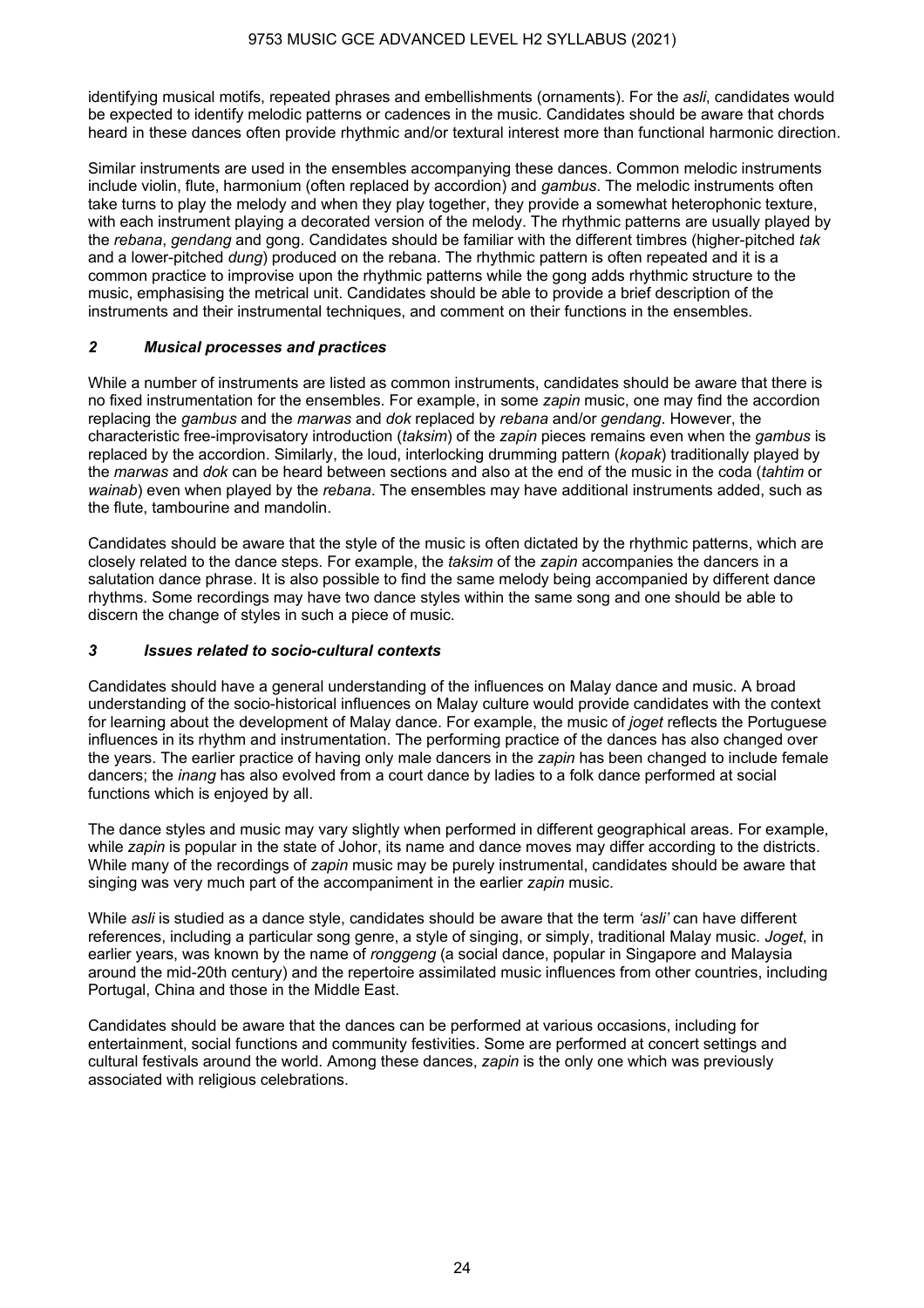## *Suggested Reading:*

- Matusky, Patricia and Tan, Sooi Beng (2004). *The Music of Malaysia: The Classical, Folk and Syncretic Traditions (SOAS Musicology Series).* England: Ashgate.
- Miller, T and Williams, S (ed.) (1998). *Garland Encyclopedia of World Music* (Vol 4, pp 432–439). USA: Garland.
- Chopyak, J (1986). Music in Modern Malaysia: A Survey of the Music Affecting the Development of Malaysian Popular Music. *Asian Music*, 18(1), 111–138.
- Hilarian, L (2004). *The gambus (lutes) of the Malay world: its origins and significance in zapin Music.* Paper presented at the UNESCO Regional Expert Symposium on Arts Education in Asia, Hong Kong. Retrieved from

http://portal.unesco.org/culture/en/files/40513/12668617653Gambus.pdf/Gambus.pdf.

- Dobbs, J et al "Malaysia." *Grove Music Online. Oxford Music Online*. 22 May, 2012
- Mohd, A M N (1993). *Zapin: Folk Dance of the Malay World.* Singapore; New York: Oxford University Press.

## **TOPIC 2: Chinese Solo Instrumental Music**

#### *1 Musical features*

Candidates should focus on contemporary practice in the instrumental traditions, avoiding complex ancient theories and discussions of scale systems that relate to court traditions. They should know that, although the Chinese scale system is heptatonic, the melodies are generally anhemitonic pentatonic, where the fourth and seventh degrees are less intrinsic to the melody (e.g. acting as leading or passing notes). They should be aware that the fourth and seventh degrees may also result in temporary modal shifts, but they are not expected to describe particular processes of modulation. They should be able briefly to discuss modes and keys (e.g. the type of mode and key used in the focus recordings). Candidates are not expected to use classical names to denote the degrees of the scales; it will suffice for them to state the sol-fa syllables or to use cipher notation in describing pitch.

Candidates should understand that the key concept in the organisation of time is the use of *ban*. They should understand that the *ban* refers both to the tempo (e.g. *sanban* [loose beat], *kuaiban* [fast beat] or *manban*  [slow beat]) and to the metre (e.g. *touban*, *erban*, *sanban*). Candidates are expected to identify the changes of tempo and metre, especially when describing structure.

Candidates should be able to provide a brief description of the common instrumental techniques in *zheng*, *pipa*, *dizi* and *erhu.* These include portamento, glissando, vibrato, tremolo and harmonics. However, they are not required to give details of the finer variations of these techniques (e.g. different types of portamento). Candidates should be able to describe that solo *erhu* music from the second half of the twentieth century show a significant increase in aspects of virtuosity and technical display with experimentation of new playing techniques. They need to be able to discuss and describe the use of these instrumental techniques with respect to the tradition and the context of the piece.

## *2 Musical processes and practices*

Candidates should know that *paizi* ('labels') or *qupai* (melodic 'labels' or titles) are pre-existent melodies, generally consisting of some 20–70 measures of duple time in their skeletal version (these are widely used in traditional Chinese music, whether instrumental or vocal). They should understand the concept of *qupai* as the basic unit of variation. They should be familiar with the *qupai* used in the focus recordings (e.g. *liuban*, *baban* and *lao baban*).

Candidates should understand that one common form of realising *qupai* is by metrical variation. In metrical variation, the realisation of a *qupai* may take the form of a series of variations, beginning with the slowest and most ornate variation, progressing into variations that reduce the density of decoration, and culminating with the fastest version. The density of melodic decoration applied to the skeletal notes may vary considerably in each realisation. Candidates are expected to describe these variation techniques.

Candidates should also appreciate the impact of the rise of Chinese professional composition from the 1920s on solo *erhu* music. The practice of directly adopting traditional or folk melodies underwent change with many composers exploring ways to recreate them using Western classical and contemporary compositional techniques (e.g. in terms of harmony, tonality, counterpoint and musical form). In applying these techniques however, balance between the characteristics of Chinese melodies and Western methods is usually kept.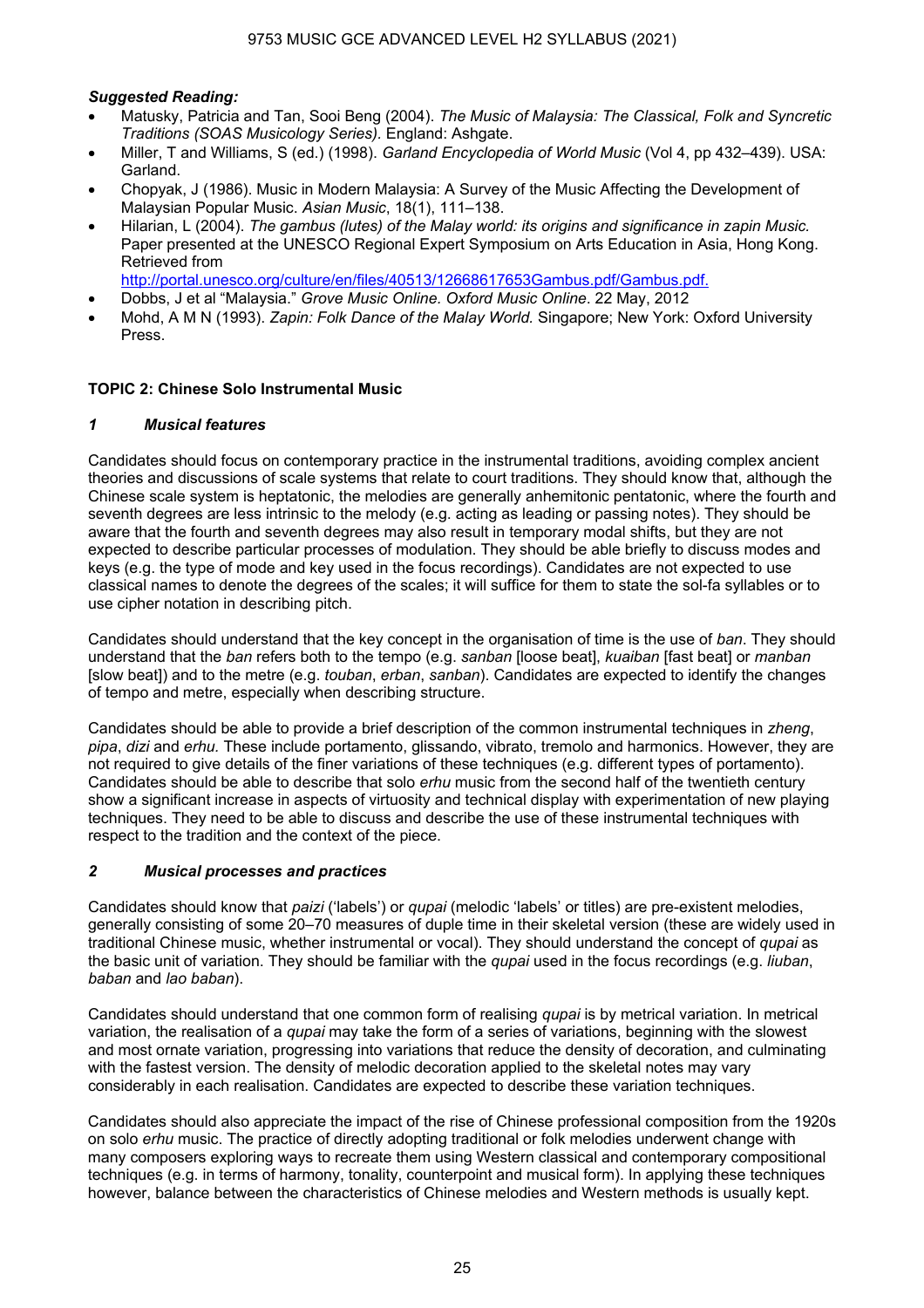Candidates should be able to describe musical structures of both the notated and performed versions of solo *zheng*, *pipa*, *dizi and erhu* pieces*.* They should be able to use appropriate terminology to describe the musical features and techniques that delineate these structures.

Candidates are expected to read cipher and/or staff notation and understand the symbols used in *zheng*, *pipa*, *dizi and erhu* scores. They will also need to follow a transcription of a *paizi* or *qupai* in cipher notation. They are not expected to write down melodies by dictation from an aural extract.

## *3 Issues related to socio-cultural contexts*

Candidates should be aware of the broader social background of the evolving musical practices and performance traditions of instrumental music in contemporary China. They should be aware that solo repertories may also be closely related to regional ensembles, as illustrated by some of the Focus Recordings, and that some of these solo instrumental pieces may also be accompanied by an instrumental ensemble in modern performances. Repertoire of the *dizi* could also be borrowed from elsewhere, for example from the *qin* repertoire. They should be aware of the impact of socio-political changes in Chinese society on solo instrumental repertoire (especially since 1920), as well as the influence of conservatory teaching on the development of instrumental techniques. They should be aware of variations in regional traditions (e.g. northern and southern schools of playing) and that modern performances may present features from different performance traditions.

## *Suggested Reading:*

- Jones, Stephen (1995), *Folk Music of China: Living Instrumental Traditions*. Oxford University Press.
- Thrasher, Alan R (2001), *Chinese Musical Instruments (Images of Asia)*. Oxford University Press.
- Myers, John (1992), *The Way of the Pipa: Structure and Imagery in Chinese Lute Music*. Kent State University Press.
- Stock, Jonathan (1992), 'Contemporary Recital Solos for the Chinese Two-Stringed Fiddle Erhu', *British Journal of Ethnomusicology*, Vol. 1, pp. 55–88. British Forum of Ethnomusicology.
- Wong, Samuel (2005), *Qi: An Instrumental Guide to the Chinese Orchestra*. Teng.

## **TOPIC 3: String Music from the Karnātak and Hindustāni traditions**

## *1 Musical features*

In general, the concept of rāga is similar in both Karnātak and Hindustāni music, although the classifications and terminologies differ. Candidates are not expected to identify the rāga by name.

However, they are expected to identify the svara, where it is distinct, using the sol-fa syllables that represent Sanskrit words: Sa, Ri (or Re), Ga, Ma, Pa, Dha and Ni. Candidates should also be aware that each raga is distinguished not only by the svaras in the ascending and descending format. Other qualities such as the moods associated with the raga, and the strong tonal centres inherent of each raga contribute to what defines the raga.

Candidates should also understand the difference in the principles of organisation of rhythmic cycles between a Karnātak and Hindustāni tāla. In Hindustāni tāla, candidates should be aware of the significance of the sam (first beat of the tāla cycle). They should be aware that each Hindustāni tāla has a thekā characterised by tālī and khālī beats, whereas Karnātak rhythmic thinking distinguishes each tāla cycle by its different rhythmic groupings rather than by the presence of tālī and khālī. Candidates are expected to identify the Karnātak ādi and khanda chapu tāla, as well as the Hindustāni tintāl and rupak tāl.

Candidates should be able to distinguish the Hindustāni and Karnātak laya (tempo/rhythm). They should know that the speed of a Hindustāni tāla can be gradually increased in the course of the performance, whereas the laya in Karnātak music is held constant throughout a composition. They should also understand the practice of increasing the rhythmic density in the course of a piece to create a sense of speed, which is common to both traditions.

Candidates will be expected to identify the melody instruments (sitar and sarod in the Hindustāni tradition; vinā and violin in the Karnātak tradition) as well as the accompanying instruments, and they will be expected to refer to these instruments in describing the musical features of an extract.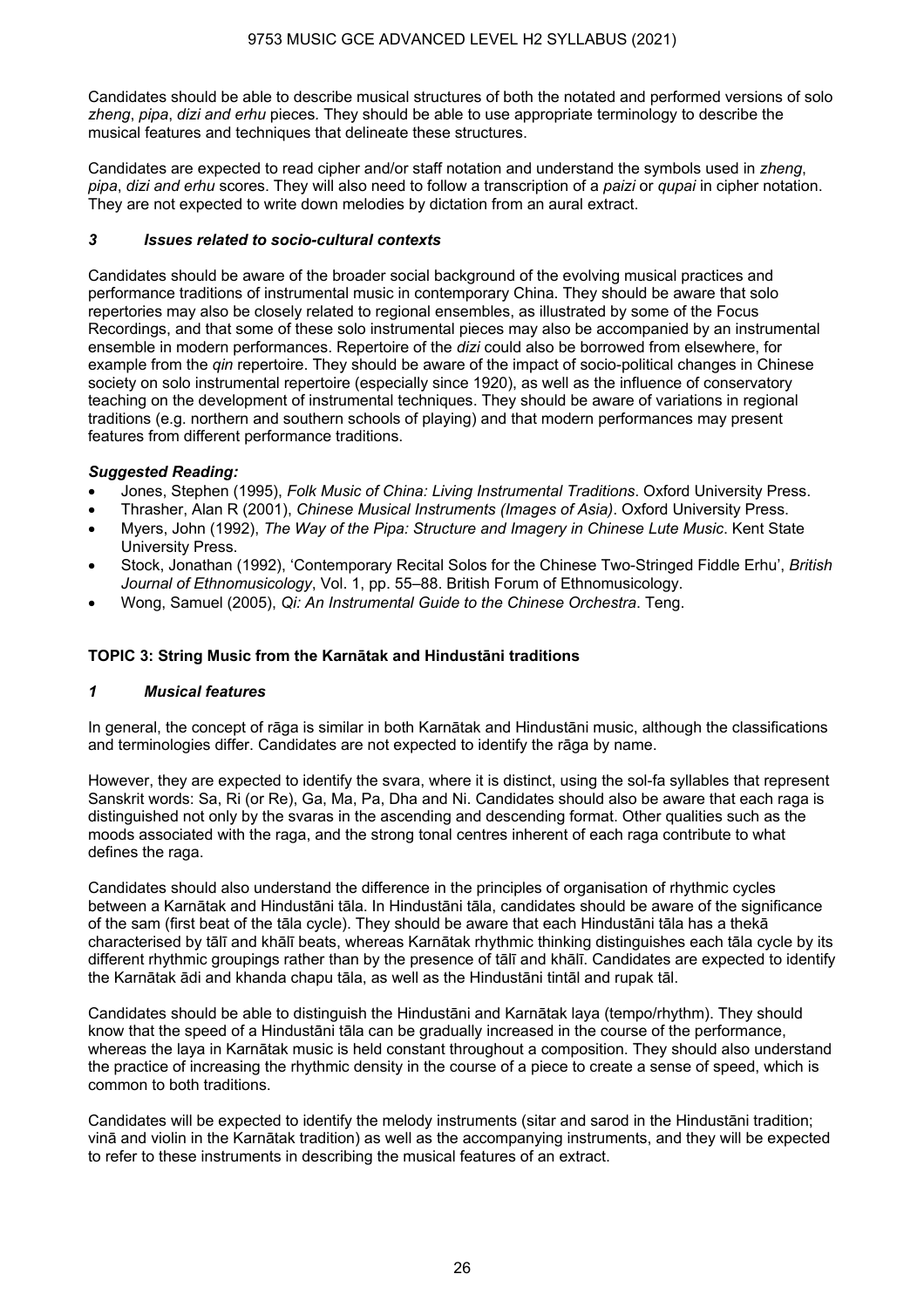## *2 Musical processes and practices*

Vocal music has traditionally been given a primary position in India. The instrumental kriti is adapted from the vocal kriti, which is a major genre in Karnātak classical music. Another major genre is the rāgam-tānampallavi which is performed vocally or instrumentally. Unlike the Karnātak tradition, classical instrumental music in Hindustāni tradition has greater autonomy and independence from the vocal tradition.

Candidates should be familiar with the structure of the Karnātak kriti (pallavi, anupallavi and caranam), which is preceded by the introductory ālāpana, as well as the improvisation forms niraval and svara kalpana. Candidates should also be familiar with the compositional sequence of the rāgam-tānam-pallavi. Candidates will be expected to identify repetitions of the melodies by the use of sangati and the three major types of gamaka (ornaments), namely the kampita (shake), jāru (slide) and janta (stress). They are expected to be familiar with the broad structure of a typical tani āvarttanam (drum solo) and the two basic modes of rhythmic thinking sarva laghu (time flow) and kanakku (calculation). However, candidates are not required to know the details of the various segments of the tani āvarttanam.

With regard to music from the Hindustāni tradition, candidates should be familiar with the ālāp-jor-jhālā-gat sequence of an instrumental performance. The instrumental ālāp is unmetered and slow in its exploration of the raga. The speed picks up in the jor with noticeable pulsation. As the unmetered performance progresses to the jhālā, the drone pitch is constantly referred to with the rapid, constant pulsation maintained. The melody of the gat to follow is often foreshadowed in this jhālā. The jhālā comes to a climatic close to conclude this unmetered portion. What follows next, often with a short break after the jhālā is the composition called the gat. The speed accelerates throughout the gat improvisation, arriving at a virtuosic jhālā section for the conclusion. This jhālā is metered but the same driving rhythm heard in unmetered jhālā is obtained by the constant articulation of the pitch Sa. The unmetered portion may not always develop fully through jorjhālā.

There are two basic types of instrumental gats: Masit Khani gats and Reza Khani gats. Masit Khani gats are in vilambit (slow) or madhya (medium) speed; Reza Khani gats are in madhya (medium) or drut (fast) speed. In performances they are often linked as a slow-fast pair. Candidates should be aware that after the initial playing of the gat melody that begins the gat portion, the artists proceed to improvisation. The gat returns in part or in full at cadences.

Candidates should be able to describe an excerpt using the terms mukhrā (refrain or point of return to the fixed composition), tihāī (improvised motive repeated three times, often returning to the downbeat of the rhythmic cycle), vistār (a way of developing the rāga with longer notes and phrases) and tān (rapid bravura passages). They should be familiar with different ornaments, namely: meend (a slow, continuous slide from one tone to another), gamak (a shake on a single tone), tan (improvisatory melodic phrase usually in fast tempo), āndolan (heavily oscillating tone), murki (a fast and delicate ornament similar to a mordent, involving two or more tones), and kan-swar (a single grace note or inflection before or after an articulated tone).

Candidates should be able to identify a jugalbandi performance in which the solo role is shared equally between two performers.

Candidates should understand that classical musicians in both North and South India employ contrast of tessitura to delineate the musical phrases of a composition. They should also be aware of the extent of fixed composition and improvisation in describing structural features and musical development. They should be able to distinguish the music of the Karnātak and Hindustāni traditions.

## *3 Issues related to socio-cultural contexts*

Candidates should be aware that the kriti is now mainly played in Karnātak concerts rather than in courts and temples (which was the practice a century ago). They should be aware that the influence of the recording industry and the evolving preferences of audiences have contributed to increasingly shorter concerts in modern performances, and that this has also given greater emphasis to new compositions and improvisation. The change in socio-cultural contexts also resulted in the increasing use of amplification and the rise of women musicians in modern public performances.

Concert programmes became more formalised in the twentieth century and typical concert programmes were modified to suit western expectations in modern international concert-hall venues. Experiments with the concert programme may include the integration of Indian and non-Indian sounds such as the performance of a duet between a sitar and a guitar. Candidates should be aware of the artists' increasing sense of identity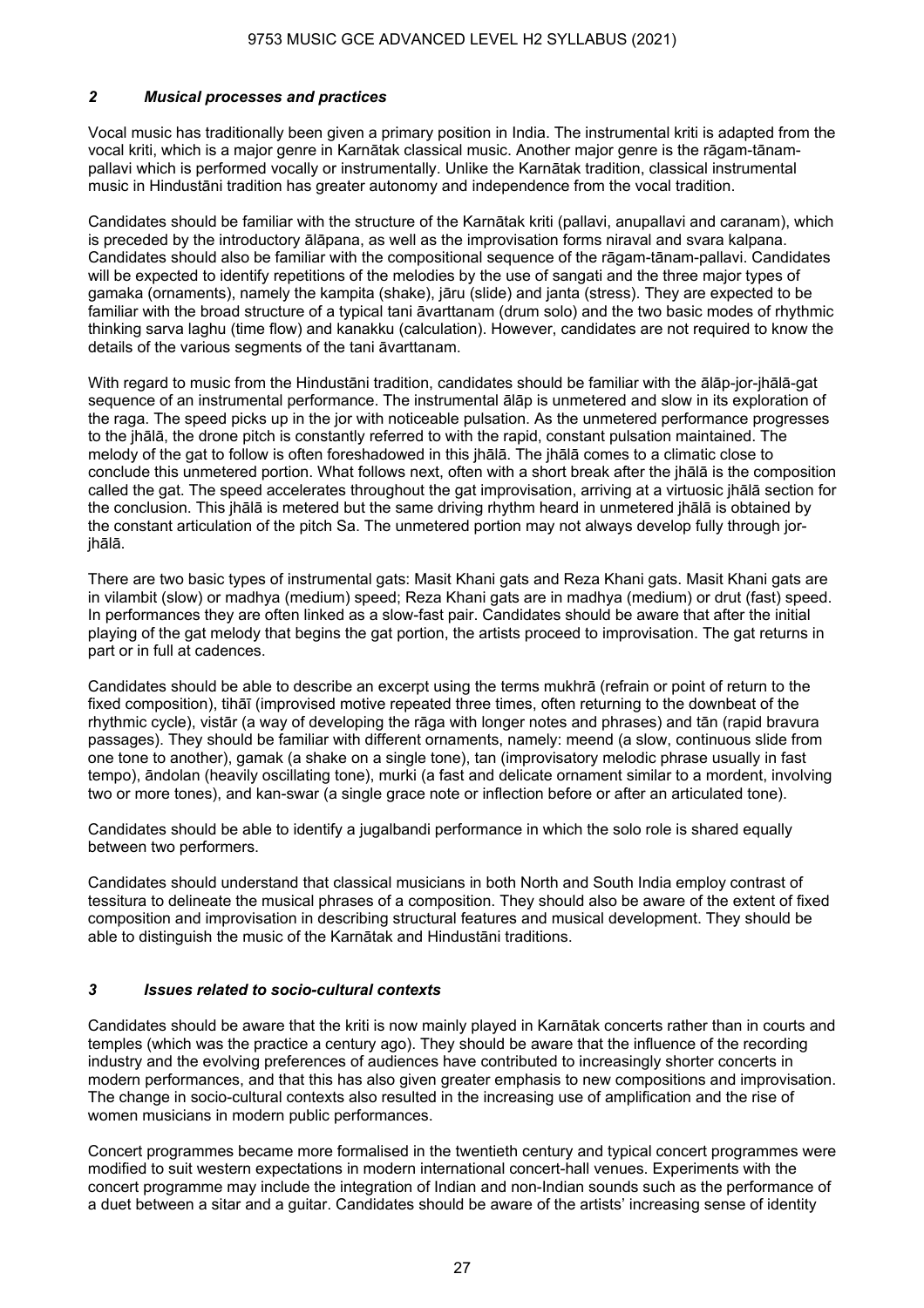as individuals within a particular tradition, and of the practice of tracing the lineage of musicians. They should also know about influential contemporary instrumental styles.

Candidates should understand that in the Hindustani tradition, the gharāna is a School of Teaching that transfers distinctive traditional stylistic features from the gurus to the students over at least three generations.

While the focus for Hindustani tradition is on the instrumental vilambit/vilambit-madhya and madhya-drut/drut gats, candidates should be aware of the fact that there are different styles of gats, some of which are in imitation of vocal styles.

Suggested Reading:

- Ruckert, George E. (2004), Music in North India: Experiencing Music, Expressing Culture. Oxford University Press. [Includes one compact disc]
- Farrell, Gerry (1990), Indian Music in Education. Cambridge University Press.
- Pesch, Ludwig (1999), The Illustrated Companion to South Indian Classical Music. Oxford University Press.
- Sorrell, Neil & Ram Narayan, (1980), Indian Music in Performance: a Practical Introduction. Manchester University Press.
- T Viswanathan and Matthew Harp Allen (2004), Music in South India: Experiencing Music, Expressing Culture. Oxford University Press. [Includes one compact disc]
- Wade, Bonnie C (2004), Music in India: The Classical Traditions. Manohar

Other Useful Resources:

- Bor, Joep (1999), The Raga Guide. Nimbus: UK (4 CD w/ 184 p. book, NI 5536/9)
- P. Sambamurthy (2002), South Indian Music. The Indian Music Publishing House
- Shivkumar Kalyanaraman (n.d.), Carnatic Music Krithi Audio Archive, http://www.ecse.rpi.edu/Homepages/shivkuma/personal/music/index.html Retrieved 29 April 2004. [Notation and audio extracts available.]

## *WESTERN MUSIC TOPICS*

[Teachers and candidates are reminded that the basis of an understanding of the socio-cultural contexts of music for the Western topics should be based on a consideration of the points listed on page 23 above.]

#### **Part 2: Commentary Comparisons with the Focus Works**

In this part of the examination it is particularly important that candidates should attempt to write about significant features of the unprepared extract from their chosen Topic, and make valid comparisons with appropriate Focus Works. In some instances it may be possible to find points of comparison with more than one of the Focus Works, but this will not always be the case. Extracts set in the examination will be chosen to ensure that direct comparisons can be made with at least one of the Focus Works. If there are no valid comparisons to be made with the other works, candidates should not try to find spurious reasons to make such comparisons. It is especially important that they should not exaggerate the significance of some tiny detail in the extract in order to make a comparison that does not stand up to scrutiny.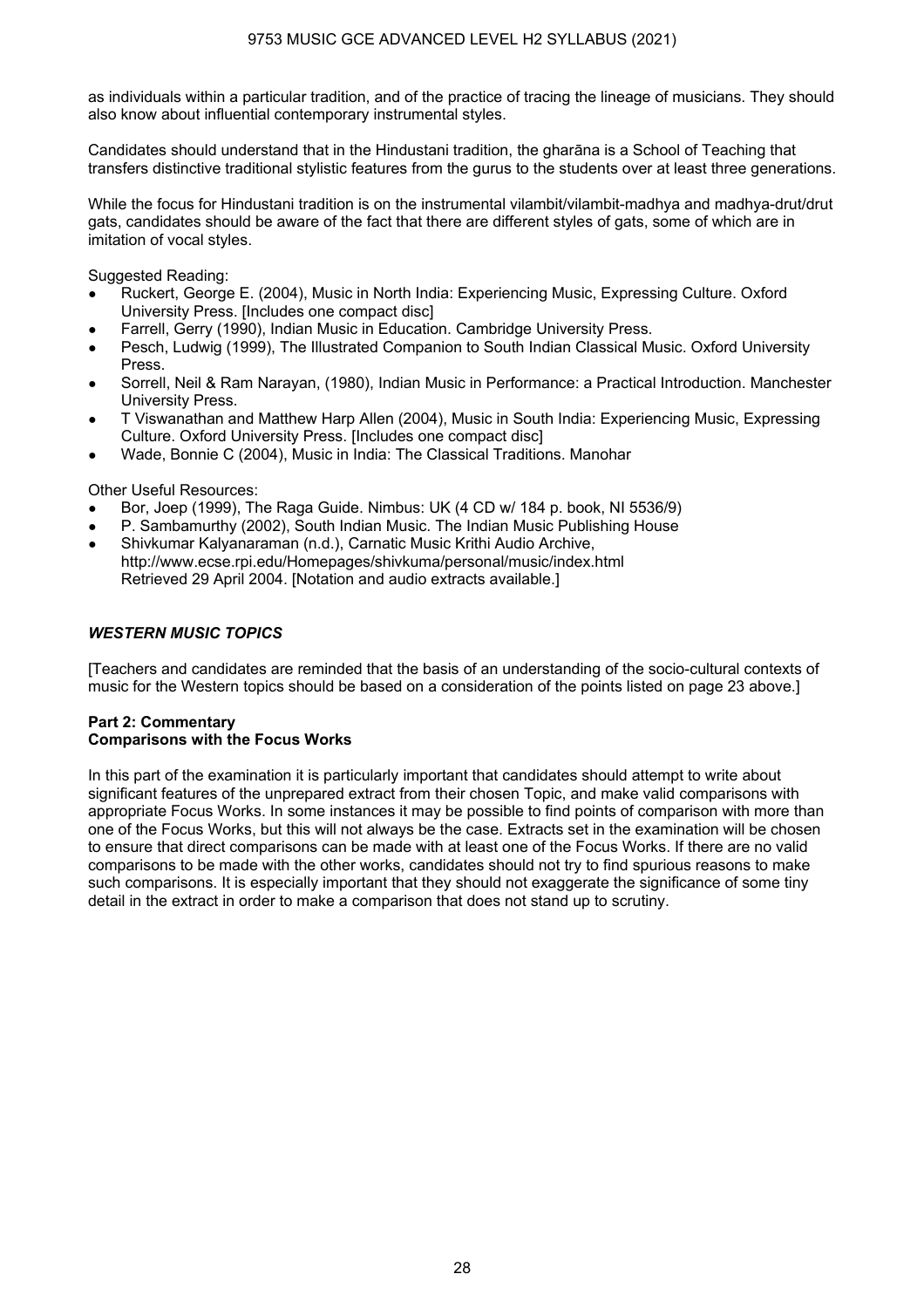## **TOPIC 4: Music in America (c.1890–c.1960)**

## **Notes for Guidance**

## **Background**

Until the early twentieth century most American composers began their musical education in the USA but needed to travel to Europe for further advanced study. Significant composers who followed this path included Louis Moreau Gottschalk (1829–1889), John Knowles Paine (1839–1906), George Chadwick (1854–1931), Edward MacDowell (1860–1908) and Horatio Parker (1863–1919). Gottschalk studied in Paris, but the others all went to Germany: Paine went to Berlin, Chadwick to Leipzig, MacDowell to Frankfurt after completing a course at the Paris Conservatoire, and Parker to Munich. European influences were thus extremely strong in American music, and this was seen in many quarters as a problem that urgently needed to be solved.

In New York City Mrs Jeanette Thurber (1850–1946) founded the National Conservatory of Music of America in 1885, loosely modelled on the Paris Conservatoire, where she had studied during the 1860s. In 1892 Mrs Thurber succeeded in engaging the Czech nationalist composer, Antonin Dvořák, as director of her Conservatory. Dvořák worked there for three years, under a contract that involved both teaching and giving concerts. He got to know the music of African–American spirituals, which he believed would form the basis of music with a genuinely American character. Some of the tunes he heard found their way into the music he composed during his time in America, notably the *New World* Symphony and the *American* String Quartet. The Conservatory was surprisingly enlightened for its time, admitting students from groups who would not normally have been permitted entry, including women, African–Americans and the physically disabled. Yet it was a competing college, the Institute of Musical Art of the City of New York, founded by Frank Damrosch in 1905, that ultimately had more success. In 1926 it merged with the recently-formed Juilliard Graduate School to become the Juilliard School of Music, which has continued to the present day as one of the most highly respected colleges of music in America.

Another initiative that was significant in fostering the talents of American artists of all kinds was the MacDowell Colony, founded in 1907 by Marian MacDowell (1857–1956), wife of the composer Edward MacDowell. In 1896 she had purchased Hillcrest Farm at Peterborough, New Hampshire, as a country retreat where he could work in a quiet, rural setting. Together they planned to develop the farm so that artists could live there for a time, benefiting both from the tranquillity of the site and from the interaction with practitioners in other disciplines than their own. In more than a century since its foundation, the MacDowell Colony has nurtured the talents of thousands of artists, including novelists, playwrights, painters, sculptors, architects and composers.

Although opportunities for studying composition in America increased rapidly after the turn of the twentieth century, several American composers continued to spend time studying in Europe. One of the most influential teachers who numbered many Americans among her pupils was **Nadia Boulanger (1887–1979)**, who taught at the American Conservatory of Fontainebleau. After 1921, when the American *Prix de Rome* (the Rome Prize) was extended to cover musical composition in addition to other art forms, some composers spent up to three years working and studying at the American Academy in Rome.

## **Scope of the Topic**

In the early 1980s it was estimated that there were between a thousand and fifteen hundred living composers in the United States, many of whom were active during the years covered by this topic. The lists of composers given below are necessarily highly selective, but those included have been chosen for the distinctive contribution they made to the emergence of a recognisably American sound, whether it was experimental and avant-garde or more traditional in one of a number of different ways.

The quest for a recognisably American voice was a preoccupation at the end of the nineteenth century and the beginning of the twentieth. It found its first complete expression in the music of Ives, but for most people it is the Aaron Copland of the 'American' ballets and the *Fanfare for the Common Man* who speaks most directly of American nationalism. This is undoubtedly the reason why so many scores for 'Western' films come so close to a pastiche of *Billy the Kid*, *Rodeo* or *Appalachian Spring*. But there are many ways of being an American composer, and Copland's way was not everyone's. The modernism of much American music of the period was able to develop in the relative freedom of the USA without being circumscribed by the traditions of European music. Nevertheless, several American composers continued to study in Europe and to be influenced by European developments, although it was in America, far more than in Europe, that composers systematically explored new possibilities in the genre of the symphony.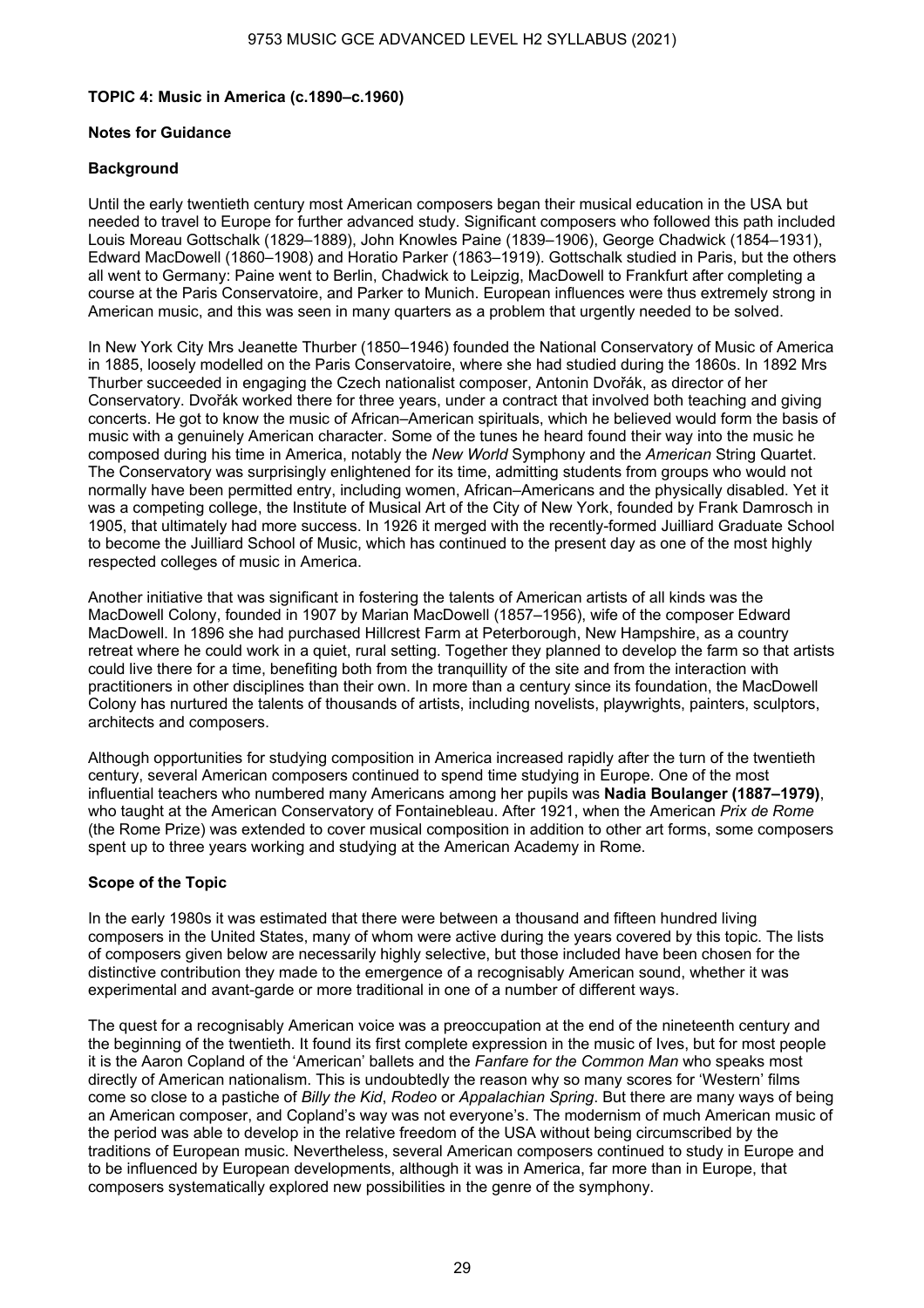The modernist composers listed below all made use, to a greater or lesser extent, of technological developments current at the time they were working. This may include the quasi-mathematical approaches of serialism, including extending serial techniques to musical elements other than pitch, or Henry Cowell's use of harmonic ratios to form relationships between rhythm and pitch. It may also include the use of electronic sound sources (notably in Varèse's collaboration with Le Corbusier).

All American composers of this period wrote their music against a backdrop of popular styles and genres, most particularly jazz and the Broadway musical. These are specialised fields in their own right, each embracing the work of many important musicians and including large repertoires. To include these styles in the recommended repertoire of this topic would increase its breadth beyond what is possible to be covered in a two-year course. Teachers may, however, wish to refer to both jazz and the Broadway musical in support of candidates' learning, particularly in cases where the influence of these styles has a direct bearing on music which comes within the scope of the Syllabus (the most prominent example being that of Leonard Bernstein).

American composers of this period were also living against a backdrop of significant political and economic crises. Although the USA entered the two World Wars only at a relatively late stage, American forces were directly involved in the fighting and both wars had an impact on the wider American population. The Great Depression between the Wars and the policy of Prohibition at approximately the same time both affected the way of life of thousands of Americans. After the Second World War, the so-called Cold War (a state of tension between Western powers headed by the USA and the Eastern European bloc headed by the USSR) exerted an uneasy influence on populations on both sides. It is very difficult to make generalisations about the extent to which such events affected American composers who lived through them. Consequently, although candidates should understand that this was a significant part of the background to all music composed during the period of the topic, they will not be expected to study this background in depth unless it had a direct and significant impact on a particular composer or particular works.

By the time they take the examination, candidates will be expected to have a reasonably broad, general knowledge of the relevant repertoire. Some of the most important composers are listed below and the primary focus of learning should be on them. The names of a few other significant composers are given at the end of each grouping, in case any teachers or candidates wish to explore a little further. Composers are listed in chronological order of birth; this order is not intended to imply any hierarchy of significance.

## **Composers**

The father-figure of 20th-century American music was **CHARLES IVES (1874–1954)**, the visionary composer of works far ahead of their time. Ives received his earliest musical training from his father, George Ives, who was bandmaster of the First Connecticut Heavy Artillery division of General Ulysses S. Grant's army. He learned to play the piano, the cornet and the church organ, but also to sing in one key while his father accompanied him in another so that he could 'learn to stretch his ears.' He helped his father to experiment with devices for playing quarter-tones and tone clusters, and learned to notice the strange effects that occurred when a horn player got out of time with the rest of the band, or when his mother whistled a tune in one key while he was practising a different tune in another key at the piano. Most of all, on one occasion which he never forgot, he relished the sound of two bands marching around the same square, playing completely different pieces of music which seemed to move in and out of focus as the players moved. These experiences gave Ives a unique attitude to music. Although he went on to study formally with Horatio Parker, Professor of Music at Yale, the most characteristic aspects of his style were formed by his father's willingness to experiment, and his open-mindedness about the very strangest combinations of sounds. Rather than trying to earn his living through music, he became an insurance clerk; he was very successful in business, ultimately running his own company in collaboration with a close friend. He composed in the evenings and at weekends, did not actively seek public performances and hardly ever had his music published.

Ives suffered a heart attack in 1918, after which he composed little, and in 1926 he stopped composing altogether. Interest in his music was slowly beginning to grow at about this time and the recognition of its many innovations soon followed. Ives's music drew on the scenes and sounds around him in New England, incorporating hymns and popular songs into musical textures of immense complexity, using devices such as cluster chords, atonality, polytonality and spatially separated ensembles. By the time his music was widely known, many of these innovations had already been explored independently by other composers elsewhere, although a small group of younger composers, including Henry Cowell, Aaron Copland, Carl Ruggles and Elliot Carter, knew it and tried to promote it.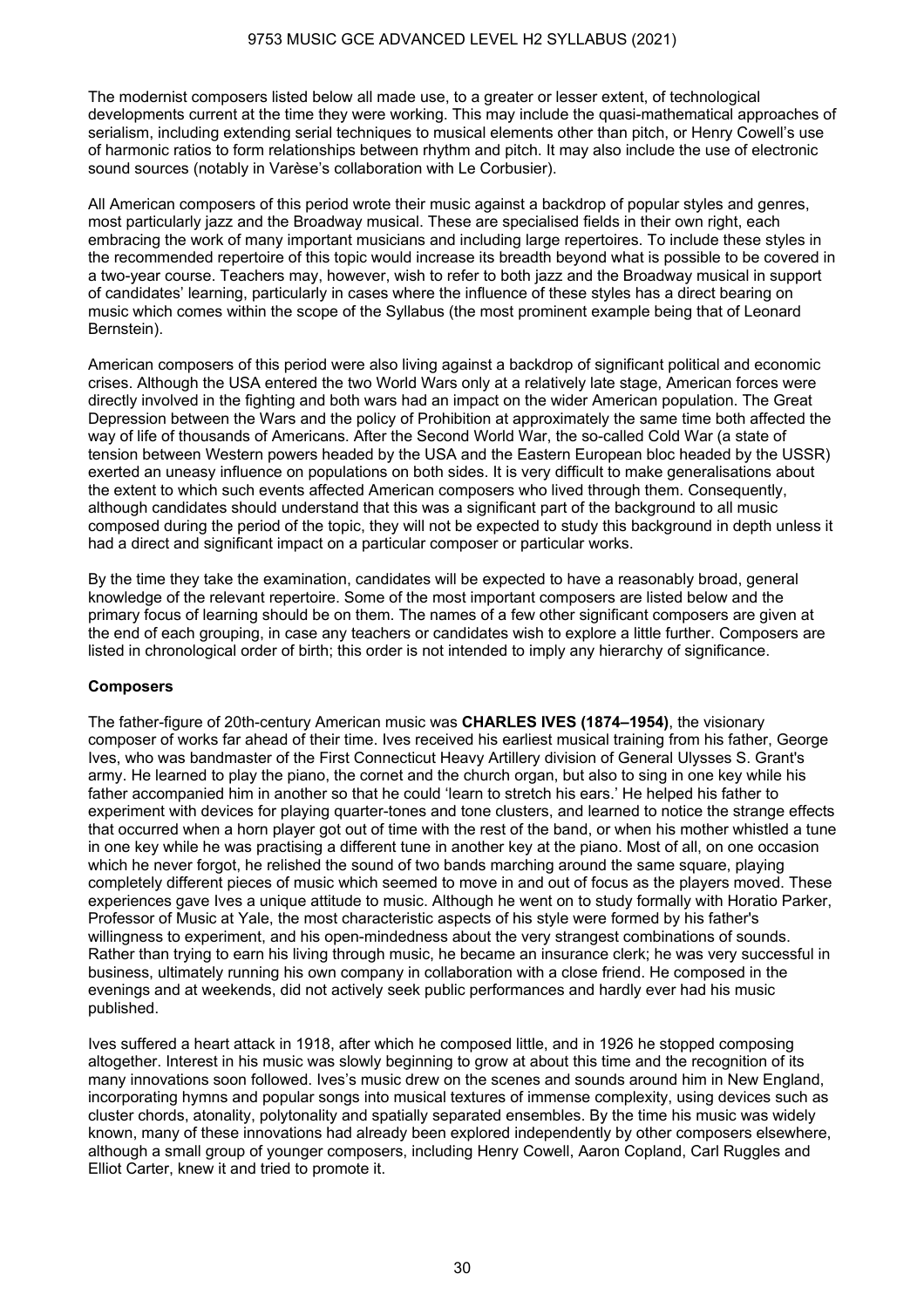Ives's major works include four symphonies, of which the third (*The Camp Meeting*, 1904) and fourth (1910–16) are the most significant; *The Unanswered Question*, for small orchestra (1908); *Central Park in the Dark* for small orchestra (1906); the Set for Theatre or Chamber Orchestra (*In the Cage*, *In the Inn* and *In the Night*, 1906–11); the First Orchestral Set *Three Places in New England* (1908–14); the Second Piano Sonata (the *Concord* Sonata, 1910–15).

Two strands in Ives's music are especially significant. One is his use of specifically American materials – revivalist hymns and popular songs – together with references to American history and culture in the subjectmatter of his music, most of which is descriptive or programmatic in some way. The other is his use of uncompromisingly modernist techniques. Both approaches were pursued and developed in the following decades, and both produced music which, in a variety of ways, was uniquely American.

## *Three Places in New England*

This is among the most famous of all Ives's works and probably the most frequently performed. Most of the music was composed during the years 1911–1913, although the second movement incorporated music from as early as 1903. This long gestation period is very typical of Ives, whose methods of composing were often complex almost to the point of chaos. He would begin a piece, then set it aside, sometimes for years; he would change his mind about instrumentation, take sections out of one work and incorporate them into another, often working on up to ten pieces at the same time.

*Three Places in New England* was first performed in a chamber orchestra version that Ives made in 1929, but it is the original version for large orchestra that should be studied. The first two movements are tone pictures of specific places with historic associations.

*The 'St Gaudens' in Boston Common (Col. Shaw and his Colored Regiment)* refers to a memorial erected in Beacon Street, Boston (on the edge of Boston Common) to Colonel Robert Gould Shaw (1837–1863), who commanded the 54th Regiment, Massachusetts Volunteer Infantry, the first all-black regiment in the Union army during the American Civil War (1861–1865). The monument, a bronze relief sculpture, was made by the sculptor Augustus Saint-Gaudens (1848–1907) and unveiled in 1897. It depicts Shaw and his regiment marching down Beacon Street in 1863. Ives's music incorporates fragments from *Old Black Joe* and *Massa's in de Cold Ground* (songs by Stephen Foster) together with the Civil War songs *Marching through Georgia* and *The Battle-Cry of Freedom*. These fragments are set against an impressionistic background, sometimes of immense rhythmical complexity, that is played predominantly by the strings, eventually underpinned by a drum beat representing a slow march. It is mainly distant and dream-like in character and the harmony is often atonal (apart from an oscillating minor 3rd in the bass and a striking chord of C major at the climax).

*Putnam's Camp, Redding, Connecticut* refers to the Putnam Memorial State Park in Redding, North-East of New York, where Ives had a house. During the American War of Independence (1775–1783), General Israel Putnam (1718–1790) became famous for his great courage during the Battle of Bunker Hill. In the winter of 1778–79 the soldiers under his command made camp in Redding, strategically placed between their storehouses at Danbury and the Long Island Sound. The park was established in 1887 to preserve the site of the camp, together with the remains of some of the stone chimneys from the soldiers' cabins. Ives wrote a short programme into the score, telling the story of a child who went to the park for a picnic on one 4 July (American Independence Day). After listening to the bands for a time, the child wanders off and sees a vision of a tall woman, 'pleading with the soldiers not to forget their "cause" and the great sacrifices they have made for it.' The soldiers march, Putnam in their midst; the child awakes and goes back to listen to the bands. The beginning of the piece is a perfect evocation of the sound of two bands playing different tunes in different keys. The main theme is a march tune in B flat major, against which fragments of other tunes in other keys are heard, including *Yankee Doodle*, *The British Grenadiers* (a tune that was oddly popular among the American troops); other quotations come from *Marching through Georgia*, *Columbia Gem of the Ocean* and a number of other popular tunes of the period. As well as using polytonal harmony, the music features polymetric sections, especially in the dream-like central section, where the bar lines for brass and some woodwind fall in different places from the rest of the orchestra. There is a sustained climax towards the end as the volume, speed and complexity of the music increase, and just before the final, dissonant chord there is a brief quotation from *The Star-Spangled Banner* (the American national anthem).

Unlike the other two movements, *The Housatonic at Stockbridge* does not concern incidents in American history, but a more personal memory for Ives. In 1908 he married Harmony Twitchell and they spent their honeymoon on a hiking trip in Massachusetts and Connecticut. One of the places they visited was Stockbridge, a small town on the banks of the Housatonic River, North of New York. Walking beside the river one misty evening they heard the sound of singing from a church across the water. Two days later Ives made the initial sketch from which the orchestral piece was eventually developed – an impressionistic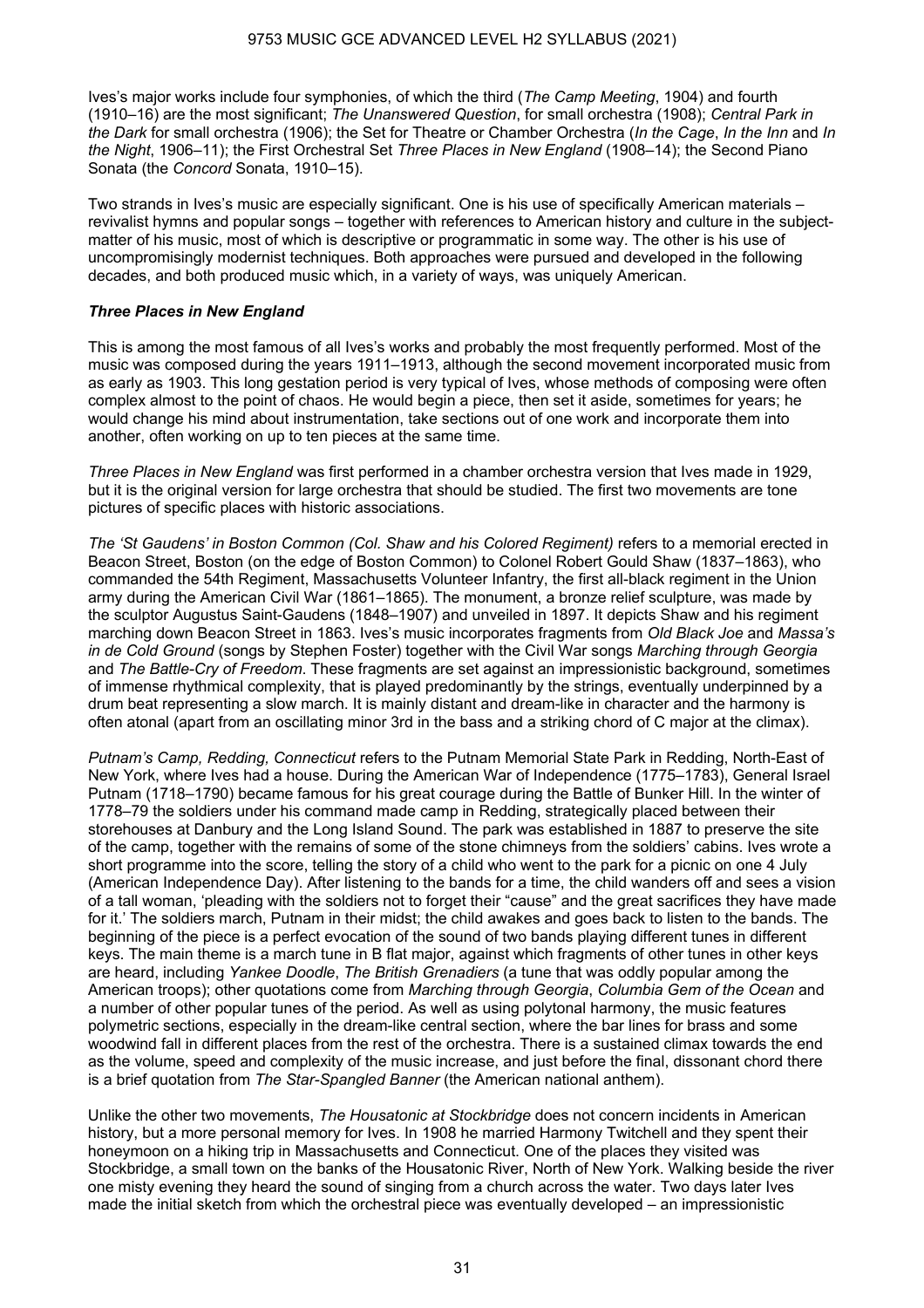evocation of the scene, in which the hymn tune *Dorrance* by Isaac Baker Woodbury (1819–1858) is paraphrased above a gentle but extremely complex string accompaniment. As the music rises towards its climax, there is a bewildering amount of detail in the orchestral writing, much of which is barely audible in performance but all of which adds to the highly characteristic strangeness of the effect.

## **American Modernism**

Among Ives's near contemporaries, **CARL RUGGLES (1876–1971)** was another influential modernist. He was a pupil of John Knowles Paine at Harvard and a friend of Ives and of Varèse (see below), who promoted performances of his works in the 1920s. He composed in an atonal style with similarities to the Second Viennese School, but independent of it in many ways. For example, he constructed melodies without repeating a note until several others had been sounded, but this did not necessarily mean waiting until all 11 other pitches had been used (the usual number was 8, but it could be any number between 7 and 10). He was intensely self-critical, composed slowly and constantly revised his work, so that his total output amounts to only ten pieces (he destroyed everything he had written before 1919). His best known and longest work (at approximately 17 minutes) is *Sun-Treader* (1926–31) for large orchestra; other works include *Men and Mountains* (1924, revised 1936 and 1941) and *Portals* (1925, revised 1929, 1941 and 1952–53).

Also extremely influential was **EDGARD VARÈSE (1883–1965)**, a French composer who spent most of his career in the USA. He was born in Paris and studied from 1903 at the Schola Cantorum with Roussel and d'Indy and from 1905 at the Paris Conservatoire with Widor. He lived for a few years in Berlin, where most of his early manuscripts were destroyed in a warehouse fire in 1918. Varèse first went to New York in 1915 and began to direct concerts of new music. With Carlos Salzedo he founded the International Composers' Guild in 1921, which organised performances of music by Schoenberg, Webern, Berg, Ruggles, Cowell and many others. He also premièred his own works, including *Offrandes* (1922), *Hyperprism* (1923), *Octandre* (1924), *Intégrales* (1925), *Amériques* (1926), *Arcana* (1927). In 1928 he returned to Paris, where he developed an interest in electronic instruments, including the ondes martenot and the theremin. He attempted to establish a centre for research into electronic instruments, but failed to raise enough money to do so. His return to the USA in 1933 was followed by the first performances of *Ionisation* (1933) and *Ecuatorial* (1934). He composed *Density 21.5* for solo flute (for the flautist Georges Barrère, who played on the first platinum flute in the USA made by William S Haynes). Thereafter he composed nothing for some ten years, suffering from depression, but he continued to teach and perform. His later works make extensive use of electronic sounds. *Déserts* (performed in Paris in 1954) is scored for 14 wind instruments, piano, five percussionists and twotrack tape (with recorded and electronically modified factory sounds); an electronic soundtrack for a scene in the film *Around and About Joan Mirò* followed in 1955, then *Poème électronique* in 1958. This was composed for the World Fair in Brussels and was played in a pavilion designed by Le Corbusier, transmitted through some 400 loudspeakers, using a much wider range of sounds than the tape for *Déserts* had required.

Despite the fact that he completed only a small number of works, the influence of Varèse can be felt in much experimental American music of the mid-20th century. Among the composers he influenced were Milton Babbitt, John Cage, Morton Feldman and William Grant Still. The emphasis on rhythm in his music and its use of urban and industrial sounds opened a wide range of new possibilities which his American followers were quick to exploit.

## *Amériques*

When Varèse arrived in New York in 1915 he lived in Greenwich Village, Manhattan. It was the noise of the city that most impressed him, with sounds from the river, the streets and the many construction sites. There were foghorns from the ships, sirens from fire engines and police cars, a whole array of almost incessant noise. *Amériques* was the first piece that Varèse composed under the influence of these new experiences. It was completed as early as 1921, but the uncompromising nature of the music and the sheer size of the orchestra required to play it meant that it was not performed for another five years. *Amériques* requires a woodwind section of 20, a brass section of 21, 2 harps, 2 sets of timpani, percussion (at least 9 players) and a string section totalling almost 70 players. The percussion involves a number of unusual instruments, including a 'Lion's Roar' (a drum head with a horsehair cord passed through it) and a siren (which Varèse directs to be 'deep and very powerful, with a button-operated brake to cut the sound instantly'). Because of the loss of almost all his earlier works in the Berlin warehouse fire, *Amériques* represented Varèse starting afresh, literally setting aside all his apprentice music, with its influences from European composers such as Debussy and Busoni.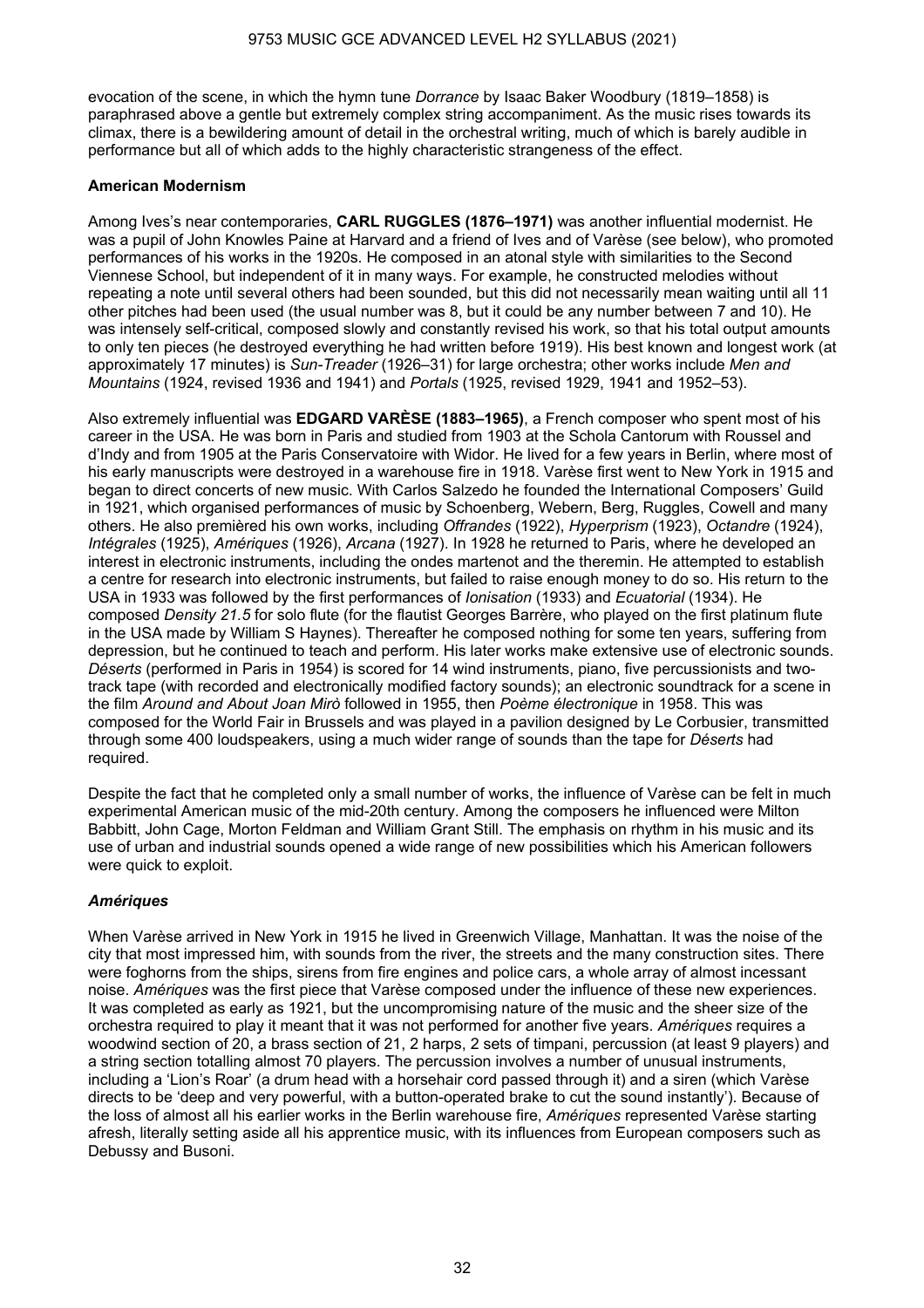*Amériques* is not entirely free from influences, however. The opening, with its evocative solo for alto flute accompanied by harps, recalls Debussy's *Prélude à l'après-midi d'un faune* and there are several echoes (almost quotations) from Stravinsky's *Rite of Spring* and *Petrushka* as well as Schoenberg and Mahler. The modernism of the music he had known in Paris acquired a more abrasive edge, redolent of the opportunities, adventures and explorations that America seemed to offer. There is little melody in this music, little sense of the forward propulsion that results from traditional harmonic progressions. Instead there are massive blocks of sound and vast crescendos, recurring fragments of motifs that jostle with each other in a constantlychanging kaleidoscope of rhythms, textures and sonorities. It is at once frenetically active and strangely static, without any sense of traditional development. The materials are certainly modern, but they also possess a timeless quality because of their unchanging nature. It has often been said that Varèse seemed to be searching for new sounds and new modes of expression which could not be fully realised until electronic technology made synthesised music a realistic possibility. The use of a siren in *Amériques* (which changed pitch smoothly without reference to semitones or scales) points towards this quest for new sounds; in *Ionisation* (1933), where two sirens are used, he gave a specific direction that if the correct type of siren was not available, theremins should be used instead. The conclusion of these experiments was reached in works such as *Déserts* or the *Poème électronique*, but even in these pieces there remains a sense that Varèse was still searching for sounds that technology could not yet produce.

*Amériques* was first performed in 1926 by the Philadelphia Orchestra, conducted by Leopold Stokowski. Varèse revised it when he returned to Paris in 1928, reducing the size of the orchestra (and experimented with substituting the ondes martenot for the siren). The revised version was performed in 1929. The original published scores of both versions were full of misprints, misinterpretations and inconsistencies, which the Chinese-American composer, Chou Wen-Chung rationalised in a new edition published in 1973. It is this version which is now most frequently used, and which is recommended for study in the Topic.

**HENRY COWELL (1897–1965)** was an immensely prolific composer. He studied at Berkeley and privately with Charles Seeger (1886–1979), who introduced him to techniques such as polytonality, tone clusters, atonality and 'dissonant counterpoint', all of which he employed in his early music, in which he also used harmonic ratios to work out relationships between pitch and rhythm. In his piano music he required the performer to reach inside the instrument to produce sounds directly from the strings as well as by using the keyboard. He toured Europe five times between 1923 and 1933, performing his own music and meeting and working with Bartók, Schoenberg and Webern. He founded the New Music Quarterly to publish his own music and that of other modernists, including Varèse and Ives. He was imprisoned in 1937 on a morals charge, but pardoned three years later, after which his music became less aggressively modernist. He based some works on American folk music, others on oriental or middle-eastern musics, which had interested him since the 1920s. Cowell composed 20 symphonies between 1918 and 1965, 18 *Hymns and Fuguing Tunes* (1943–64) for various instrumental or vocal combinations, five string quartets, two concertos for koto and orchestra (1962, 1964) and a vast quantity of other works for solo instruments, ensembles and voices.

**RUTH CRAWFORD (SEEGER) (1901–1953)** was also a pupil of Charles Seeger, whom she married in 1932. [In several sources she is known as Ruth Crawford, in others by her married name.] She studied at the American Conservatory in Chicago. Her early music was influenced by Debussy and Scriabin; a little later she met Henry Cowell, whose influence led her towards a more modernist approach. In 1929, after a period of study at the MacDowell Colony, she moved to New York to study with Seeger. In 1930 she was the first female composer to be awarded a Guggenheim Fellowship, which allowed her to spend time in Europe. Her music in the early 1930s used polymetric, serial and heterophonic devices (String Quartet, 1931; *In Tall Grass*, 1931). Later in the 1930s, she worked at the Archive of American Folk Song at the Library of Congress, transcribing and arranging hundreds of songs from the collection of sound recordings. From this she developed an approach to music education for children, based on American folk songs. *Rissolty, Rissolty* (1941) was an America Fantasy for orchestra, based on folk songs and in a style of 'new simplicity'. The Suite for Wind Quintet (1952), though not especially dissonant or modernist, marked a return to serious composition which was cut short by her premature death from cancer the following year.

**ELLIOT CARTER (1908–2012)** came into contact while still at school with Ives, Varèse and Cowell; Ives being a particularly important influence. At Harvard he studied with Walter Piston and Gustav Holst (then a visiting professor); in 1932 he went to Paris and studied with Nadia Boulanger. His early music was neoclassical in style, recalling Stravinsky or Hindemith. His style began to change from the mid-1940s, eventually finding his mature voice in the String Quartet No. 1 (1951), with its complex polyrhythms and pitch relationships, which brought him international recognition. This was followed by the Sonata for Flute, Oboe, Cello and Harpsichord (1953), Variations for Orchestra (1955) and String Quartet No. 2 (1959), each of which proposed different solutions to problems of structure, technique and interaction between instruments. In the Double Concerto for Harpsichord, Piano and Two Chamber Orchestras (1961) intervals are associated with metronomic speeds, permitting different levels of differentiation between the two soloists and the two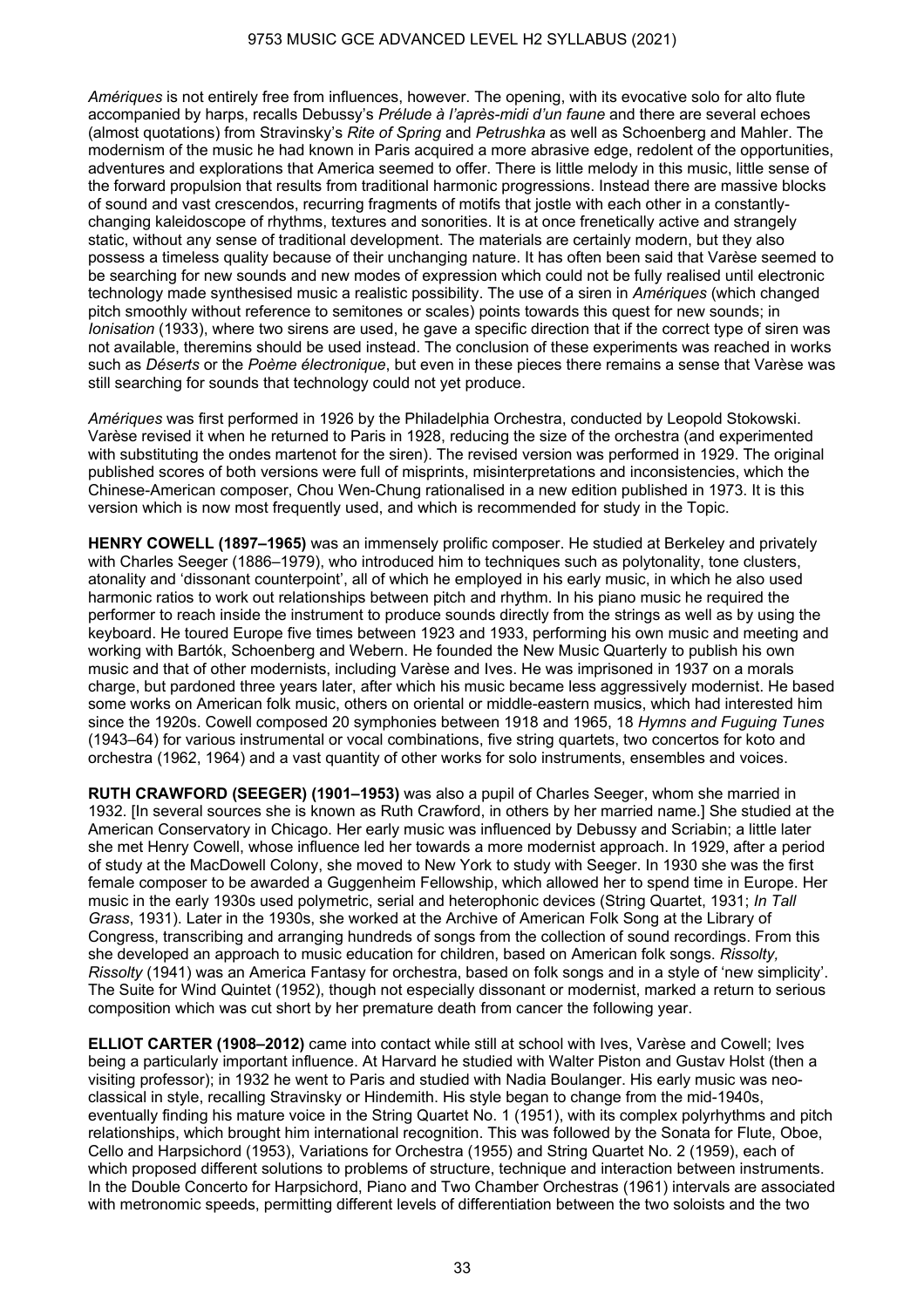ensembles. In the Concerto for Piano and Orchestra (1965) the piano is associated with a septet of wind instruments, functioning as a kind of *concertino*, in violent, unresolved conflict with the main orchestra.

**JOHN CAGE (1912–1992)** studied composition with Henry Cowell in New York and with Schoenberg in Los Angeles. His early works are based on various different applications of Schoenberg's 12-note technique. Under the influence of Varèse he turned increasingly to writing for percussion or for prepared piano and to music based on rhythmic patterns rather than pitch. He studied oriental philosophy in the late 1940s and became acquainted with the *I Ching* (the classic Chinese book of divination), which he used as a means of introducing elements of chance into his compositions. From this he went on to devising works in which chance was controlled by the performer(s), not by himself as composer. By the mid-1960s Cage had become famous throughout Europe as well as in the USA as an innovator, though not always taken entirely seriously. Works within the scope of this Topic include: *Bacchanale* (1938), his first piece for prepared piano; *First Construction (in Metal)* (1939); *Imaginary Landscape No. 1* (1939); *Imaginary Landscape No. 2* (1942); *Imaginary Landscape No. 3* (1942); *Sonatas and Interludes* (1946–48*); String Quartet in Four Parts* (1950); *Music of Changes* (1951); *Imaginary Landscape No. 4* (1951); *4' 33"* (1952); *Concert for Piano and Orchestra* (1957–58); *Atlas elipticalis* (1961).

Other composers noted for the modernism of their music include **Roger Sessions (1896–1985)**, **George Antheil (1900–1959)**, **Harry Partch (1901–1974)**, **Milton Babbitt (1916–2011)**, and **Morton Feldman (1926–1987)**.

## **American Post-Romanticism, Nationalism, Eclecticism**

**AMY BEACH (1867–1944)**, also known as **Mrs H H A Beach**, was the first female American composer to gain international recognition and the first to receive all her musical training in the USA. Originally destined to be a concert pianist, she was obliged to give up her performing career when she married in 1885; from then until the death of her husband in 1910 she devoted herself primarily to composition. Her earliest large-scale work was the Mass in E Flat (1892), followed by the *Gaelic Symphony* (1896), which was her first major success – the first symphony by an American woman to be composed, and the first to be published. Her style at this time was typical of the late 19th century, with influences from both Brahms and Wagner. Later she drew on slightly more contemporary styles, influenced by Debussy and Edward MacDowell. Her important works include the Violin Sonata (1896), the Piano Concerto (1899), the Piano Quintet (1908) and the Piano Trio (1938). After the death of her husband she resumed her concert career, appearing in Europe as well as America. After her death interest in her music declined, but a revival began during the 1970s and since then she has come to be recognised as one of the foremost American composers of the early twentieth century.

**CHARLES GRIFFES (1884–1920)** studied in Berlin with Humperdinck and earned his living as a school music teacher. His early music was very Germanic, but from c.1911 he turned towards impressionism and in 1916–17 to orientalism. In his last works he developed a more acutely dissonant style, especially in the Piano Sonata (1918). In common with many American composers of the time, his music reveals a search for a style in which he could be true to himself, without being constrained by his European training. His death at the age of 36 meant that this search was never completed. Among his important works are *Sho-jo* (a Japanese pantomime, 1917), *Five Poems of Ancient China and Japan* (songs, 1917), Piano Sonata (1918), *Notturno für Orchester* (1918) and *The Pleasure-Dome of Kubla Khan* (orchestra, 1919).

**WALTER PISTON (1894–1976)** studied at Harvard after his naval service in World War I. He then spent two years in Paris, studying with Paul Dukas and Nadia Boulanger. He taught at Harvard from 1926 (Professor of Music 1944–59). He formed a close relationship with the Boston Symphony Orchestra and its conductor, Serge Koussevitzsky, and they gave first performances of several of Piston's orchestral works. His music was tonal in language and he wrote in traditional genres, influenced in part by Stravinsky but rather more by French neo-classicism. He wrote eight symphonies, concertos for violin, viola, piano, a concerto for orchestra, a ballet *The Incredible Flutist* (1938), five string quartets and a range of other orchestral and chamber works. Piston was also a noted theorist and his books on Harmony (1941), Counterpoint (1947) and Orchestration (1955) were indispensable textbooks for generations of music students throughout the Englishspeaking world.

**WILLIAM GRANT STILL (1895–1978)** was the most successful African-American composer of his generation to work in fields other than jazz. He intended to study medicine but dropped out of college and joined various bands, including that of W C Handy, known as the 'Father of the Blues'. Studies of music at Oberlin College, Ohio, were interrupted by war service; he then moved to New York and studied composition with George Chadwick and Edgard Varèse, under whose influence he went through a period of writing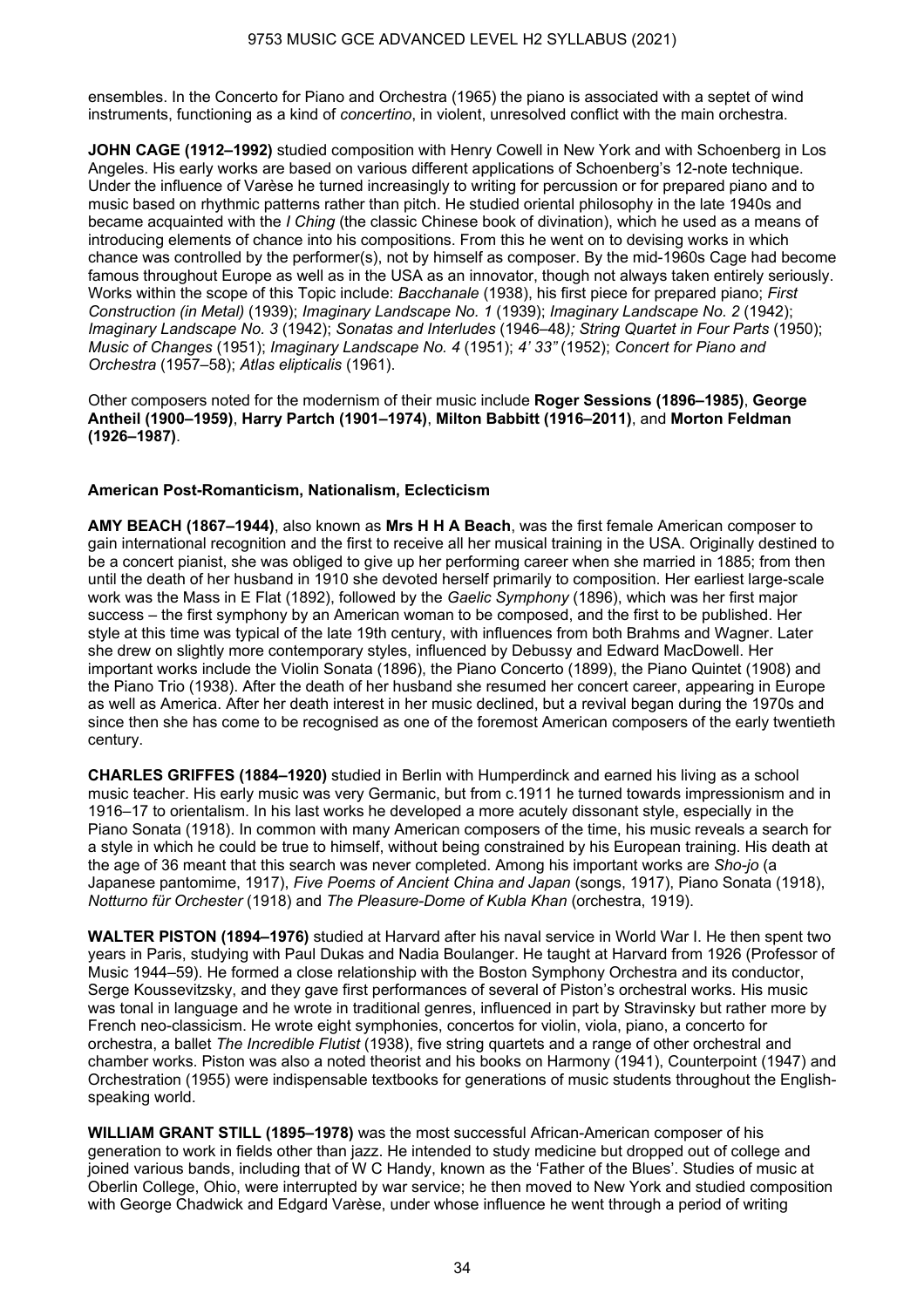experimental, modernist music. Thereafter, he wrote in a simpler and more melodic style, taking materials from ethnic and popular sources. Works from this time include *From the Black Belt*, suite for orchestra in seven movements (1926), *La Guiablesse*, ballet (1927) and *Sahdji*, choral ballet based on an African tribal subject (1930). A major success came with the *Afro-American Symphony* (1930), the first symphony by a black American composer to be played by a leading orchestra (the Rochester Philharmonic), which includes a part for banjo and features blues progressions and rhythms drawn from popular African–American music. Later works include four more symphonies, several operas (including *Troubled Island*, 1938, which was based on Haitian melodies), works on subjects concerning racial intolerance and the brotherhood of man (*And They Lynched Him on a Tree*, 1940) and *The Peaceful Land* (1960), for orchestra, in honour of the United Nations. Many of Still's major works are based on uniquely American subjects, to which he brought a markedly different perspective from almost any other composer of his time.

**VIRGIL THOMSON (1896–1989)** went to Harvard after war service and was given a scholarship to study for a year in Paris with Nadia Boulanger. A little later he returned to Paris, where he stayed for 15 years and befriended members of *Les Six*, Jean Cocteau, Pablo Picasso and Gertrude Stein. In 1928 he wrote an opera, *Four Saints in Three Acts*, a Dadaist piece with words by Gertrude Stein; it was produced in Hartford, Connecticut in 1934 and then transferred to New York. It was this work that first made him famous. He returned permanently to the USA in 1940. Apart from some works for strings written during the late 1930s, Thomson's music frequently uses quotations of hymn tunes and popular songs, often in a humorous way. The aesthetic of Erik Satie pervades much of his music in terms of its clarity and ironic humour, but with an underlying seriousness of purpose. Thomson wrote three operas, two ballets, three symphonies, two string quartets and a wide variety of other works.

**ROY HARRIS (1898–1979)** was educated in California and after leaving High School earned a living by farming and driving lorries for a local dairy. He studied composition privately with Arthur Farwell in Los Angeles. With Copland's encouragement, he went to Paris to study with Nadia Boulanger and encountered late Renaissance polyphony and the quartets of Beethoven. Back in America his career was spent teaching in a succession of colleges and universities. His music is often contrapuntal, using forms such as the passacaglia or fugue. It also has a conspicuously American flavour, with melodies derived from rural folk music and hymns; it frequently contains asymmetric, nervous rhythms derived from the free verse of Walt Whitman. Harris wrote 14 symphonies, of which Symphony No. 3 (1937) is his best-known work. Other works with prominent American content include *When Johnny Comes Marching Home – an American Overture* (1934), Symphony No. 4 (*Folksong Symphony*, 1942), Symphony No. 6 (*Gettysburg Address*, 1943–44) and Symphony No. 10 (*Abraham Lincoln*, 1965).

**AARON COPLAND (1900–1990)** began studying composition privately with Rubin Goldmark while still at school. Instead of going on to an American university, in 1920 he went to the American Conservatory at Fontainebleau, where he studied until 1924 with Nadia Boulanger. Some of his music from the 1920s is inclined towards dissonance and modernism, in works such as the Symphony for Organ and Orchestra (1924). He experimented with combining jazz style with symphonic forms in *Music for the Theater* (1925) and the Concerto for Piano and Orchestra (1926). In the mid-1930s he changed direction and simplified his style, in an effort to reach a wider public. His friendship with the composer Carlos Chávez (1899–1978) and a first visit to Mexico resulted in an orchestral work based on popular Mexican tunes (*El Salon Mexico*, 1937). This was the first of a series of works which established Copland as a quintessentially American composer. Two ballet scores followed: *Billy the Kid* (1938) not only quotes well-known cowboy songs, but also creates an impression of the wide landscapes and big skies of the Wild West; *Rodeo* (1942) also quotes popular American tunes. He also wrote film scores, notably for *Of Mice and Men* (1939) and *Our Town* (1940). *Lincoln Portrait* (1942), for speaker and orchestra, uses a text from Abraham Lincoln's letters and speeches, while the music includes quotations from Stephen Foster's song *Camptown Races* and the ballad *Springfield Mountain*.

A third ballet, *Appalachian Spring* (1944), was commissioned by Martha Graham. The scenario was based on a wedding in the Shaker community of Pennsylvania. Copland strove for a manner of expression which could be related to the plainness of Shaker art and artefacts, finding in the process new ways of using techniques which in themselves were thoroughly traditional. The sound of his harmony is often bright and clear, with widely-spaced chords; the orchestral textures underline these characteristics, with sharply focused details and a brittle edge, especially in the fast sections. Rhythm is of primary importance, appropriately enough in a ballet score. Some of Copland's techniques were borrowed from Stravinsky (irregular metre, misplaced accents) but filtered through the pervasive influence of American country music. The only quotation is that of the Shaker tune *Simple Gifts*, which is used as the basis for a set of variations.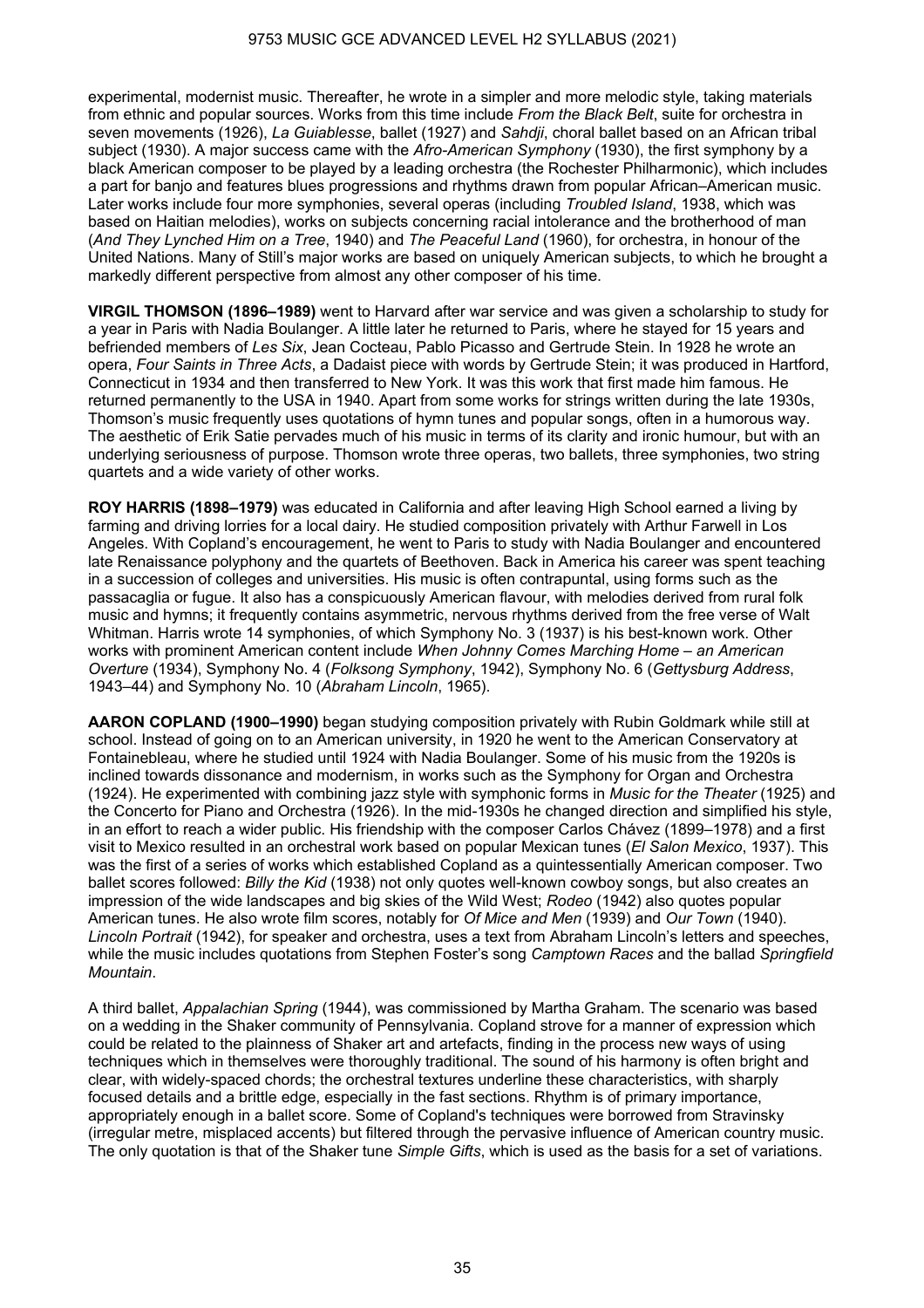Other works by Copland that fall within the period of this Topic include *Fanfare for the Common Man* (1943); Symphony No. 3 (1946), which quotes the *Fanfare* in its fourth movement; the Clarinet Concerto (1948), written for Benny Goodman; a film score for *The Red Pony* (1948); the Piano Quartet (1950), in which he used 12-note technique; the opera *The Tender Land* (1955); *Connotations for Orchestra* (1962).

**SAMUEL BARBER (1910–1981)** studied at the Curtis Institute in Philadelphia. He won the Rome Prize in 1935. His first major success came with the String Quartet, Op. 11 (1936), the slow movement of which he arranged as the *Adagio for Strings*. Barber developed a highly eclectic style, writing in a tonal idiom with added gestures in the direction of modernism. Other significant works include the Violin Concerto (1939); *Essay No. 2* for Orchestra (1942); the Cello Concerto (1945); *Knoxville, Summer of 1915* (1947) for soprano and orchestra; *Hermit Songs* (1953); the opera *Vanessa* (1957); and the Concerto for Piano and Orchestra (1962).

**LEONARD BERNSTEIN (1918–1990)** studied at Harvard with Walter Piston and at the Curtis Institute with Randall Thompson. His main interest became conducting, which he studied with Koussevitzky at Tanglewood in 1940 and 1941, becoming Koussevitzky's assistant in 1942. Thereafter he conducted orchestras in New York, Pittsburgh, and Boston, and in Europe (including London, Paris and Vienna). He pursued a parallel career as a composer, his first published work being the Clarinet Sonata (1941–2). He wrote in a wide variety of genres, including ballet, opera, Broadway musicals, film music, symphonies, choral music and songs. He became famous for drawing on an equally wide variety of styles and techniques, from jazz to strict counterpoint, from intimate, small-scale pieces to vast, almost Mahlerian symphonic works. His large-scale, serious works often draw on religious themes, with frequent reference to his Jewish background. Bernstein's music was often criticised for its eclectic nature, but his intention was to communicate with as wide an audience as possible and in this sense he was very successful.

## *Prelude, Fugue and Riffs*

This piece originated in 1949 when it was commissioned by the bandleader Woody Herman (1913 – 1987). Herman had previously commissioned Stravinsky to compose a work for jazz band (the *Ebony Concerto*, 1945), so the idea of combining jazz and 'classical' music was not entirely new; it was Herman's intention to commission a series of compositions which would create a fusion of styles, featuring a part for solo clarinet which he would play himself. Things did not go to plan, however. Before Bernstein had completed his new work, circumstances had forced Herman to dissolve his band and even when he formed a new one he did not pursue the project any further. In 1952, Bernstein revised the music and rescored it to be used as a ballet sequence in his musical *Wonderful Town*. Even in this guise it did not survive, for most of the music was cut from the final version of the musical. It was not until 1955 that it finally received its first performance, when it formed the finale to Bernstein's television programme *The World of Jazz*. On this occasion the solo clarinet part was played by Al Gallodoro, but Benny Goodman, to whom the work was now dedicated, appeared on the first recording.

*Prelude, Fugue and Riffs* is a continuous piece that falls into three sections, played without a break. The *Prelude*, played by the brass section (5 trumpets and 4 trombones, with percussion and string bass), is marked 'fast and exact'; it makes a special feature of irregular meter, the time signature changing frequently, and using dotted barlines to show how bars of 5/8, 7/8 and 8/8 are subdivided (8/8 often consisting of 3 + 2 + 3 quavers, for example). The influence of Stravinsky, especially *The Soldier's Tale*, is not far under the surface, but a contrasting section recalls sonorities familiar from famous big bands of the time (e.g. Glenn Miller's). The *Fugue*, scored for 5 saxophones (2 alto, 2 tenor and 1 baritone) with no percussion or bass, begins fairly conventionally, with a slightly disjointed subject that makes extensive use of blue notes. The initial entries come on (concert) B flat, the D below, the E flat below that, and finally on a high E flat, so the traditional relationship of entries has given way to a more flexible approach that is perhaps better in keeping with the jazz style. The one subsequent complete entry during the first section is in inversion, and in octaves between the 1st alto and the baritone. The middle section introduces a more lyrical theme which is itself treated contrapuntally, with entries on (concert) E flat, D flat and E natural. A brief reference to the first fugue theme leads to a passage in which syncopated writing in the upper parts is accompanied by a staccato baritone part, convincingly imitating a *pizzicato* bass; further entries of the lyrical theme overlap in the tenor parts, combining with further references to the first fugue theme, simultaneously in its original form and in inversion. [In the 1955 television version the linking passage between the *Fugue* and the *Riffs* differs from the published score: the last entry of the lyrical theme (bar 149) and the piano intro to the *Riffs* are both omitted. There are various other significant differences during *Riffs*, the most obvious being the omission of the clarinet glissando at bar 231.] The final section, *Riffs*, is scored 'for everyone' and introduces significant parts for piano and extra percussion including xylophone and vibraphone, in addition to the solo clarinet part. Taken at the marked speed of crotchet = 160 (exactly the same tempo as the other sections), this music demands great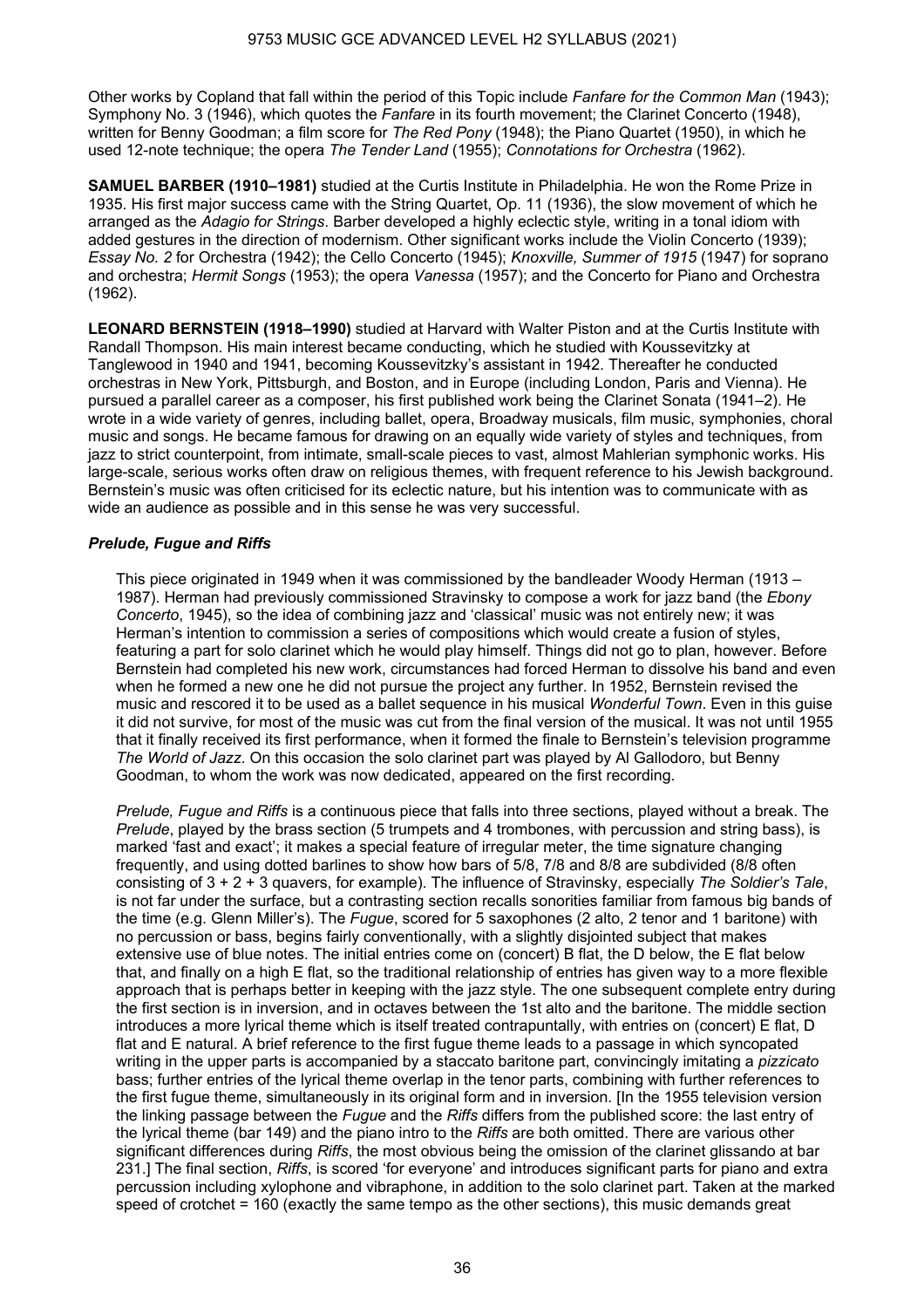virtuosity. The opening clarinet solo, in dialogue with the piano, introduces the main theme – a typical jazz riff – and other instruments gradually join in (percussion, trombones, saxophones) before another fugal section begins (bar 200) with a very disjointed theme introduced by trombone 1 in its high register. The second entry is in trumpet 1, the third is doubled between baritone saxophone and piano and the fourth between solo clarinet and xylophone. A stretto of the first fugue theme from the *Fugue* section follows (trombones and trumpets), joined by a reprise of the main *Riff* theme in trumpets and tenor saxophones (bar 220). After a solo break for tom-toms, a clarinet glissando (reminiscent of Gershwin's *Rhapsody in Blue*) begins another passage of typical big band sonority. The final part of the section begins quietly, with an apparently new riff in the tenor saxophone parts, but this is just an accompanying figure to a reprise of the main *Riff* theme in the solo clarinet, joined a few bars later by alto saxophone. At bar 258, the lyrical theme from the *Fugue* reappears, in counterpoint with both the main *Fugue* theme and the main *Riff* theme. The music starts to build up towards a climax, still at a frenetic pace, with those three themes always in counterpoint with each other. Eventually it is the *Riff* theme that propels the music to its end, with a passage of 5 bars that can be repeated several times, a long, high, sustained note on the clarinet and a final cadence.

Other composers whose music draws on a variety of stylistic influences and which contributed to the gradual emergence of a distinctively American voice include **Leo Sowerby (1895–1968)**, **Howard Hanson (1896–1981)**, **Randall Thompson (1899–1984)**, **William Schuman (1910–1992)**, **Lukas Foss (1922–2009)**.

#### **Preliminary guide to the wider repertoire of this topic**

**Candidates will not be expected to have studied all the works in the following list. They will be expected to have a broad general understanding of the repertoire, which may be gained from studying a small number of works selected from those cited below.** 

#### **AMY BEACH (1867–1944)**

Mass in E Flat (1892) *Gaelic Symphony* (1896) Violin Sonata (1896) Piano Concerto (1899) Piano Quintet (1908) Piano Trio (1938)

## **CHARLES IVES (1874–1954)**

*The Camp Meeting* (1904) *Central Park in the Dark* for small orchestra (1906) *In the Cage*, *In the Inn* and *In the Night* (1906–11) *The Unanswered Question* (1908) *Concord* Sonata (1910–15) Symphony No. 4 (1910–16)

## **CARL RUGGLES (1876–1971)**

*Men and Mountains* (1924, revised 1936 and 1941) *Portals* (1925, revised 1929, 1941 and 1952–53) *Sun-Treader* (1926–31)

## **EDGARD VARÈSE (1883–1965)**

*Offrandes* (1922) *Hyperprism* (1923) *Octandre* (1924) *Intégrales* (1925) *Arcana* (1927) *Ionisation* (1933) *Ecuatorial* (1934) *Density 21.5* (1936) *Déserts* (1954) *Around and About Joan Mirò* (1955) *Poème électronique* (1958)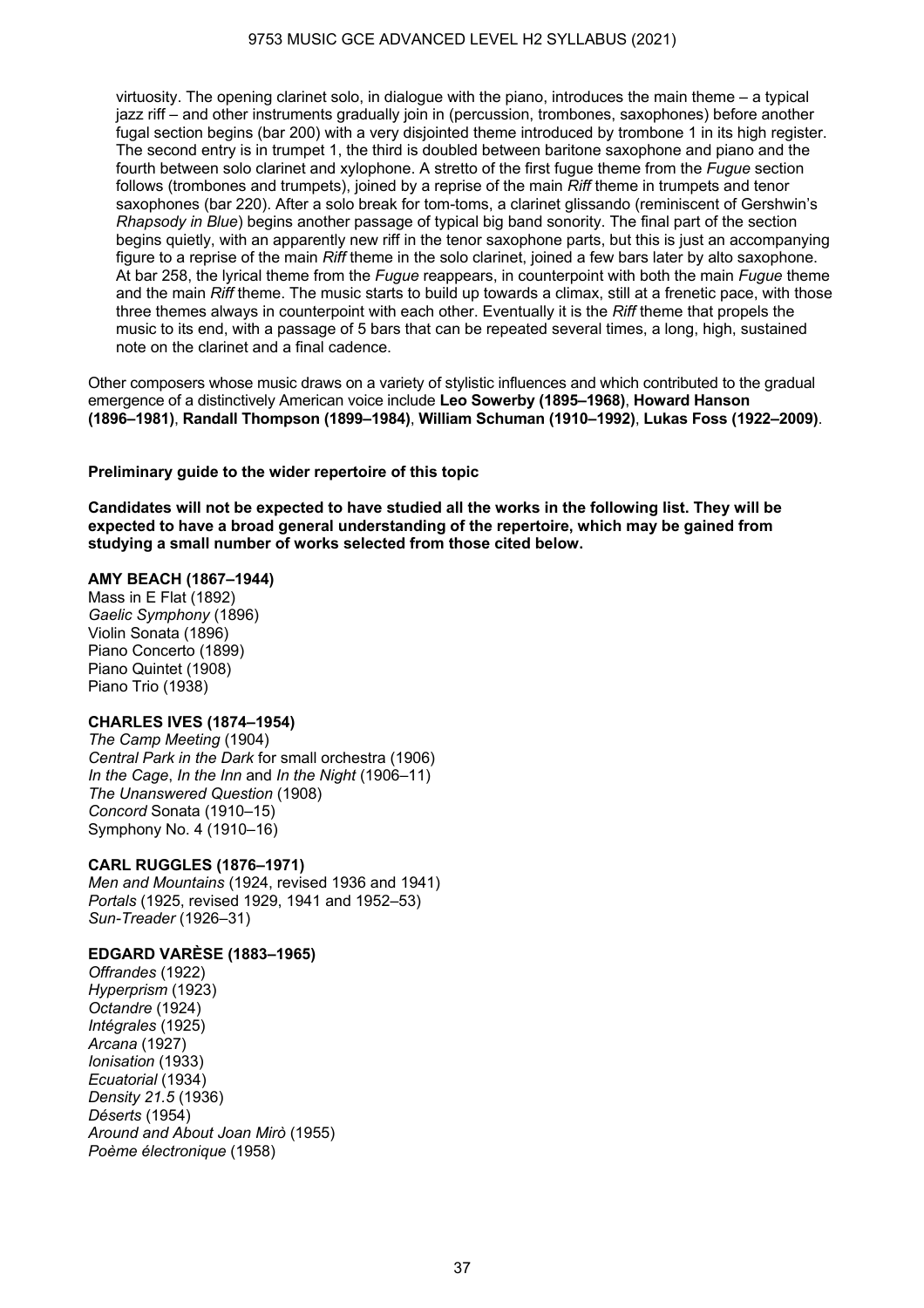## **CHARLES GRIFFES (1884–1920)**

Piano Sonata (1918) *Sho-jo* (a Japanese pantomime, 1917) *Five Poems of Ancient China and Japan* (songs, 1917) Piano Sonata (1918) *Notturno für Orchester* (1918) *The Pleasure-Dome of Kubla Khan* (orchestra, 1919)

## **ELLIOTT CARTER (1908–2012)**

String Quartet No. 1 (1951) Sonata for Flute, Oboe, Cello and Harpsichord (1953) Variations for Orchestra (1955) String Quartet No. 2 (1959) Double Concerto for Harpsichord, Piano and Two Chamber Orchestras (1961) Concerto for Piano and Orchestra (1965)

## **JOHN CAGE (1912–1992)**

*Bacchanale* (1938) *First Construction (in Metal)* (1939) *Imaginary Landscape No. 1* (1939) *Imaginary Landscape No. 2* (1942) *Imaginary Landscape No. 3* (1942) *Sonatas and Interludes* (1946–48*) String Quartet in Four Parts* (1950) *Music of Changes* (1951) *Imaginary Landscape No. 4* (1951) *4' 33"* (1952) *Concert for Piano and Orchestra* (1957–58) *Atlas elipticalis* (1961)

## **WALTER PISTON (1894–1976)**

*The Incredible Flutist* (1938)

## **WILLIAM GRANT STILL (1895–1978)**

*From the Black Belt* (1926) *La Guiablesse* (1927) *Sahdji* (1930) *Afro-American Symphony* (1930) *Troubled Island* (1938) *And They Lynched Him on a Tree* (1940) *The Peaceful Land* (1960)

## **VIRGIL THOMSON (1896–1989)**

*Four Saints in Three Acts* (1928)

## **HENRY COWELL (1897–1965)**

20 symphonies (1918–65) 18 *Hymns and Fuguing Tunes* (1943–64) 2 concertos for koto and orchestra (1962, 1964)

#### **ROY HARRIS (1898–1979)**

*When Johnny Comes Marching Home – an American Overture* (1934) Symphony No. 3 (1937) Symphony No. 4 (*Folksong Symphony*, 1942) Symphony No. 6 (*Gettysburg Address*, 1943–44) Symphony No. 10 (*Abraham Lincoln*, 1965)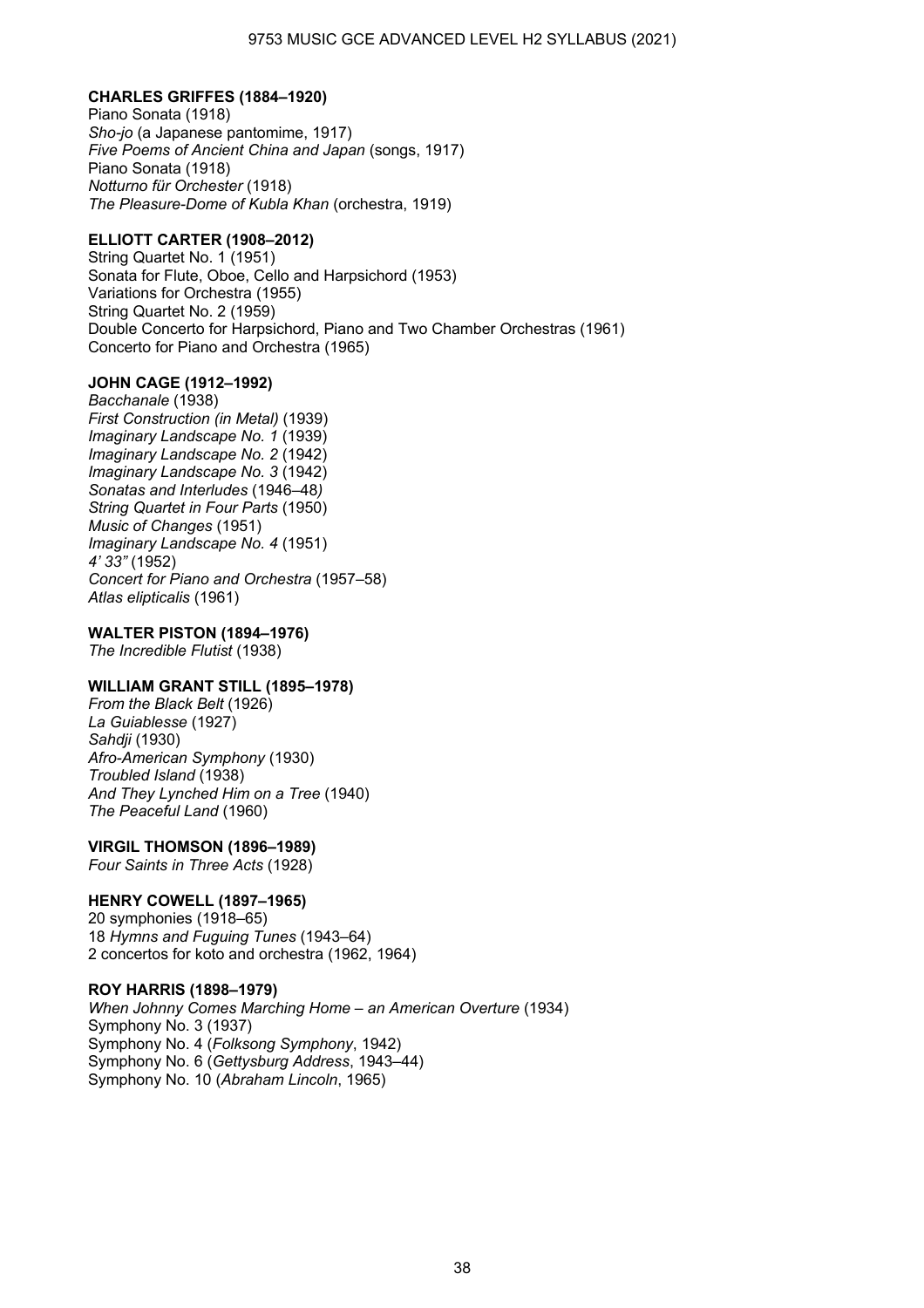#### **AARON COPLAND (1900–1990)**

Symphony for Organ and Orchestra (1924) *Music for the Theater* (1925) Concerto for Piano and Orchestra (1926) *El Salon Mexico* (1937) *Billy the Kid* (1938) *Of Mice and Men* (1939) *Our Town* (1940) *Rodeo* (1942) *Lincoln Portrait* (1942) *Fanfare for the Common Man* (1943) *Appalachian Spring* (1944) Symphony No. 3 (1946) Clarinet Concerto (1948) *The Red Pony* (1948) Piano Quartet (1950) *The Tender Land* (1955) *Connotations for Orchestra* (1962)

#### **RUTH CRAWFORD (SEEGER) (1901–1953)**

String Quartet, 1931 *In Tall Grass*, 1931 Later in the 1930s *Rissolty, Rissolty* (1941) Suite for Wind Quintet (1952)

#### **SAMUEL BARBER (1910–1981)**

String Quartet, Op. 11 (1936) Violin Concerto (1939) *Essay No. 2* for Orchestra (1942) Cello Concerto (1945) *Knoxville, Summer of 1915* (1947) *Hermit Songs* (1953) *Vanessa* (1957) Concerto for Piano and Orchestra (1962)

## **LEONARD BERNSTEIN (1918–1990)**

Clarinet Sonata (1941–42) *Wonderful Town* (1952) *Symphonic Dances* from *West Side Story* (1960)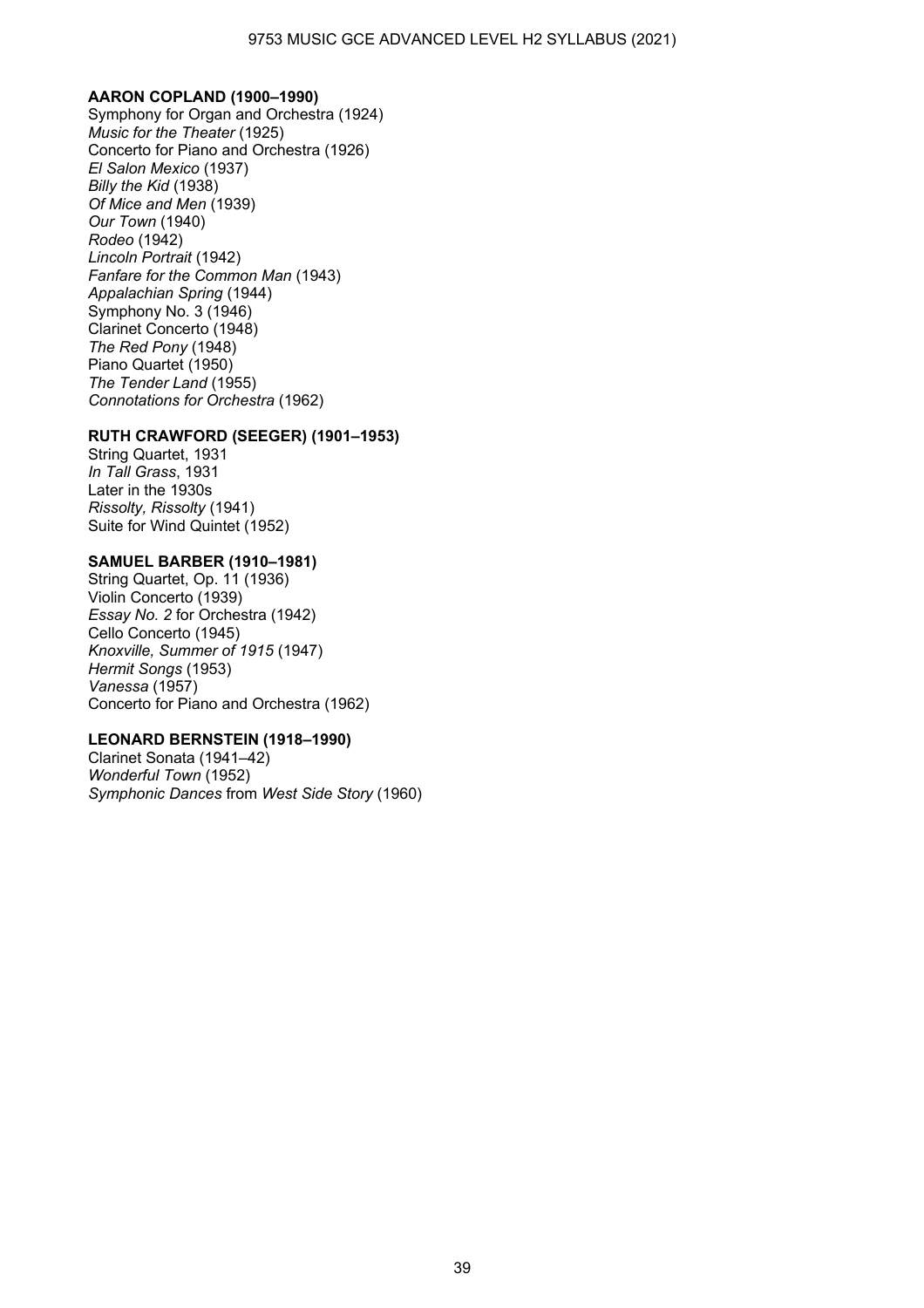## **TOPIC 5: The Concerto (c.1770–c.1890)**

## **1 Background**

## **(a) Bach, his sons and Mozart**

During the Baroque period the concerto had been the most common genre of large-scale instrumental music. As styles and tastes gradually changed in the middle of the eighteenth century, the new genre of the symphony eventually took over this position. Yet at no stage did composers cease writing concertos: among the most significant during the 1750s and 1760s were the sons of J S Bach, who continued a tradition that they had inherited from their father, with a particular emphasis on keyboard concertos.

It was J S Bach who was the first composer to specialise in writing concertos for keyboard. His Brandenburg Concerto No. 5, probably written in about 1720, marks the beginning of the keyboard concerto form, since the harpsichord is the most prominent solo instrument in a concertino of flute, violin and harpsichord. It was followed by eight more concertos for solo harpsichord, three for two harpsichords, two for three harpsichords and one for four. All these concertos were probably arrangements (in some cases from original works that have subsequently been lost) but the reworking is usually so extensive that they are virtually new compositions in their own right.

Bach's sons took up the composition of keyboard concertos with enthusiasm. This marked them out from other contemporary composers of concertos, most of whom continued the normal Baroque practice of writing for solo orchestral instruments (primarily flute, oboe, violin or cello). The keyboard concerto, at least in Germany until about 1750, remained largely the preserve of the Bach family. Wilhelm Friedemann Bach (1710–84) wrote at least six; Carl Philipp Emanuel Bach (1714–88) wrote at least 50; Johann Christoph Friedrich Bach (1732–95) wrote six; and Johann Christian Bach (1735–82) wrote at least 25, besides a further five which may be by one or other of his brothers. This emphasis on keyboard concertos, coupled with the gradual emergence of the piano rather than the harpsichord as the keyboard instrument of choice, set a pattern that would be followed during the second half of the 18th century.

There is a fascinating line of descent in the history of the keyboard concerto which makes this pattern more than mere coincidence. C P E Bach was a pupil of his father; so too was J C Bach, for a time. After the death of J S Bach in 1750, Johann Christian went to live with his elder brother in Berlin and continued his studies with him. Then, in 1754, he travelled to Italy, where he worked as a church musician and a composer of operas. In 1762, in response to an invitation to compose two operas for the King's Theatre in London, he moved again. London proved to be a lucrative centre for him: he received patronage from the German-born Queen Charlotte, to whom he dedicated his set of six Concertos, Op. 1, published in 1763. The following April, the eight-year-old Mozart arrived in London with his father, Leopold Mozart; their visit lasted for 15 months. During that time the young Mozart came to know J C Bach very well. They did not have a formal pupil–teacher relationship, but Mozart learned a great deal from Bach, who had a profound influence on him which lasted until Bach's death. So far as Mozart's concertos are concerned, there are two aspects of Bach's influence that are significant. First, J C Bach had thoroughly assimilated and adopted the new, *Galant* style of the mid-18th century (the immediate precursor of the Classical style of Mozart) and applied it in his keyboard concertos more consistently than his brothers. Second, J C Bach was the only Bach of his generation whose instrumental music was influenced by his experience as an operatic composer; and the operatic aspects of Mozart's concertos have frequently been noted. So it is not at all fanciful to see in these a line of descent that goes directly from J S Bach, via C P E Bach to J C Bach and thus to Mozart, who eventually took the concerto genre, and the keyboard concerto in particular, to heights that his immediate predecessors could scarcely have imagined.

The immediate effect of this influence can be seen in some of Mozart's earliest attempts to grapple with the concerto genre. They were all for keyboard and they were all arrangements of pre-existing sonatas by composers he had met during the three years of his travels to Paris and London. The first four (K37, 39, 40 and 41) date from 1767 and were based on movements by Hermann Friedrich Raupach (1728–78), Leontzi Honauer (c.1730–c.1790), Johann Schobert (c.1735–67), Johann Gottfried Eckard (1735–1809) and C P E Bach. These were followed in 1772 by three arrangements based on complete sonatas by J C Bach (Op. 5 Nos. 2, 3 and 4). Although these concertos are usually dismissed as juvenilia, the methods by which Mozart turned sonatas into concertos (probably with considerable help from Leopold Mozart) are interesting, especially in terms of the development of the formal structures used in his later, original concertos.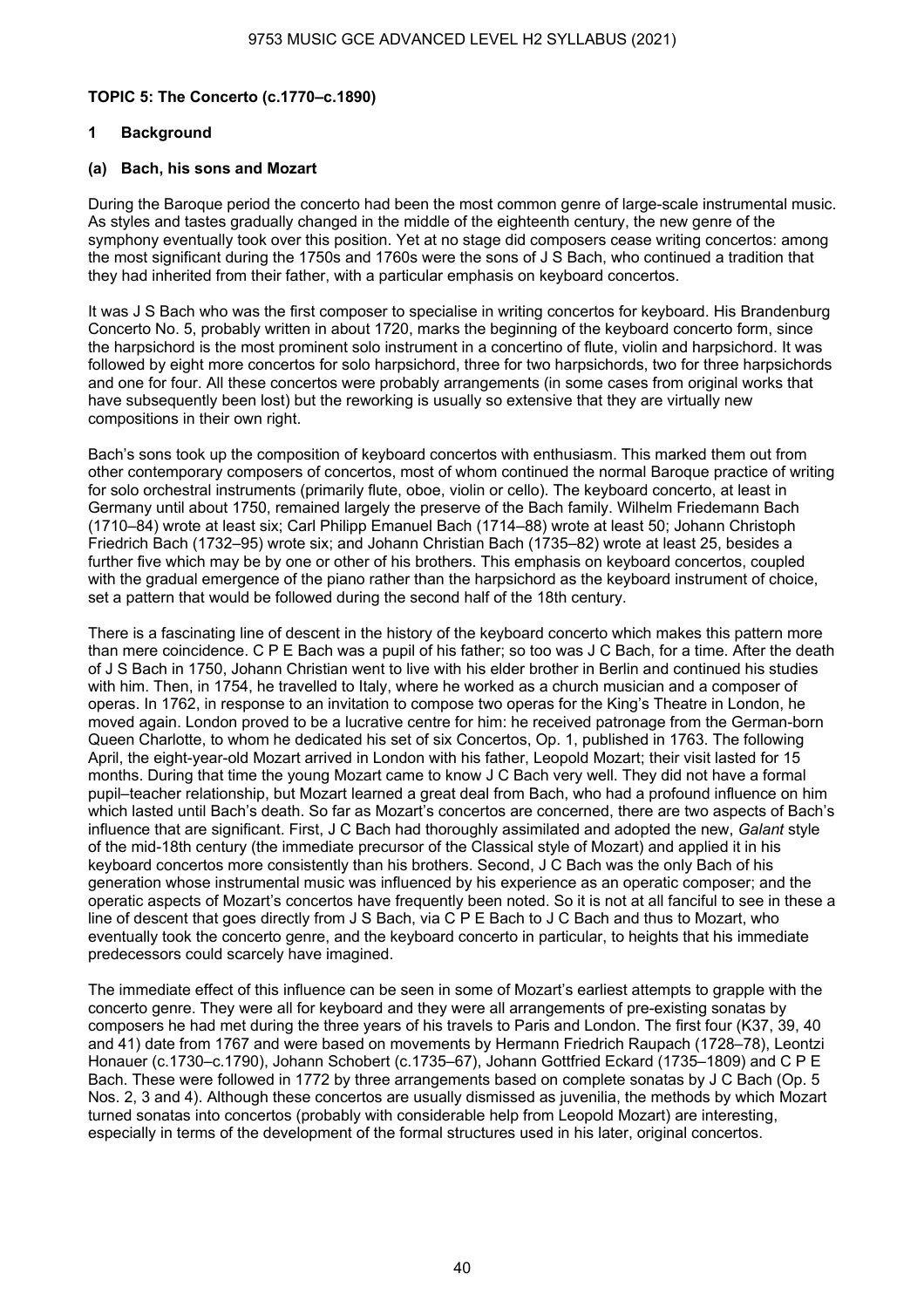## **(b) Other early Classical concerto composers**

Concertos were composed in most of the main centres of musical activity in Europe, including Mannheim, Paris and Vienna. The following selective list gives an impression of the quantity and range of concertos that were written:

Composers active in Mannheim

- Johann Stamitz (1717–57): violin (17), flute (11), oboe (1), clarinet (1), harpsichord (probably 4)
- Carl Joseph Toeschi (1731-88): violin (2), flute (20)
- Anton Filtz (1733–60): cello (5), flute (2), harpsichord (2)
- Carl Stamitz (1745–1801): violin (15), viola (3), viola d'amore (3), cello (6), flute (7), clarinet (10), bassoon (7), horn (3), piano (2), harp (2, now lost)

Composers active in Paris

- Johann Schobert (c.1735-67): harpsichord (5)
- Anton Stamitz (1750 sometime between 1796 and 1809): violin (9), viola (3), flute (1), oboe (1), keyboard (5)

Composers active in Vienna (and other centres in Austria)

- Georg Christoph Wagenseil (1715–77): violin (2), cello (2), bassoon (1), trombone (1), harpsichord (perhaps as many as 88)
- Matthias Georg Monn (1717-50): violin (1), cello (1), harpsichord (7)
- Johann Michael Haydn (1737–1806): violin (3), cello (1), flute (2), horn (1), trumpet (1), harpsichord (2)
- Carl Ditters von Dittersdorf (1739–99): violin (18), viola (5), cello (1), double bass (2), flute (1), oboe (4), harpsichord (5)
- Johann Baptist Vanhal (1739–1813): violin (6), viola (1), cello (3), double bass (1), flute (probably 7), flute or violin (1), flute or oboe (1), oboe (2), clarinet (1), bassoon (2), harpsichord or organ (3), organ (1), harpsichord or piano (at least 13, probably many more)

It is interesting to note from this list that (with the exceptions of Wagenseil and Vanhal) the number of keyboard concertos is relatively small compared with those for other instruments.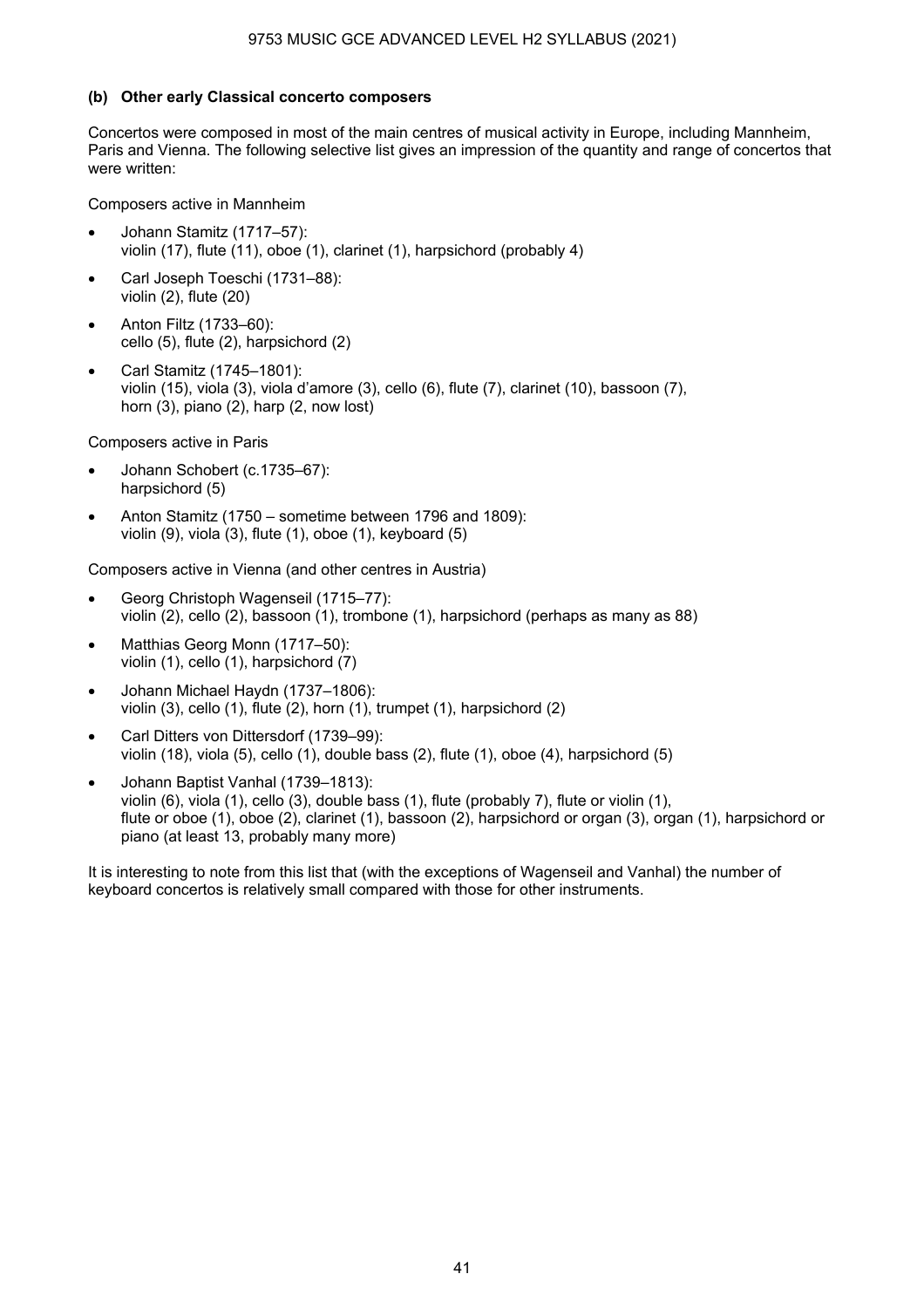## **2 The Later Classical Concerto**

#### **(a) Repertoire: Inclusions and Exclusions**

Only solo concertos (i.e. works for a single solo instrument with orchestral accompaniment) come within the scope of this Topic.

• Joseph Haydn (1732–1809)

The concerto was far less significant in Haydn's output than the symphony or the string quartet and his concertos were relatively conservative. For these reasons, only the following works should be regarded as coming within the scope of this Topic:

Cello Concerto in D, Hob VIIb: 2 (1783) Trumpet Concerto in E Flat, Hob VIIe: 1 (1796)

• Wolfgang Amadeus Mozart (1756–91)

Mozart's early concertos arranged from sonatas or sonata movements by other composers may be disregarded, even though the arrangements of sonatas by J C Bach date from 1772; candidates should know, however, how Mozart approached the issue of expanding the original form of these movements (see below).

All Mozart's solo concertos from K175 onwards come within the scope of the Topic, including his concertos for piano, violin, flute, oboe, clarinet, bassoon and horn. In the case of the Piano Concertos, candidates should be familiar with ONE of the early Salzburg concertos, ONE of the early Viennese concertos, any TWO of the concertos of 1784 and any TWO of the concertos composed between 1785 and 1791 (see the chronological list of Mozart's solo concertos in Section (d) below).

• Ludwig van Beethoven (1770–1827)

 All Beethoven's solo concertos (for piano and violin) come within the scope of the Topic, but not the two Romances for violin and orchestra.

## **(b) Form: Mozart's First Movements**

In analysing the form of first movements, it was usual in the nineteenth century to regard the concerto as an offshoot of the symphony. Since the first movements of symphonies were almost invariably in Sonata Form, it was easy to assume that the same applied to the concerto (the fact that no composers of the Classical period understood their music in terms of 'Sonata Form' was simply disregarded). From these assumptions comes the concept of a movement in Sonata Form for concertos, but with a double exposition – a first exposition played by the orchestra alone, followed by a second one in which the soloist plays with the orchestra. This approach to the analysis of Classical concertos persists to the present day, even though very few concertos from the Classical period follow this structure in the terms in which it is usually explained. In order to understand Mozart's approach to the form of his first movements, it is helpful to consider how he adapted the sonata movements he arranged, with his father's help, as a boy.

The original movements were all in binary form and the solo piano part essentially reproduces the original music without alteration. Mozart added orchestral accompaniments, but also punctuated the music with ritornellos of his own. In the first movements there were four such ritornellos: the first one comes at the start, in the tonic; the second draws attention to the arrival of the dominant at the mid-point; the third and fourth are both in the tonic, one coming before and the other after the solo cadenza. This design is derived from the ritornello form used by Vivaldi and then by Bach, and inherited by Mozart from composers such as J C Bach or Johann Schobert.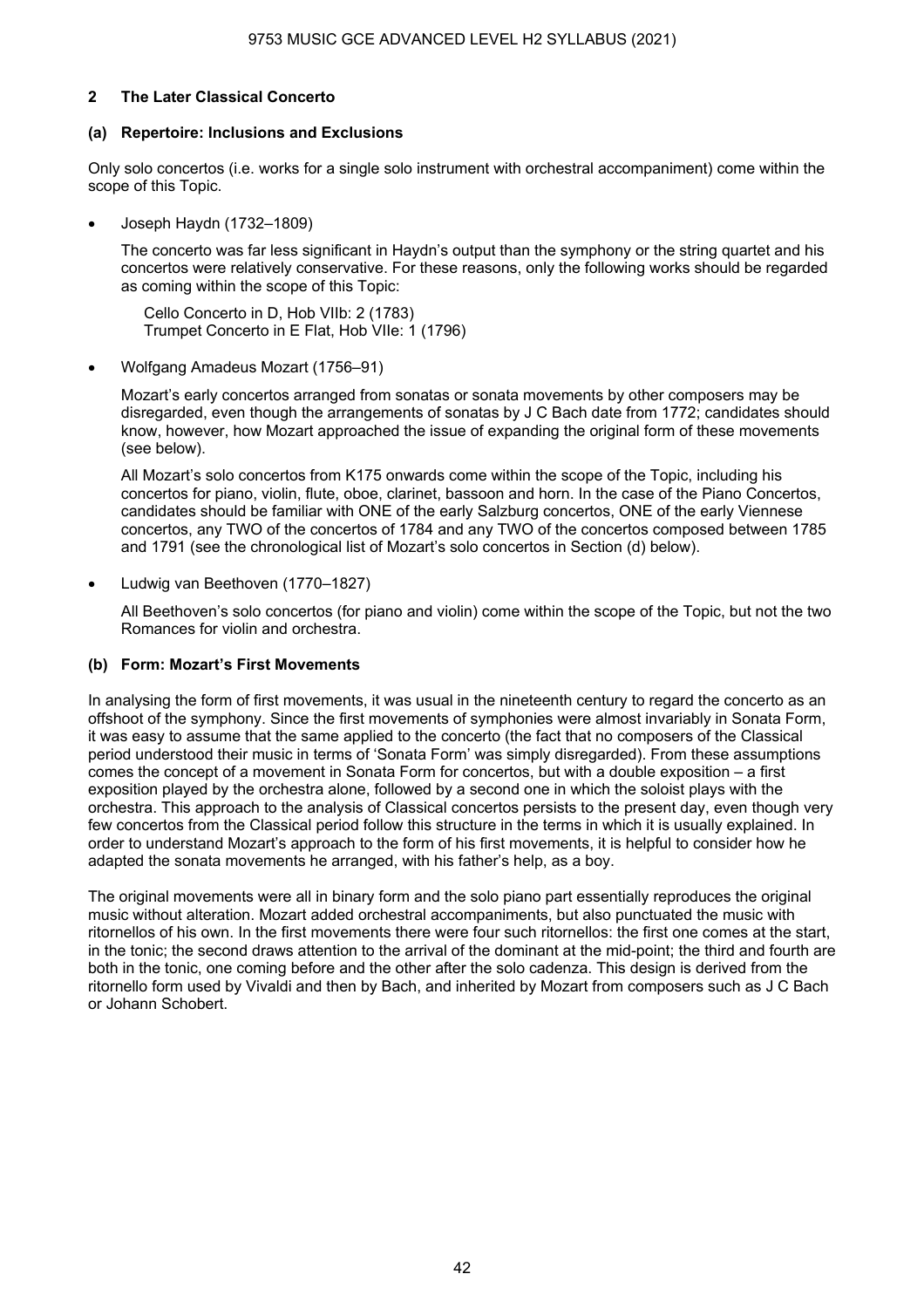In his early concertos (those written in Salzburg, before he settled in Vienna in 1781) Mozart gradually refined his approach to the form of his first movements. What emerged was a structure in six sections. combining elements of ritornello form with principles of development drawn from the symphonic Sonata Form. This structure is seen at its most sophisticated in the Piano Concertos. It may be summarised as follows, but it should be noted that the exact content of each section often differs in detail, without compromising the fundamental character of each section:

- 1 First orchestral ritornello: normally in the tonic key throughout, introducing a principal theme (normally with several motifs), a more lyrical second theme (usually), and cadential material that prepares for the entry of the solo
- 2 First solo section: dialogue between solo and orchestra, repetition of earlier material in varied or more elaborate versions, introduction of new material, modulation to the dominant or relative major
- 3 Second orchestral ritornello (corresponding to the dominant statement in the Baroque model), in the dominant or relative major, based on *tutti* themes heard earlier
- 4 Second solo section: further dialogue, extensive modulation, thematic development or passages of free fantasia, introduction of further new material (sometimes); dominant preparation for the next section
- 5 Recapitulation: return to the tonic key, re-statement of all the main themes (the order of appearance of the secondary themes is often changed)
- 6 Third orchestral ritornello: in the tonic key, incorporating a cadenza for the soloist before the cadential final *tutti*.

According to the traditional analysis, the opening ritornello is the First Exposition; the first solo section is the Second Exposition, roughly equivalent to the exposition repeat in a symphony, with the second ritornello acting as a Codetta; the second solo section is the Development; the Recapitulation has the same function; and the third ritornello is the Coda. This is not a particularly helpful way of explaining the structure, however, especially since the First Exposition does not normally introduce all the thematic material, while the Second Exposition is far more than a repeat of the first. Even the development usually differs from its symphonic equivalent, especially in concertos which make extensive use of bravura writing for the soloist or include passages of free fantasia in which there is little or no reference to the main themes. But the underlying sonata principle of setting up a tension between music in the tonic key and secondary material in the contrasting key, before resolving that tension by bringing back the secondary material in the tonic, is central to both the symphony and the concerto.

It is interesting to observe that Mozart did not fundamentally alter the original structure of the adaptations K37, 39, 40, 41 and the three J C Bach arrangements K107. The opening ritornello, in the tonic at the start, was retained, as was the second one in the dominant at roughly the mid-point of the movement. The last two ritornellos are more or less subsumed into a single one, but the soloist's cadenza still appears in the middle of it, just as in the early arrangements. Viewed in this way, it is easier to see the line of historical development among the great concerto composers, leading from the Italy of Vivaldi to the Germany of Bach and through his sons directly to Mozart.

## **(c) Form: Mozart's other movements**

The sonata principle mentioned above applies in most of Mozart's slow movements and finales, while allowing for considerable variety of formal detail. Slow movements are often cast in Ternary Form (sometimes this means a kind of abbreviated Sonata Form), or they may be sets of Variations, or they may be in Rondo Form. Finales are usually in Rondo Form, or at least contain rondo elements; some have passages in a contrasting tempo; some are sets of Variations.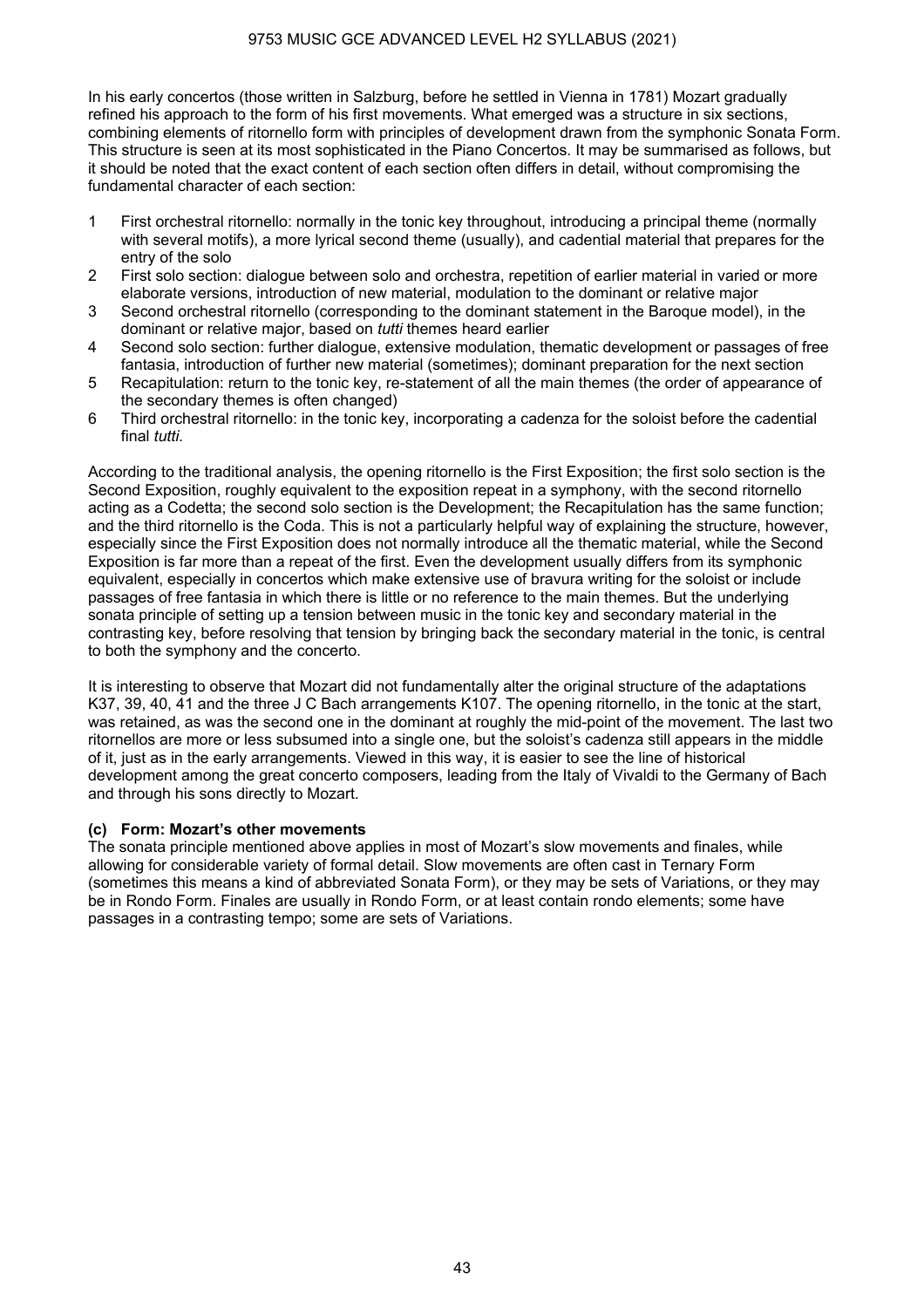## **(d) Chronological List of Mozart's Solo Concertos**

#### **(i) Concertos composed in Salzburg or on tour**

- 1773 Violin Concerto in B flat, K207 Piano Concerto in D, K175
- 1774 Bassoon Concerto in B flat, K191
- 1775 Violin Concerto in D, K211 Violin Concerto in G, K216 Violin Concerto in D, K218 Violin Concerto in A, K219
- 1776 Piano Concerto in B flat, K238 Piano Concerto in C, K246
- 1777 Piano Concerto in E Flat, K271 Oboe Concerto in C, K271k
- 1778 Flute Concerto in G, K313 Flute Concerto in D, K314

#### **(ii) Concertos composed in Vienna**

- 1782 Piano Concerto in A, K414 Piano Concerto in F, K413 Piano Concerto in C, K415
- 1783 Horn Concerto in E Flat, K417
- 1784 Piano Concerto in E Flat, K449 Piano Concerto in B Flat, K450 Piano Concerto in D, K451 Piano Concerto in G, K453 Piano Concerto in B Flat, K456 Piano Concerto in F, K459
- 1785 Piano Concerto in D minor, K466 Piano Concerto in C, K467 Piano Concerto in E Flat, K482
- 1786 Piano Concerto in A, K488 Piano Concerto in C minor, K491 Piano Concerto in C, K503 Horn Concerto in E Flat, K495
- 1787 Horn Concerto in E Flat, K447
- 1788 Piano Concerto in D, K537
- 1791 Piano Concerto in B Flat, K595 Clarinet Concerto in A, K622 (for Basset Clarinet) Horn Concerto in D, K412

The Concertos for violin and for wind instruments were all written for professional performers or patrons. The earliest surviving Concerto was the Violin Concerto K207, which predates by a few months the Piano Concerto K175. The Violin Concertos form an obvious early group, almost certainly written for one or other of the Salzburg court violinists (the name of Antonio Brunetti has been suggested). The Bassoon Concerto may be the sole survivor of a group of three composed for the Munich amateur bassoonist, Thaddäus von Dürnitz (evidence for this is rather tenuous), or it may have been an entirely separate work for which no evidence survives of its original purpose. The Oboe Concerto was composed for Giuseppe Ferlendis, who played briefly in the Salzburg court orchestra and who later became famous as a performer on the cor anglais. The Flute Concertos were commissioned by Ferdinand Dejean, a surgeon with the Dutch East India Company; the second of them (K314) is a transcription of the Oboe Concerto. The Horn Concertos were all composed for Joseph Leutgeb, whom Mozart first knew when he was principal horn in the Salzburg court orchestra, and who later moved to Vienna. The Clarinet Concerto, Mozart's last completed work in this genre, was composed for Anton Stadler and intended to be performed on a basset clarinet, an instrument with an extended range in the bass, to written C (sounding A). The Concertos for woodwind instruments and horn all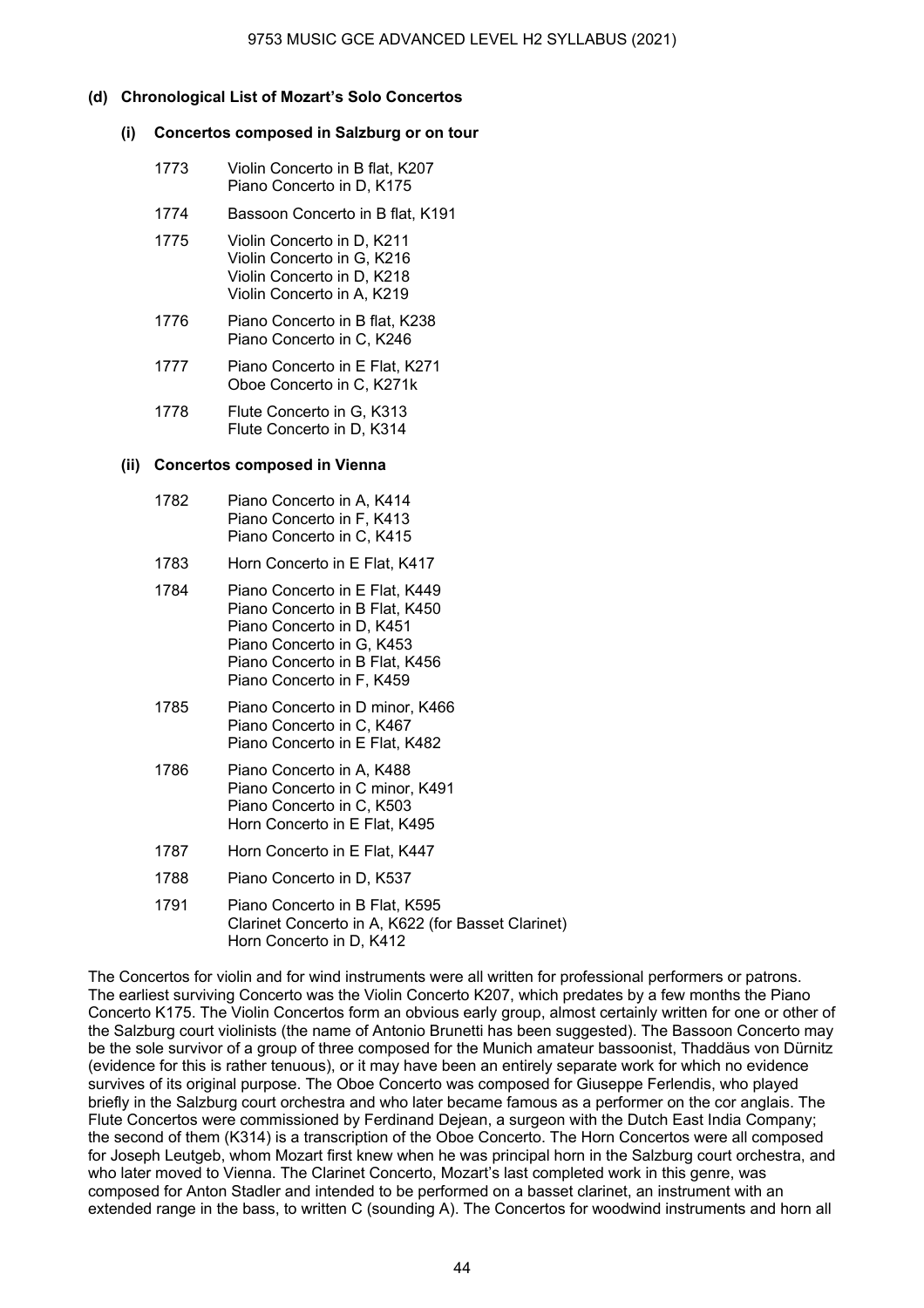demonstrate Mozart's detailed understanding of the character and limitations of each instrument, despite the fact that (with the exceptions of the Horn Concertos and the Clarinet Concerto) they are all quite early works.

The Piano Concertos were mainly written for Mozart himself to perform, apart from some written for pupils and one (K271) for a visiting French virtuoso. They are often regarded as forming four distinct chronological groups: the early Salzburg Concertos (K175 – K271); the early Viennese Concertos (K414 – K415: the Köchel numbering does not reflect the current understanding of the order in which these works were composed); the Concertos of 1784 (K449 – K459); and the Concertos written between 1785 and 1791 (K466 – K595). They do not always show a smooth progression of style: the early Viennese Concertos are often said to revert to the Galant style modelled on J C Bach; in this context it is interesting to note that Mozart revived his first original Piano Concerto (K175) at this time, with a newly-composed finale (the Rondo in D, K382). The later Concertos were composed mainly for Mozart's subscription concerts. Quite apart from their intrinsic value as masterpieces of the genre, they are noteworthy for the increasing prominence given to woodwind instruments within the orchestra. The almost constant dialogue in these works, not only between piano and orchestra but also between different orchestral instruments, has led several writers to comment on their almost operatic qualities. There is evidence to suggest that the thematic content of the Concertos, and of the first movements in particular with their multiplicity of motifs, originated at least in part from his approach to the composition of arias in his *opere serie*.

## **(e) The Clarinet Concerto**

Anton Stadler (1753–1812) was an Austrian clarinettist and basset-horn player who played in the Imperial wind-band in Vienna. He often performed with his brother, Johann, and usually preferred to play the 2nd clarinet parts because he specialised in the low 'chalumeau' register. This led him to devise a downward extension of the clarinet's normal range, adding an extra four semitones so that the instrument could reach to a written C (for a clarinet in A, this means that the low A in the bass stave became available). This was the instrument for which Mozart composed the Clarinet Quintet, K581 and the Clarinet Concerto, K622.

Stadler's so-called 'basset clarinet' was not taken up by other clarinettists and no example of this instrument survives from the late eighteenth century. Early editions of the work, including those published by André and by Breitkopf und Härtel, contain a solo part for the standard clarinet in A, without the extended bass range. It was not until about 1950 that various musicologists deduced that the clarinet part had been adapted. The Urtext score of the New Mozart Edition (reproduced in the Baerenreiter study score) included a conjectural but convincing reconstruction of the probable original version of the part, shown in an appendix together with the more familiar version. Several recordings have been made using reconstructed basset clarinets, playing this conjectural 'original' solo part. In the absence of the lost original score, however, it is impossible to be certain that this part is correct in every detail.

Two features of the structure of the first movement are slightly unusual, since there is no formal cadenza for the soloist in the expected position near the end. Instead there are two points where a fermata is marked, providing the opportunity for the soloist to improvise a brief cadenza of the type known as an *Eingang* (literally an introductory link to the music that follows). These occur at bar 127, during the first solo section, and at bar 315, the equivalent point in the recapitulation. The second unusual feature is the inclusion of a full orchestral ritornello at the end of the development, which completes the modulatory process by incorporating the dominant preparation for the recapitulation. There is then a brief link (bar 248–250) to make the final return to the tonic and the recapitulation begins at bar 251. The final orchestral ritornello occurs at bar 343, but because of the lack of a cadenza it does not fall into two parts. This may help to explain the presence of a ritornello at the end of the development, allowing Mozart to retain the four orchestral ritornellos that are normal in movements of this type. The solo writing, too, is full of wide leaps, extended arpeggios through the octaves and frequent use of the chalumeau register, so that there were constant opportunities for Stadler to display his technical prowess, thus reducing the need for a featured cadenza.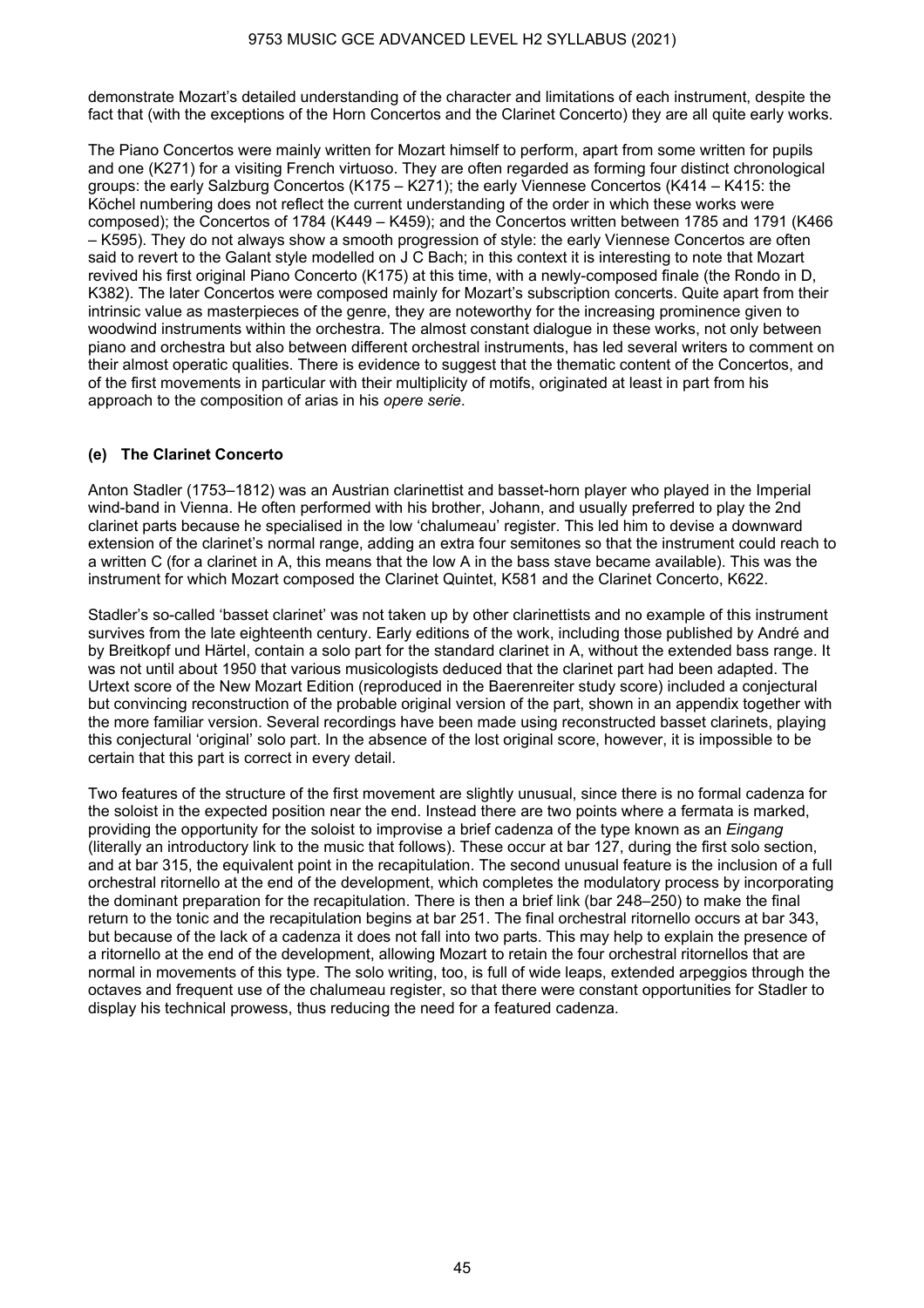## **(f) Beethoven**

Beethoven's surviving solo Concertos are all for piano, except for the Violin Concerto, Op. 61. Three early Concertos (for piano, violin and oboe) have either been lost or survive in only fragmentary form. The earliest complete Concerto is the Piano Concerto No. 2, which was published in 1801 after Piano Concerto No. 1, even though it was composed before. His last completed Concerto, Piano Concerto No. 5, was composed in 1809 and first performed in 1811. In 1815 he worked on a sixth Piano Concerto, but wrote only the first part of the opening movement. The Concertos are thus all relatively early works: the first two Piano Concertos belong, by common consent, to the first of his three style periods; the other Concertos all belong to his 'middle period' and contain significant instances of the experimentation and expansion of Classical forms and language that characterise his music at this time.

The social changes that came in the wake of the French Revolution had a profound influence on Beethoven and later composers. The gradual disappearance of the system of patronage, coupled with the rise of a newly wealthy middle class, meant that composers were far less likely to work for a single noble or royal patron, even though they might receive support, as Beethoven did from Archduke Rudolph of Austria, Prince Kinsky and Prince Lobkowitz. Beethoven did not have a position at court but lived essentially as a freelance composer and, initially at least, as a virtuoso performer. He played the solo parts himself in the premières of the first four Piano Concertos, only giving up these concert performances when his increasing deafness prevented him from hearing what was going on around him.

The growing complexity that can be observed in Beethoven's Symphonies is also present in the Concertos. This affected not only the solo writing but also the orchestra. Where the second Piano Concerto (the first to be composed) is scored for a small orchestra of flute, 2 oboes, 2 bassoons, 2 horns and strings, the next expands this to include flute, 2 oboes, 2 clarinets, 2 bassoons, 2 horns, 2 trumpets, timpani and strings – an altogether heavier wind and brass complement. In Piano Concertos No. 3 and 5 and in the Violin Concerto, a 2nd flute is added, making an orchestra of double woodwind, with pairs of horns and trumpets, timpani and strings.

Together with an increase in the size of the orchestra, Beethoven gradually increased the technical demands of the solo writing as well. The Violin Concerto, for example, was regarded as almost unplayable when it first appeared. In the Piano Concertos the solo writing became steadily weightier, as well as more virtuosic. Beethoven also grappled with problems of form, especially in his first movements, not content merely to accept the norms that came from Mozart. Even in his relatively conventional first two Piano Concertos, the first solo section began with new material, before returning to the principal theme first introduced by the orchestra. The opening ritornello, too, became more elaborate. In Piano Concerto No. 2 the development of the main theme began almost as soon as it had been introduced. In Piano Concerto No. 1 the opening ritornello not only develops the principal theme but also modulates and introduces the subsidiary theme, all before the first solo entry. The main modulation in this ritornello, however, is to the unexpected key of E flat major: this is a clear example of Beethoven's widening tonal sense, since it acts as a long-term dominant preparation for the slow movement, which is in A flat major (the flattened Submediant in relation to the C major tonality of the Concerto as a whole). This key relationship was to become very characteristic of Beethoven as his style developed. Even more unusual was the choice of E major for the second movement of Piano Concerto No. 3, which becomes logical only in the finale. In the first movement of this Concerto, Beethoven's orchestral ritornello is thoroughly symphonic, with three main themes, making it the longest he had yet composed. The first entry of the soloist is therefore especially dramatic, in an effort to balance the length and importance of the ritornello. Thereafter the strict divisions of the structure are underplayed, to stress the continuity of the music, so that the development grows naturally out of the ritornello which precedes it. Similarly, at the end of the cadenza, the orchestra enters unobtrusively and the piano continues to play so that the final ritornello simply continues the dialogue right to the end of the movement.

## **(g) Piano Concerto No. 4**

Piano Concerto No. 4 continues the process of formal expansion. The most noticeable innovation is that the Concerto begins with the solo piano (following the example of Mozart's Concerto K271, but with a very different effect). The slow movement presents a stark contrast – almost a conflict – between the stern, dotted rhythms of the strings and the lyrical, muted cantabile of the piano, in a novel reinterpretation of the relationship between orchestra and soloist. The direction at the end of this movement (*Segue il Rondo*) means that the finale must follow without a break. In the fifth Piano Concerto the link between the last two movements is even more explicit, with the main theme of the finale stated quietly in the last few bars of the slow movement. In the Violin Concerto a brief cadenza forms a similar link.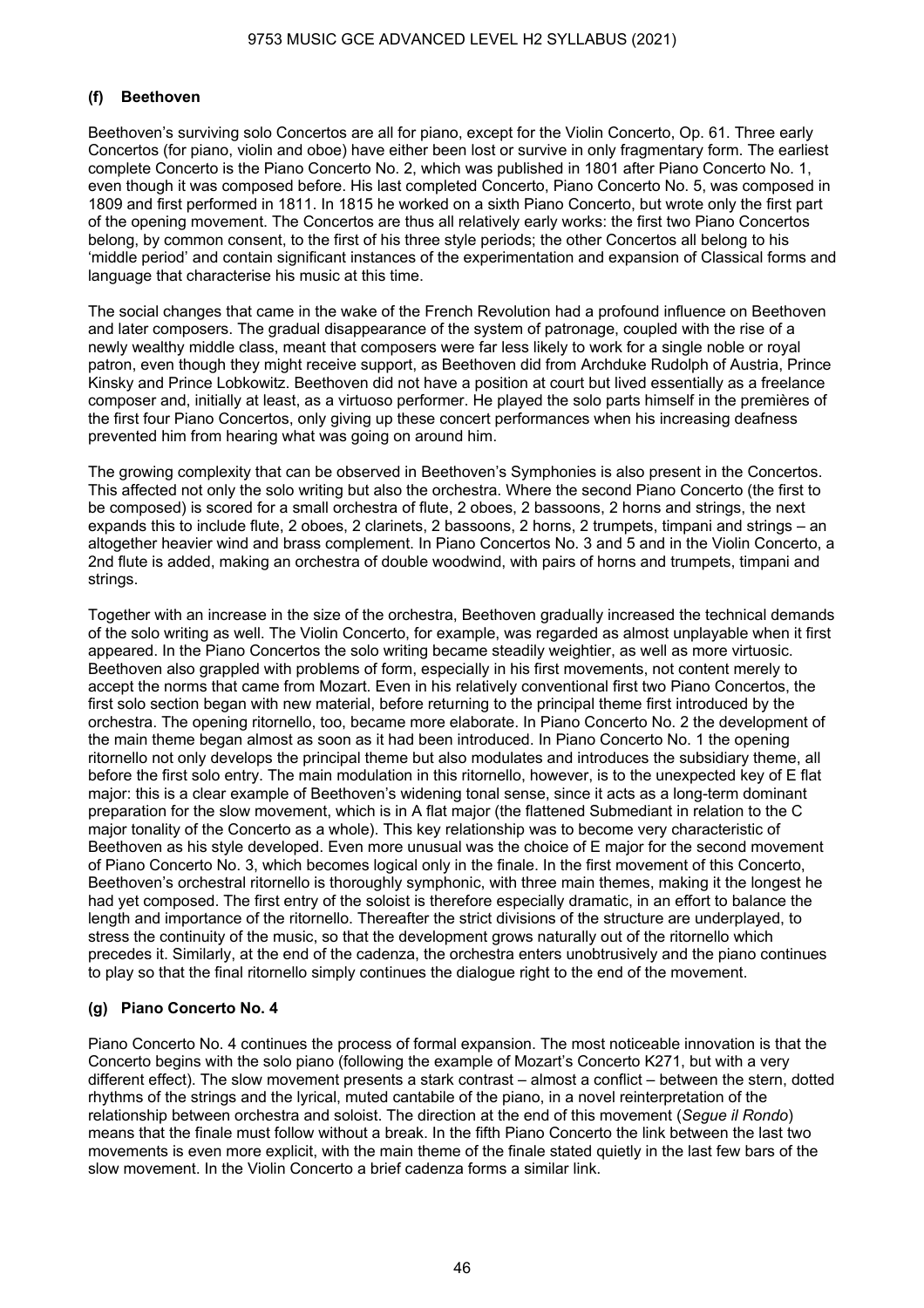However innovative Beethoven's middle period Concertos may have been, none of them breaks with the fundamental approach taken by Mozart. Form and tonality are expanded, but the model remains clear in all of them. Later in his life, Beethoven found outlets for his experimentation in the Symphony, Piano Sonata and String Quartet rather than in the Concerto and after the abortive attempt to compose a sixth Piano Concerto, he abandoned the genre altogether.

## **3 The Concerto in the Nineteenth Century**

## **(a) The Concerto in the Context of Romanticism**

The influence of the Romantic Movement can be observed in much of the symphonic music of the 19th century: programmatic works, whether single-movement Overtures or Tone Poems or whole Symphonies, abound. They reflect the main preoccupations of Romanticism: idealised history, nature, folklore, Gothick horror all provided inspiration for the progressive composers of the time, including such figures as Berlioz, Liszt, Wagner, Smetana or Dvořák.

At the same time, other more conservative composers continued to write works which owe more to the traditions of the Classical period than to the excesses of Romanticism. Even in apparently programmatic Symphonies such as those by Schumann or Mendelssohn, it is the emphasis on Classical ideals that is more significant, while Brahms deliberately avoided any hint of Romantic influence.

In all 19th-century music there is, however, a sense of greater subjectivity of emotion and an emphasis on the individualism of the composer, in contrast to the more detached emotions found in most Classical music. The use of chromatic harmony and melody, together with a freedom to reinterpret Classical models of form, or to do away with them entirely, characterises most music of the 19th century, whether or not it stemmed directly from the impulse of Romanticism.

There were various attempts to compose Concertos in the spirit of Romanticism. Mendelssohn wrote in 1832, for example, about a work by Friedrich Kalkbrenner (1785–1849) entitled *Grande Fantaisie 'Le Rêve'* (Grand Fantasy, 'The Dream): 'This is a new Piano Concerto he has written; it begins with infinite dreams, continues with despair, a declaration of love and lastly a military march.' Other composers whose Concertos display Romantic characteristics include Giovanni Battista Viotti (1755–1824), Carl Maria von Weber (1786–1826), Daniel Steibelt (1765–1823) and John Field (1782–1837). Of these, only Weber's Concertos remain current in the repertoire, and some of Viotti's are still used primarily as teaching material for violinists.

Other composers of the early nineteenth century continued to write Concertos in a more restrained style, continuing the traditions established by Mozart and Beethoven. Johann Nepomuk Hummel (1778–1837) wrote eight Piano Concertos, a Trumpet Concerto and a Bassoon Concerto, but these are seldom performed. The works that really embody the spirit of the early 19th-century Concerto are those composed by Mendelssohn (especially the Violin Concerto of 1844) and Schumann (especially the Piano Concerto of 1841 and 1845). Mendelssohn's Violin Concerto dispensed with the opening orchestral ritornello altogether, beginning with the solo entry after a mere two bars. He also linked all three movements together, so that the Concerto plays with no break between movements. Schumann's Piano Concerto began life as a singlemovement work entitled *Fantasie*, with the second and third movements added four years later. It opens with a dramatic gesture from the soloist and dialogue between piano and orchestra continues immediately. The second and third movements are also linked, in a passage that contains a cyclic reference to the main theme of the first movement.

The apparently innovative aspects of the Mendelssohn and Schumann Concertos are all to be found, in embryonic form, perhaps, in the Concertos of Beethoven. For all ninteenth-century composers Beethoven represented a model to be followed and, if possible, lived up to. The linking of movements originated in Beethoven's later practice. The heroic qualities of his Piano Concerto No. 3 and the relatively mild conflict between orchestra and soloist in the slow movement of his Piano Concerto No. 4 were eventually transformed into a type of Piano Concerto in which the solo instrument and the orchestra compete as if on equal terms. After the piano, the violin was the next solo instrument of choice, followed by the cello. Concertos for woodwind instruments were scarce and those there were have largely disappeared from the repertoire, with only a few exceptions.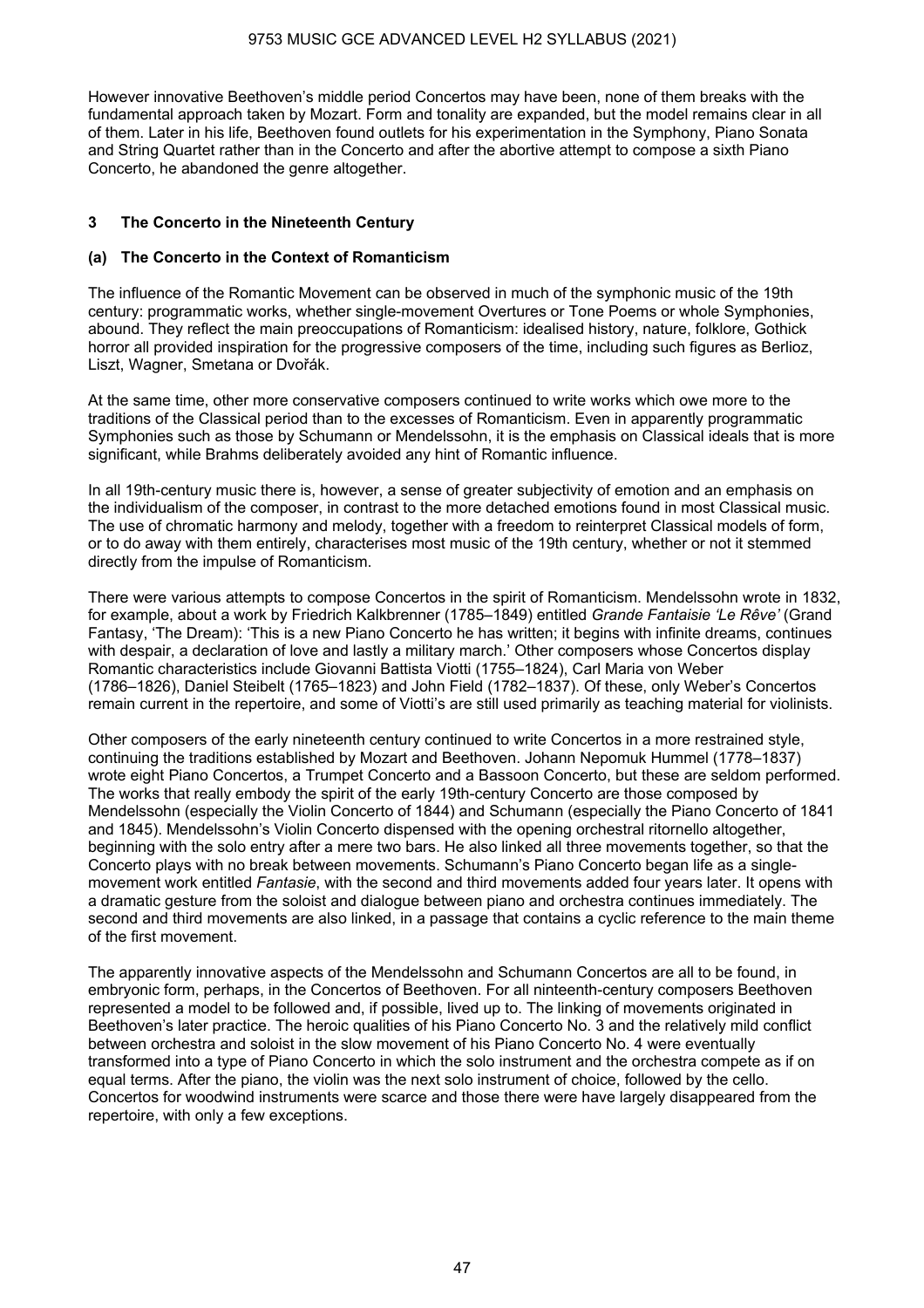## **(b) The Development of Instruments**

As the solo parts in concertos of the 19th century grew more virtuosic and demanded greater power from the instruments involved, the design of instruments developed to keep pace. The technological advances of the Industrial Revolution made possible a range of innovations, especially in the use of new materials. In the case of the piano, cast iron frames were produced, allowing for increased tension in the strings; the development of stronger wire and overstrung designs, together with hammers covered with felt rather than leather, all contributed to the gradual emergence of an instrument recognisably similar to the modern grand piano. The sheer volume of sound that these instruments could produce allowed composers to conceive of concertos in which the piano almost literally does battle against the orchestra.

The violin also underwent radical changes in its design during the nineteenth century. The neck was set at an angle to the body of the instrument, with the bridge made higher, to allow for more robust strings to be used (made of steel rather than gut), and for the tension on the strings to be increased because of their slightly greater length. The development of the Tourte bow allowed for the hair to be held at a higher tension, as well as radically changing the players' bowing technique. These developments resulted in not only a stronger but also a brighter sound, which could be heard against a much larger orchestral accompaniment than had been the case before. Similar changes in design also applied to the cello, but with a less obvious impact. One of the most significant drawbacks in any cello concerto is the pitch range of the instrument, which presents a number of particular problems for composers of cello concertos, and it is often suggested that none of the cello concertos of the 19th century completely solves these problems.

## **(c) Virtuosity**

The concerto has always provided a vehicle for performers of high ability to demonstrate their prowess. In Italy during the eighteenth century it was often opera singers who were the most famous virtuoso performers, but instrumentalists could display similarly advanced technique: among the best examples is Vivaldi, whose *Four Seasons* provide a convenient example of the requirements of an eighteenth-century virtuoso violinist (such as Vivaldi himself). During the Classical period, especially in the concertos of Mozart, the element of display that is inherent in virtuoso performance takes a secondary role: the substance of the music is generally more significant in these works than the display of advanced technique. That is not to say that Mozart's concertos are easy to play – they are far from it – but simply that the concept of 'good taste' in the mid-to-late eighteenth century did not leave much scope for what was often regarded as vulgar display.

A gradual change in outlook on these matters began, as so often, with Beethoven. His character was such that he was not very concerned with conventional ideas of 'good taste'. One of the reasons why he became so popular with the Viennese aristocracy was that he had not lost his down-to-earth manners, so that he could step outside the accepted norms of social graces without actually offending people. In his music, too, Beethoven was always willing to stretch the limits of previously accepted practice, and this can be observed in his approach to both structure and content in all his music. The beginnings of a 19th-century approach to virtuosity in the concerto can be seen to develop in his piano concertos and in the Violin Concerto, which, as has already been noted, was regarded as virtually unplayable when it first appeared.

The early nineteenth century produced a number of significant virtuoso performers with formidable technique, who quickly became some of the most famous people of their time. Among pianists there were such figures as Chopin and especially Liszt; among violinists, Paganini was supreme. These, and many other virtuoso performers, enjoyed the popularity and adulation that nowadays only pop singers or premier league footballers receive. Virtuosity became almost an end in itself, as performers tried to outdo each other in the feats they could achieve. This approach was not universally welcomed. Many commentators wrote about the 'empty display' of virtuosity for its own sake, and the tendency for musical substance to get lost under the weight of more and more complex technical advances. One of the reasons why the music of Chopin and Liszt has endured is that they, unlike many of their contemporaries, were able to keep a sense of proportion between display elements and musical substance.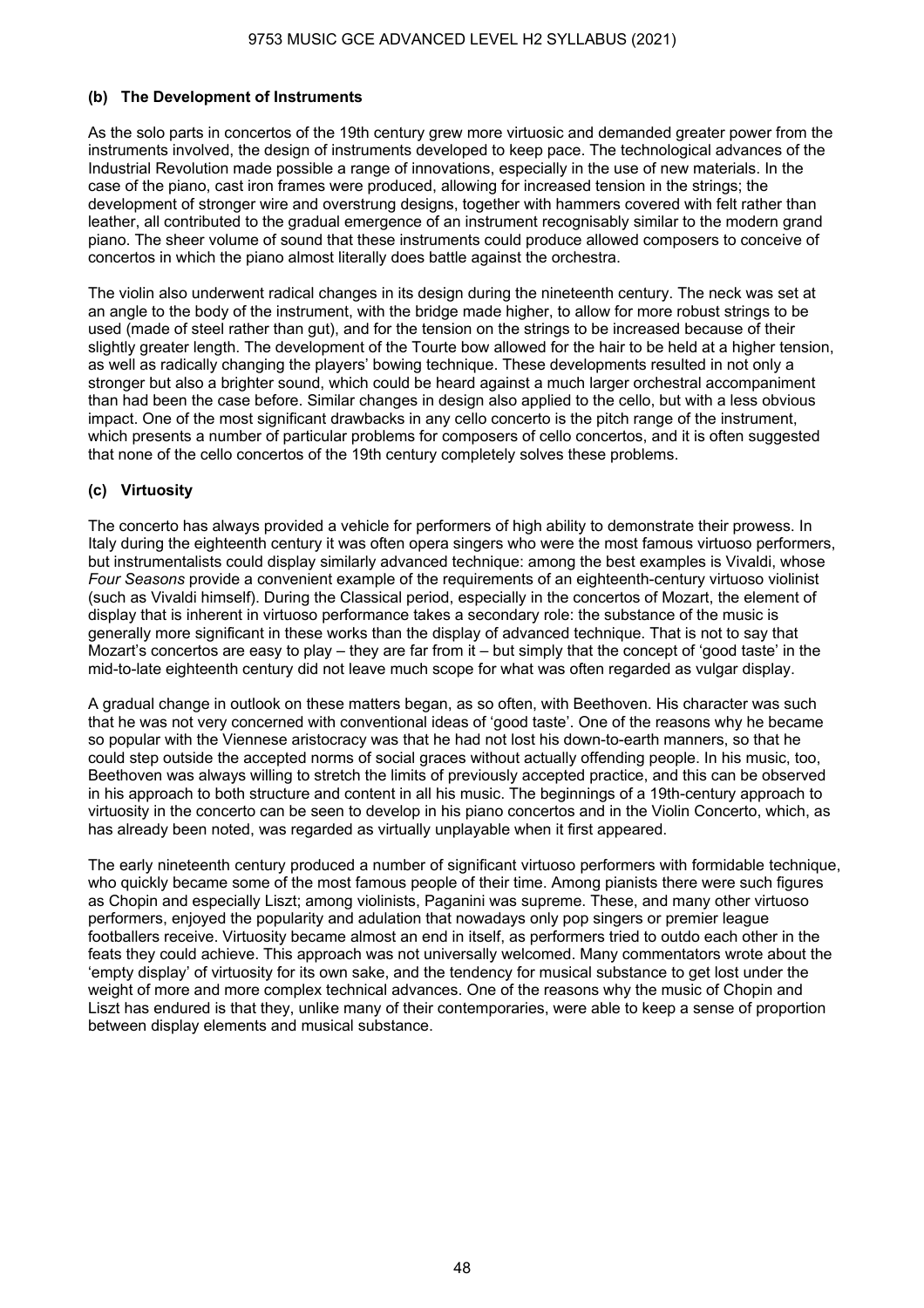## **(d) Joseph Joachim (1831–1907)**

One virtuoso performer who deliberately avoided technical display for its own sake was the celebrated Austro-Hungarian violinist, Joseph Joachim. He studied first in Budapest and later in Vienna and Leipzig, where he came under the influence of Mendelssohn and Schumann. After Mendelssohn's death in 1847 he moved for a few years to work as *Konzertmeister* in Weimar, under Liszt's direction. Initially he was enthusiastic for Liszt's new style of composing, but gradually came to distrust the powerful influence of Wagner on music in Weimar. In 1852 he moved to become violinist to King George V, the last King of Hanover. He renewed his friendship with Robert and Clara Schumann at this time. In 1853 he met the young Johannes Brahms, and it was he who gave Brahms the introduction to the Schumanns that was to play such a significant part in Brahms's life and career.

Joachim had studied composition and conducting in Leipzig and his reputation as a composer had grown steadily since his student days. Brahms in the early 1850s was primarily a pianist and although he had written quite a lot of piano music he had never yet composed a large-scale work such as Schumann had predicted. In 1854 he started to write a Symphony in D minor, but soon felt the need for advice about its orchestration. He turned to Joachim, who continued to help him as the work gradually changed into a Piano Concerto (eventually to be completed as Piano Concerto No. 1, Op. 15 in 1858). It was Joachim who conducted the first performance, with Brahms as soloist, in Hanover in 1859. Not long after this in 1860, Brahms and Joachim co-wrote their famous Manifesto, attacking the music of the 'New German School' represented by Liszt and Wagner, and thus creating a rift in the critical view of ninteenth-century German music that still resonates today.

Joachim continued to give informal advice and encouragement to Brahms, even in the midst of a busy career as a travelling virtuoso performer. In 1878, when Brahms began work on his Violin Concerto, he again turned to Joachim for help, especially with the practicalities of the solo writing. Joachim would often provide alternative versions of passages that were awkward, or insufficiently violinistic, allowing Brahms to choose between different solutions. Sometimes Brahms accepted these suggestions, sometimes he rejected them, and often Joachim's alternative suggested a final version that combined both of their ideas. Joachim also gave advice on the orchestration, mainly in an effort to thin out the textures so that the soloist would not have to force the tone in order to be heard. Since Brahms always intended Joachim to be the soloist, he did not compose a cadenza for the first movement, but left Joachim free to create his own (which remains the most frequently played cadenza, even though several others have since been written).

## **(e) Brahms: The Violin Concerto**

The Concerto was generally less significant in the nineteenth century than the Symphony, which was the genre reserved for a composer's most profound work. It is not surprising to find, therefore, that Concertos often became more symphonic during this period than they had been before. This is especially true of Brahms, whose first Piano Concerto initially left audiences baffled by the seriousness of its conception. The second Piano Concerto of 1880–81 came even closer to the structure of a symphony by incorporating a fourth movement in the form of a scherzo. But Brahms had toyed with this idea before, in his Violin Concerto, which was originally designed with a slow movement and a scherzo, both of which were eventually discarded in favour of a new slow movement. In its key and in some of its thematic material, the Violin Concerto is closely related to the Second Symphony, which was composed just a year earlier.

Brahms was one of relatively few composers to retain the outline of the double exposition. In the Violin Concerto there is a clear distinction between the orchestral exposition (containing two principal subjects and a distinctively rhythmical closing section) and the solo exposition, which emerges from it in a passage of improvisatory, cadenza-like music for the soloist. The material from the orchestral exposition is somewhat abbreviated, to allow for the violin to introduce a third subject. In terms of formal structure, this movement clearly shows Brahms's conscious effort to demonstrate a clear link between his own music and his great Classical predecessors, Beethoven and Mozart foremost among them.

The second and third movements are, as expected, simpler in their formal structure than the first. The lyrical *Adagio*, with its distinctive use of a solo oboe to introduce the principal theme, is in Ternary Form, involving extensive elaboration and variation of the thematic material by the soloist. The Finale is a Rondo in 'gypsy' or 'Hungarian' style, probably intended as a tribute to Joachim, whose Violin Concerto No. 2 'in the Hungarian Manner' had been dedicated to Brahms in 1853. In all three movements, however, it is Brahms's distinctive voice that is most obvious, whatever references to historical structures he may have made.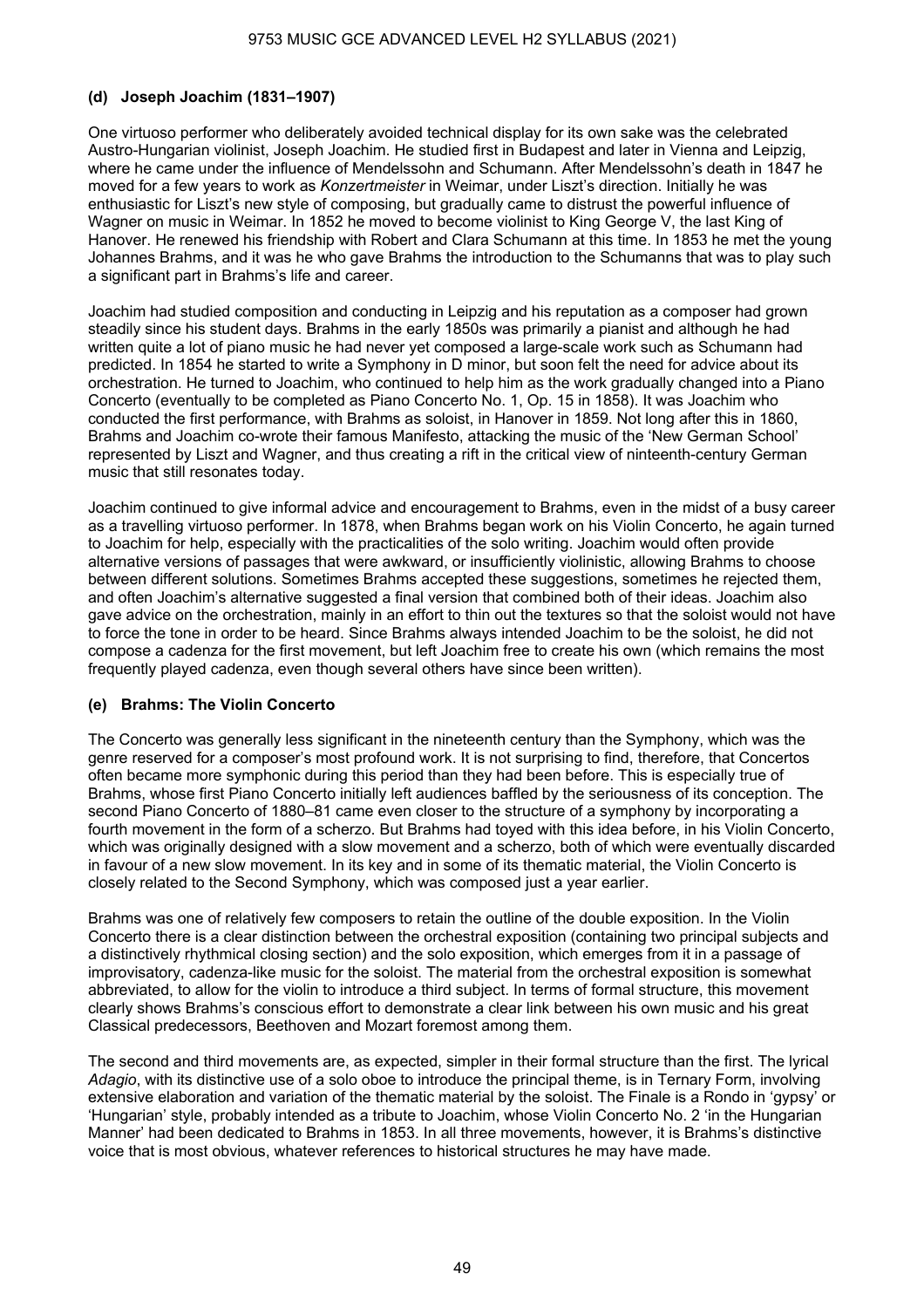## **(f) Other 19th-Century Concertos**

Where Brahms was concerned to stress the legacy he had received from earlier composers, others substantially modified or even abandoned the use of Ritornello or Sonata Form. Concertos in a single movement were almost as common as those in three movements. Several composers experimented with the position of the cadenza, sometimes placing it between the development and the recapitulation, or near the beginning, sometimes dispensing with it entirely. The increasing range and power of the piano allowed for rapid changes of register and made it possible for the piano to compete with the orchestra on increasingly equal terms.

Any list of repertoire for a Topic of this kind must be selective, focusing mainly on the most familiar composers and omitting many whose Concertos have not survived in the regular repertoire, even though they may still have a few enthusiastic supporters. The following highly selective list of composers is provided as a starting point for the exploration of the wider repertoire of solo concertos:

#### **Johann Nepomuk Hummel (1778–1837)**

Austrian pianist and composer, pupil of Mozart. Only his Trumpet Concerto survives in the regular repertoire.

#### **Niccolo Paganini (1782–1840)**

Italian virtuoso violinist, one of the earliest travelling virtuosi. He wrote 5 Violin Concertos, together with a 6th that was posthumously published and may be a modern reconstruction.

#### **Louis (Ludwig) Spohr (1784–1859)**

German composer of operas, chamber music, songs, choral music, symphonies and concertos. He composed 16 Violin Concertos and 4 Clarinet Concertos.

#### **Carl Maria von Weber (1786–1826)**

German composer, notably of operas. He wrote 2 Piano Concertos, 2 Clarinet Concertos and a Bassoon Concerto.

#### **Felix Mendelssohn-Bartholdy (1809–47)**

German composer and child prodigy. His solo concertos include the famous Violin Concerto in E minor and 2 Piano Concertos, as well as an early Violin Concerto in D minor and a Piano Concerto in A minor (both 1822).

## **Frédéric (Fryderyk) Chopin (1810–49)**

Polish pianist and composer. He wrote 2 Piano Concertos.

#### **Franz (Ferencz) Liszt (1811–86)**

Hungarian pianist, child prodigy and composer. He wrote 2 Piano Concertos, the first of which is a virtuoso showpiece in cyclic form, while the second is in a single movement that divides into several sections.

#### **Robert Schumann (1810–56)**

German composer and pianist. His solo concertos include the famous Piano Concerto in A minor, a Cello Concerto and a Violin Concerto.

#### **Johannes Brahms (1833–97)**

German composer and pianist. He wrote 2 Piano Concertos and a Violin Concerto.

#### **Camille Saint-Saëns (1835–1921)**

French composer, pianist and organist. He wrote 5 Piano Concertos, 3 Violin Concertos and 2 Cello Concertos.

#### **Max Bruch (1838–1920)**

German composer and conductor. He wrote 3 Violin Concertos (1868, 1878 and 1891), all of which should be regarded as coming within the scope of this Topic.

#### **Pyotr Ilyich Tchaikovsky (1840–93)**

Russian composer of operas, ballets, symphonies, chamber music, songs, etc. He wrote 2 Piano Concertos and a Violin Concerto.